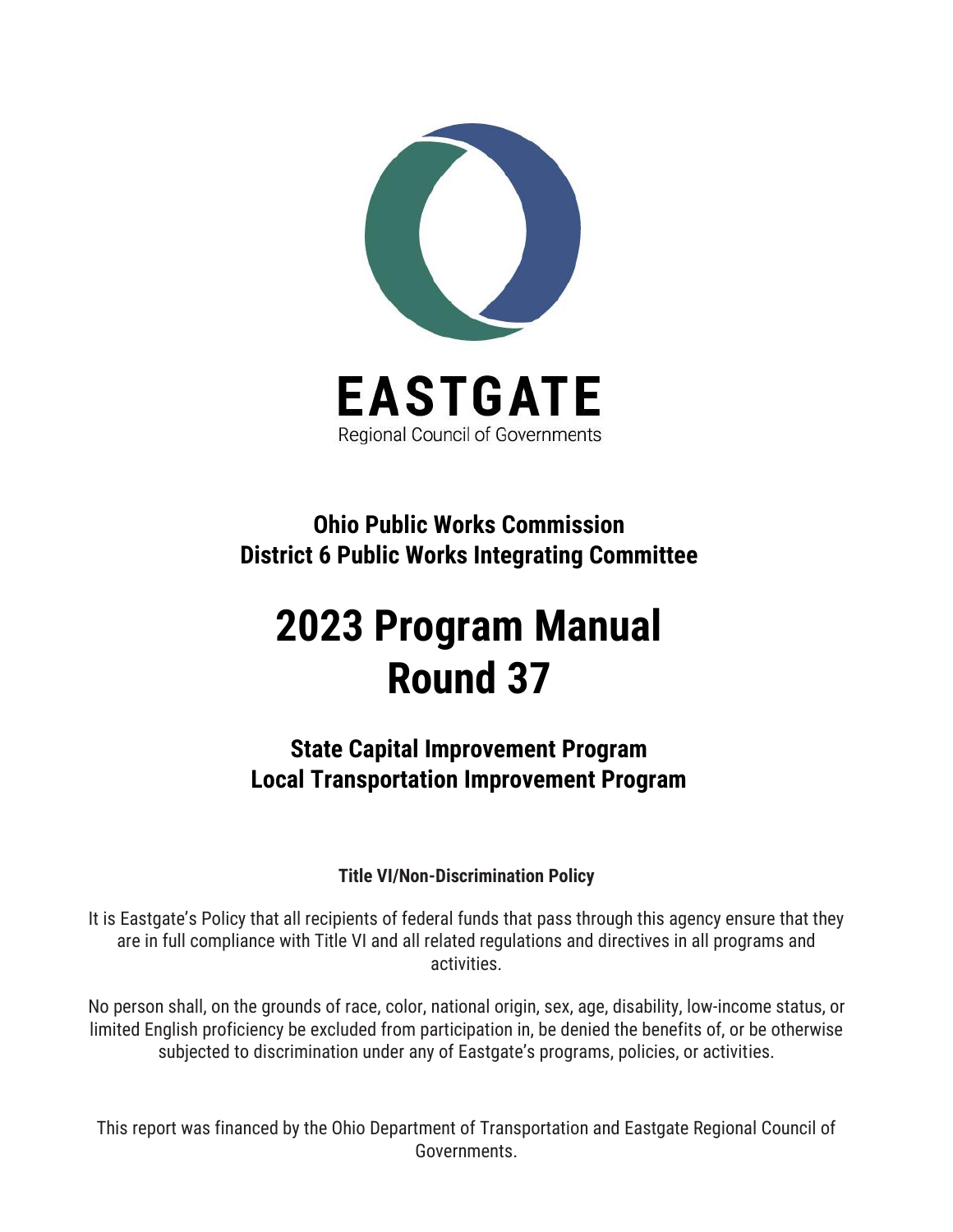#### **E EASTGATE REGIONAL COUNCIL OF GOVERNMENTS**

*Serving Northeast Ohio since 1973*

The Eastgate Regional Council of Governments is a multipurpose Regional Council of Governments for Ashtabula, Mahoning and Trumbull Counties, as established by Section 167.01 of the Ohio Revised Code. Eastgate is the agency designated or recognized to perform the following functions:

- Serve as the Metropolitan Planning Organization (MPO) in Mahoning and Trumbull counties, with responsibility for the comprehensive, coordinated, and continuous planning for highways, public transit, and other transportation modes, as defined in Fixing America's Surface Transportation Act (FAST Act) legislation.
- Perform continuous water quality planning functions in cooperation with Ohio and U.S. EPA.
- Provide planning to meet air quality requirements under FAST Act and the Clean Air Act Amendments of 1990.
- Administration of the Economic Development District Program of the Economic Development Administration.
- Administration of the Local Development District of the Appalachian Regional Commission.
- Administration of the State Capital Improvement Program for the District 6 Public Works Integrating Committee.
- Administer the area clearinghouse function, which includes providing local government with the opportunity to review a wide variety of local or state applications for federal funds.
- Administration of the Clean Ohio Conservation Funds
- Administration of the regional Rideshare Program for Ashtabula, Mahoning, and Trumbull Counties.
- With General Policy Board direction, provide planning assistance to local governments that comprise the Eastgate planning area.

#### **GENERAL POLICY BOARD (2022-2023)**

Chair – J.P. Ducro, IV, Ashtabula County Vice Chair – Pat Ginnetti, Mahoning County

Mayor Eric Augustein, Village of Beloit Mayor Ruth Bennett, Village of Orangeville Mayor Tito Brown, City of Youngstown Mauro Cantalamessa, Trumbull County Commissioner David Ditzler, Mahoning County Commissioner Mayor Don Dragish, City of Canfield Mayor Herman Frank II, Village of Washingtonville Mayor Douglas Franklin, City of Warren Niki Frenchko, Trumbull County Commissioner Frank Fuda, Trumbull County Commissioner Genevieve Germaniuk, Citizens Advisory Board Representative, Trumbull County

Fred Hanley, Hubbard Township Trustee Mayor James Harp, Village of Sebring Dean Harris, Executive Director, Western Reserve Transit Authority Mayor Arno Hill, Village of Lordstown Mayor James Iudiciani, Sr., Village of Lowellville Mayor Harry Kale, Village of New Middletown Mayor Kenneth Kline, Village of Newton Falls

Casey Kozlowski, Ashtabula County Commissioner Mayor Benjamin A. Kyle, City of Hubbard

Mayor Shirley McIntosh, Village of West Farmington Mayor Steve Mientkiewicz, City of Niles Mayor James Melfi, City of Girard Mayor Catherine Cercone Miller, City of Struthers John Moliterno, Western Reserve Port Authority Gery Noirot, District Deputy Director, ODOT District 4 Mayor Deidre Petrosky, City of Cortland Kurt Princic, OEPA NE District Chief Mayor Glen. M. Puckett, Village of McDonald Carol Rimedio-Righetti, Mahoning County Commissioner Michael Salamone, Trumbull County Transit Mayor Timothy Sicafuse, Village of Poland Randy Smith, Trumbull County Engineer Mayor Dave Spencer, Village of Craig Beach Zachary Svette, Trumbull County Metro Parks Mayor Brian Tedesco, City of Campbell Anthony Traficanti, Mahoning County Commissioner Kathryn Whittington, Ashtabula County Commissioner Mark Winchell, Ashtabula County Joanne Wollet, Poland Township Trustee Samantha Yannucci, Citizens Advisory Board Representative, Mahoning County Aaron Young, Mill Creek Metro Parks

**TECHNICAL ADVISORY COMMITTEE (2022) CITIZENS ADVISORY BOARD (2022)**

Chair - Gary Shaffer Vice Chair – Bob Durbin Chair - Kevin Kern Vice Chair – Ray DeCarlo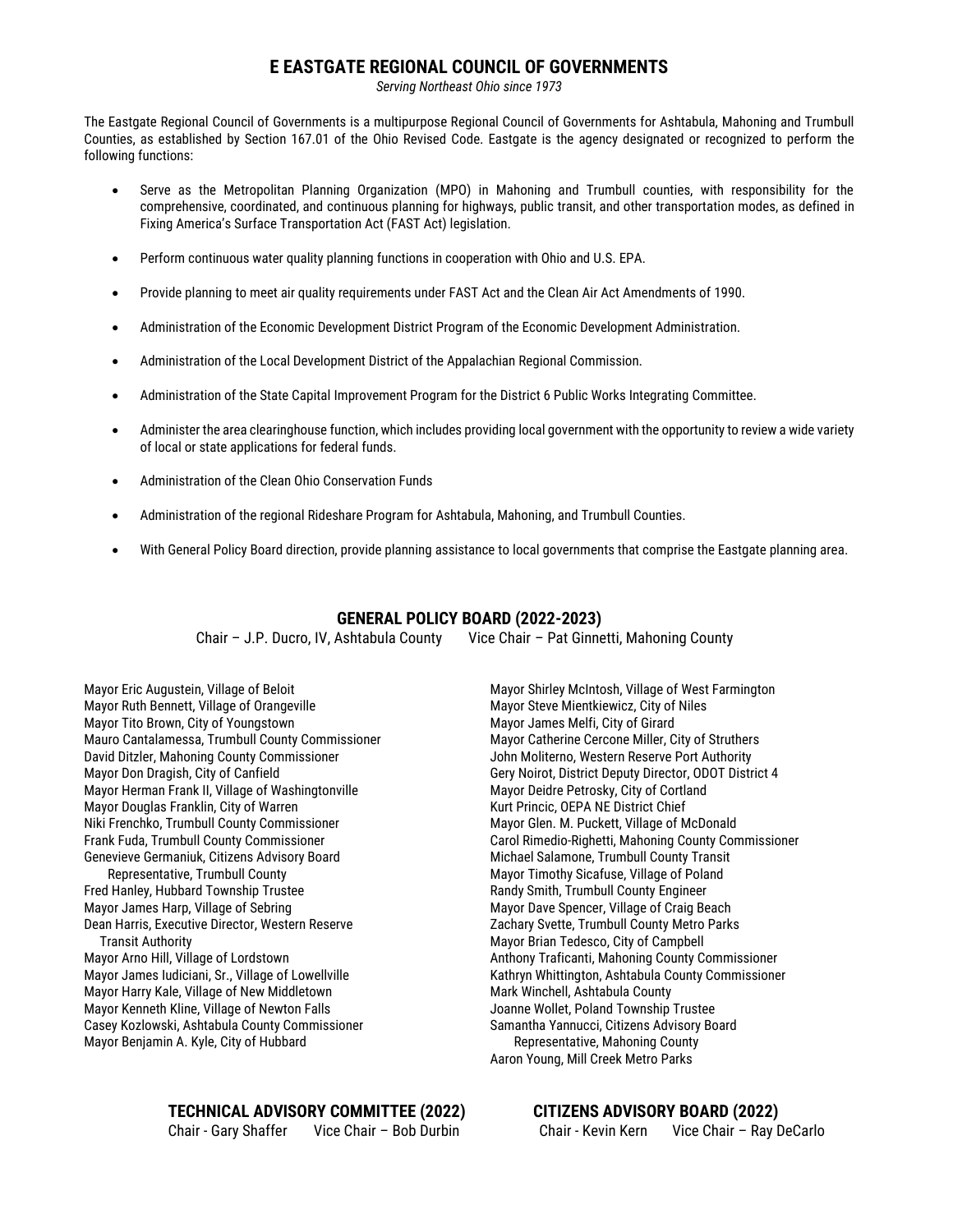# **Contents**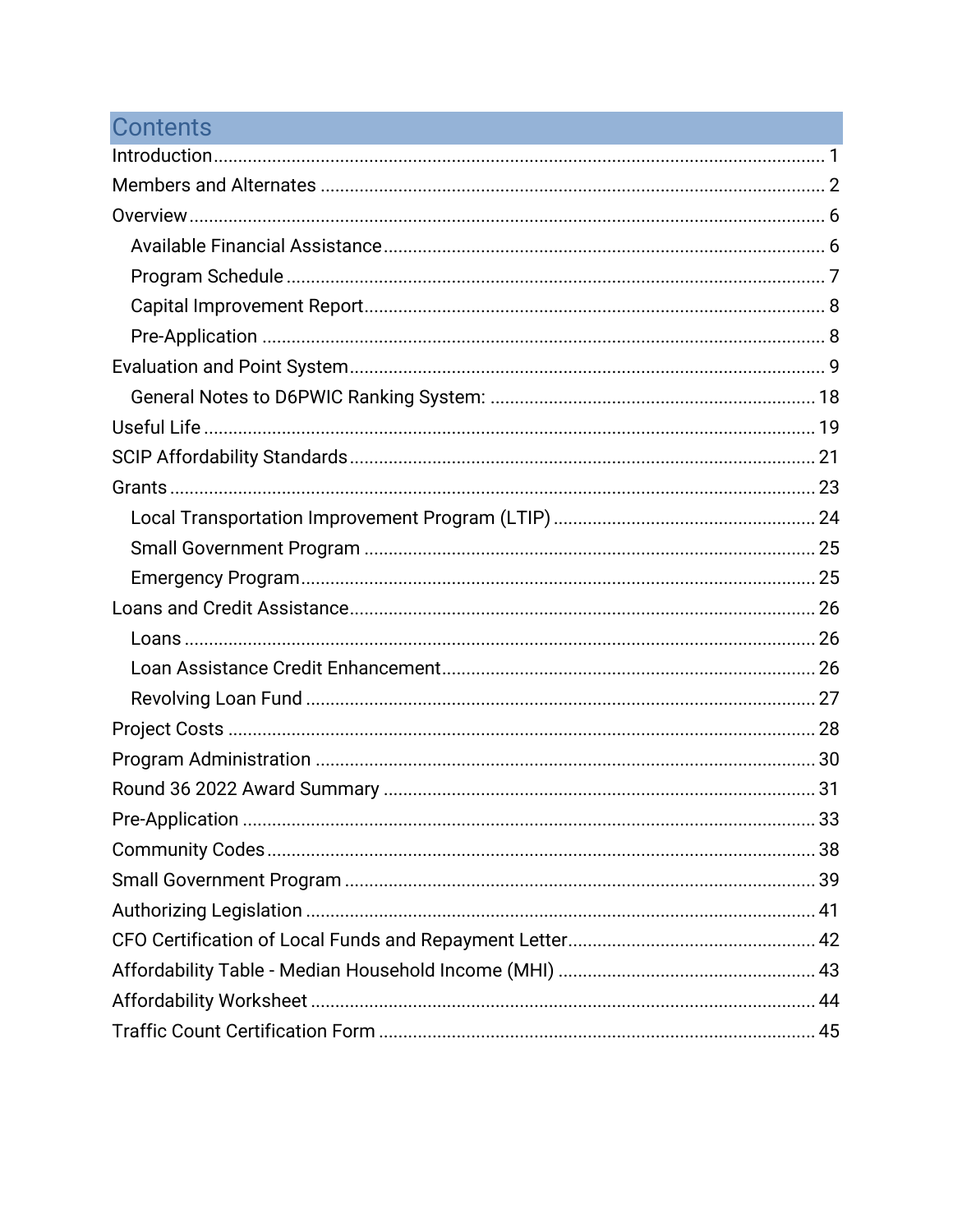# <span id="page-3-0"></span>**Introduction**

This document will serve as the official notification to each political subdivision within Mahoning and Trumbull Counties, designated as District 6 within Ohio Revised Code (ORC) Section 164, that Round 37 (2023), comprising the 37<sup>th</sup> round of funding for the State Capital Improvement Program (SCIP) and the 35<sup>th</sup> round of funding for the Local Transportation Improvement Program (LTIP) is underway. Hereafter in this Program Manual, both Round 37 SCIP and Round 35 LTIP will be referred to as Round 37 (2023).

The District 6 Public Works Integrating Committee (D6PWIC) covers the communities of Mahoning and Trumbull Counties and is charged through ORC 164 to recommend to the Ohio Public Works Commission (OPWC) projects that contribute to improving the district's infrastructure that could not be undertaken without financial assistance from either the State Capital Improvement Program or the Local Transportation Improvement Program. This document provides applicants with an overview of District 6's Round 37 (2023) requirements and outlines the application and evaluation process. The D6PWIC process will be used to rate each project submitted for consideration to determine its eligibility and the type and amount of financial assistance the applicant should be provided.

To ensure all projects being considered for funding are processed in an efficient and equitable manner all required pre-application documentation must be submitted before 3:00 p.m., Monday, August 29, 2022 to be eligible for Round 37 (2023) consideration. The information in this document is subject to change by the D6PWIC at any time.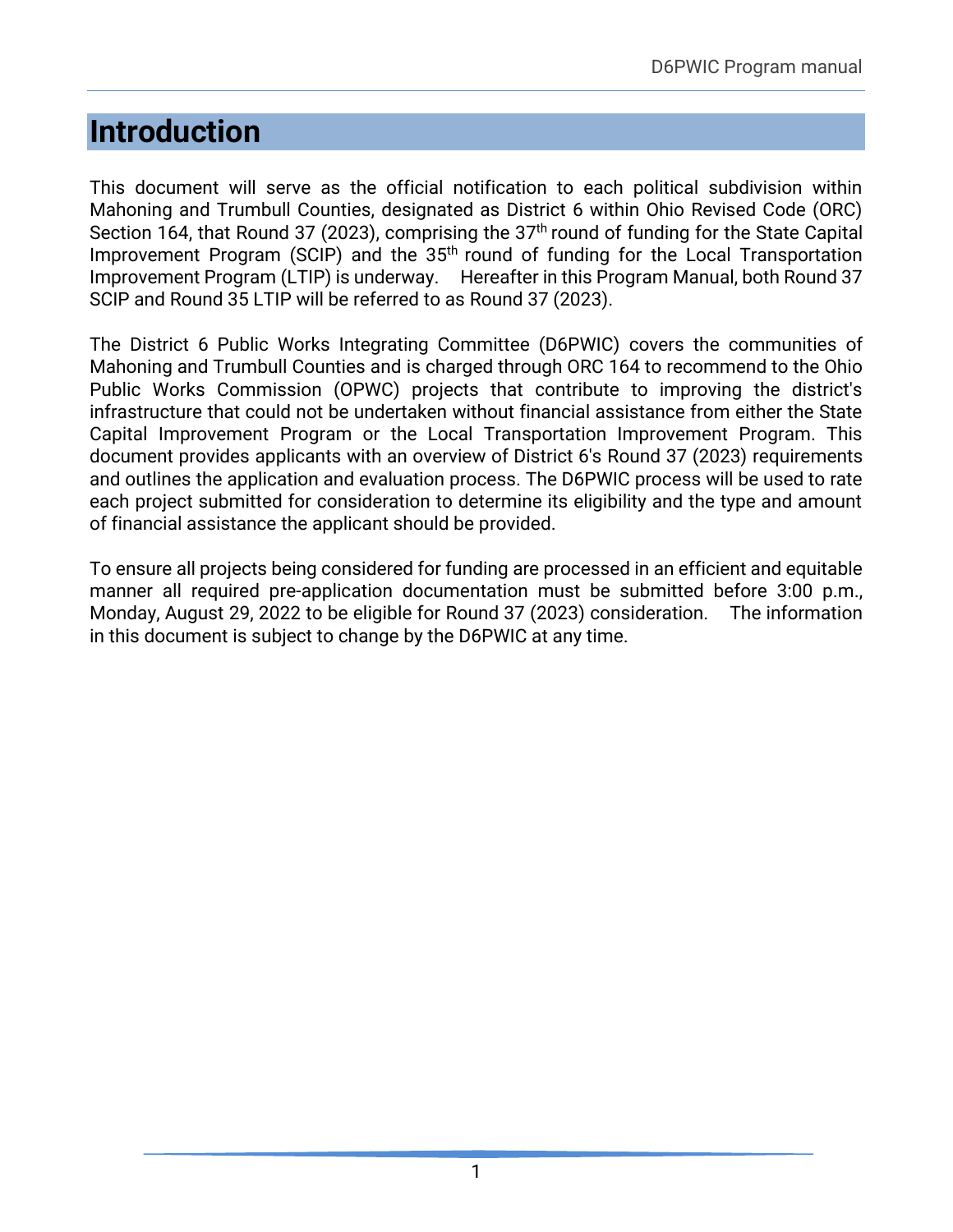# <span id="page-4-0"></span>**Members and Alternates**

The District 6 Public Works Integrating Committee was created under Section 164.03 of the Ohio Revised Code.

Membership established under Section 164.04 (A) (4) Alternates are established under Section 164.04 (B) Member and alternate terms are discussed under Section 164.04 (C)

*"In District Six, the district committee shall consist of nine members appointed as follows: One member shall be appointed by the board of county commissioners of each county in the district;"*

### **Mahoning County** Member: Mr. Joseph Muccio

Terms Expire: June 27, 2024 Mahoning County Sanitary Engineer's Office 761 Industrial Road Youngstown, Ohio 44509 330-793-5514 Ext. 8208 (Voice) [jmuccio@mahoningcountyoh.gov](mailto:dbenedetto@mahoningcountyoh.gov)

#### Alternate: **Ms. Lisa Yurcho**

Mahoning County Sanitary Engineer's Office 761 Industrial Road Youngstown, Ohio 44509 330-793-5514 Ext. 8208 (Voice) [kolmi@mahoningcountyoh.gov](mailto:dbenedetto@mahoningcountyoh.gov)

#### **Trumbull County** Member: Mr. Gary Newbrough, P.E.

Terms Expire: June 27, 2024 Deputy Sanitary Engineer Trumbull County Sanitary Engineer's Office 842 Youngstown Kingsville Road Vienna, Ohio 44473 330-675-7753 (Voice) [senewbro@co.trumbull.oh.us](mailto:senewbro@co.trumbull.oh.us)

#### Alternate: **Mr. Scott Verner, P.E.**

Special Projects Director Trumbull County Sanitary Engineer's Office 842 Youngstown Kingsville Road Vienna, Ohio 44473 330-675-7753 (Voice) [severner@co.trumbull.oh.us](mailto:severner@co.trumbull.oh.us)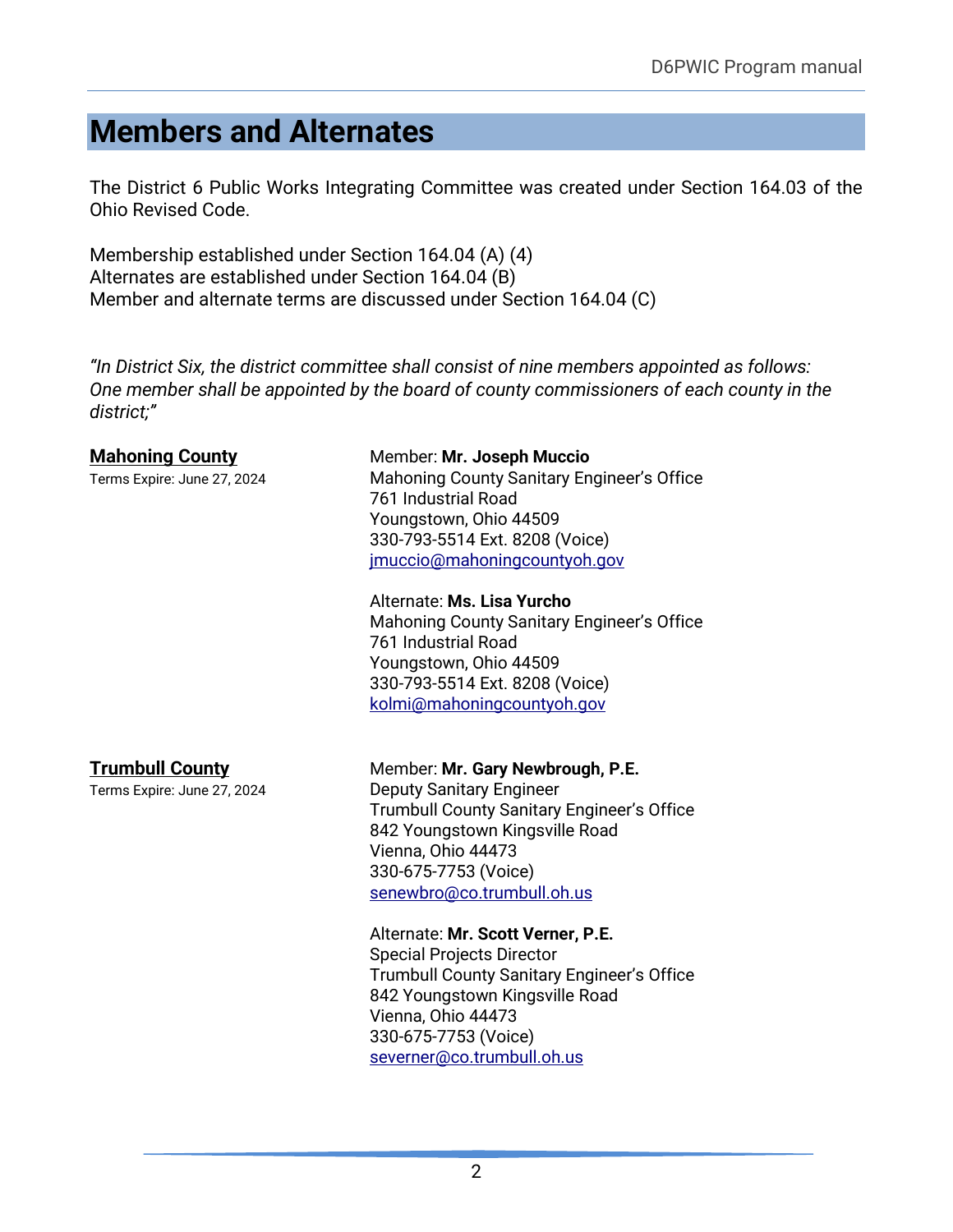*"one member shall be appointed by the chief executive officer of the most populous municipal corporation in each county in the district;"*

Terms Expire: July 28, 2024 City Engineer

## **City of Warren** Member: Mr. Paul Makosky, P.E. 540 Laird Avenue S.E. Warren, Ohio 44484 330-841-2973 (Voice) [pmakosky@warren.org](mailto:pmakosky@warren.org)

Alternate: **Mr. Christopher Stephenson**  Grants/Projects Coordinator 391 Mahoning Ave. Warren, Ohio 44483 330-841-2771(Voice) [cstephenson@warren.org](mailto:cstephenson@warren.org)

## **City of Youngstown** Member: Mr. Charles T. Shasho

Terms Expire: June 21, 2024 Deputy Director of Public Works 26 South Phelps Street Youngstown, Ohio 44503 330-742-8800 (Voice) [cshasho@cityofyoungstownoh.com](mailto:cshasho@cityofyoungstownoh.com)

Alternate: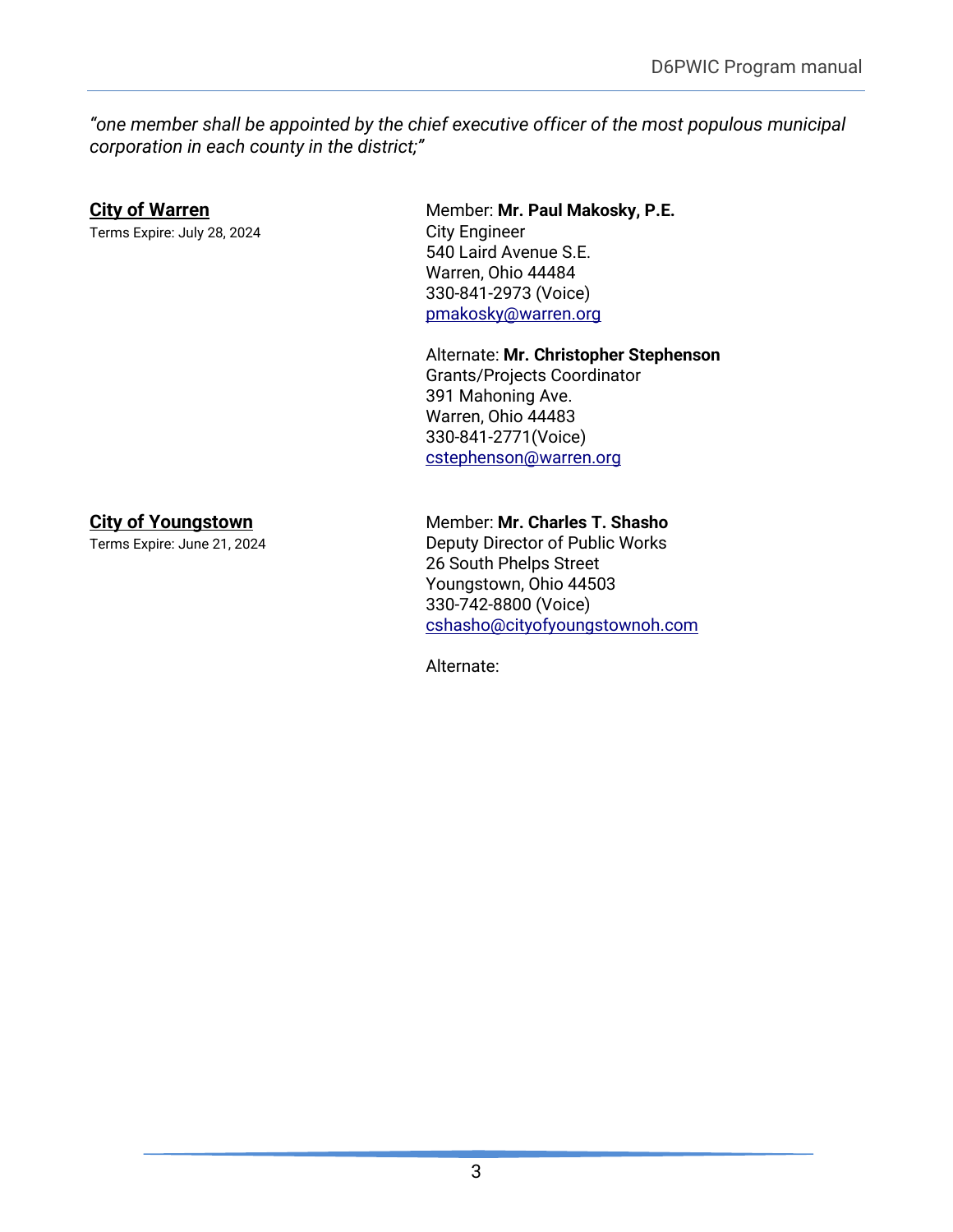*"one member shall be appointed alternately by a majority of the chief executives of the municipal corporations, other than the largest municipal corporation, within one of the counties of the district;"*

| <b>Mahoning County</b>                                      |  |  |
|-------------------------------------------------------------|--|--|
| <u><b>Municipal Corporations</b></u>                        |  |  |
| $T_{\text{max}}$ $F_{\text{max}}$ $M_{\text{max}}$ 0.4.0000 |  |  |

**Member: Mr. Wade Calhoun Music Canfield City Manager** Terms Expire: May 24, 2023 104 Lisbon Street Canfield Ohio, 44406 330-533-1101 (Voice) [wcalhoun@canfield.gov](mailto:wcalhoun@canfield.gov)

Alternate:

*"and one member shall be appointed alternately by a majority of the boards of township trustees within one of the counties of the district."*

**Trumbull County** Member: **Mr. Fred Bobovnyk** (Sm. Govt. Chairman) **Township Trustees** Weathersfield Township Fiscal Officer Terms Expire: May 24, 2023 1451 Prospect Street Mineral Ridge, Ohio 44440 330-652-6326 (Voice) [fbobovnyk@weathersfieldtwp.c](mailto:fbobovnyk@weathersfieldtwp.)om

> Alternate: **Mr. Tom Shay** Braceville Township Fiscal Officer 800 Braceville Robinson Road SW Newton Falls, Ohio 44444 330-872-0085 (Voice) [tshay@bracevilletownship.com](mailto:tshay@bracevilletownship.com)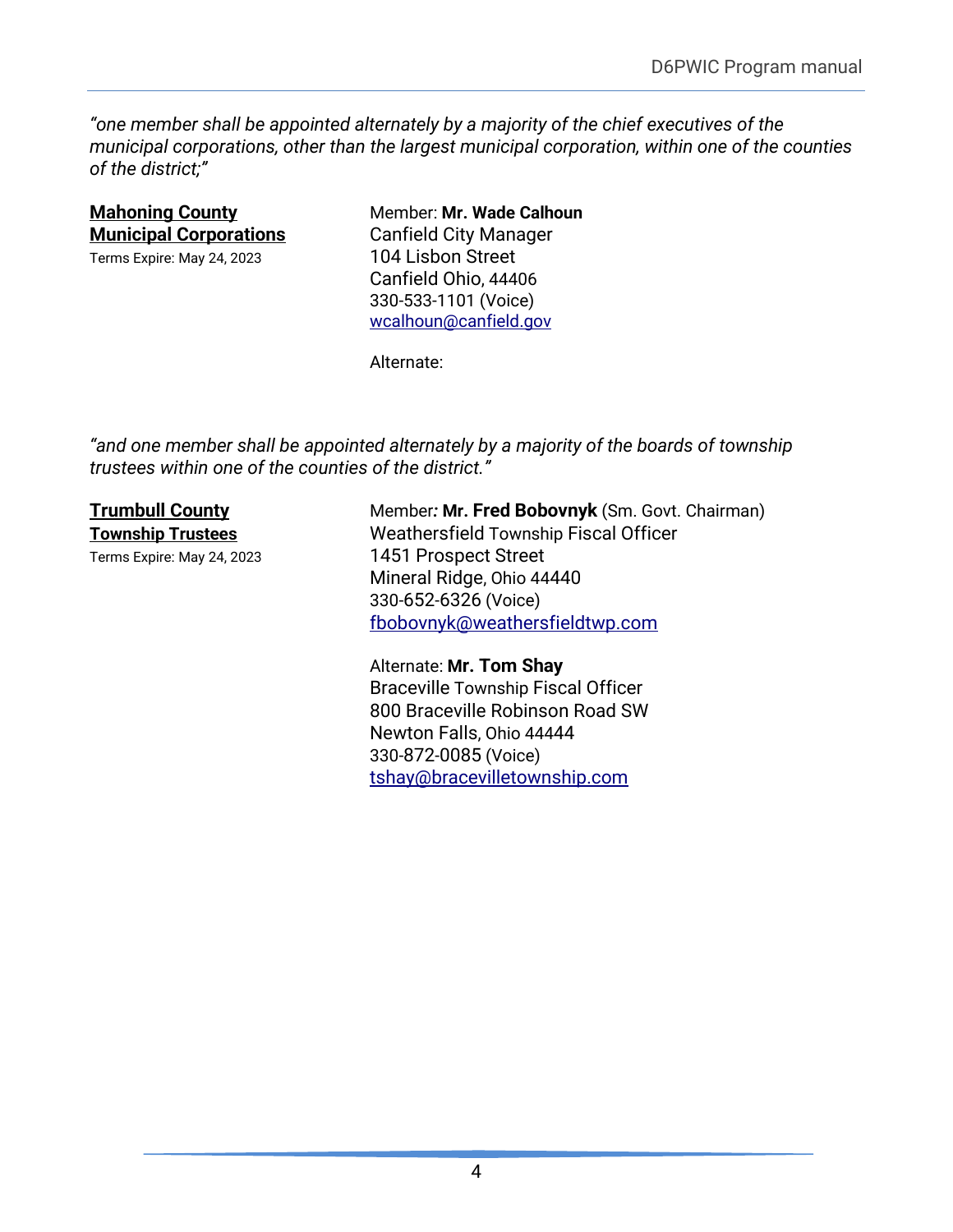*"The two persons who are the county engineers of the counties in the district shall also be members of the committee."*

Terms expire with election or **Mahoning County Engineer** appointment of new County Engineer 940 Bears Den Road

### **Mahoning County Member: Mr. Patrick Ginnetti, P.E., P.S. (D6 Chairman)**

Youngstown, Ohio 44511 330-799-1581 (Voice) [pginnetti@mahoningcountyoh.gov](mailto:pginnetti@mahoningcountyoh.gov)

## Alternate: **Mr. Bob Durbin, P.E., P.S.**

Mahoning County Engineer's Office 940 Bears Den Road Youngstown, Ohio 44511 330-799-1581 (Voice) [bdurbin@mahoningcountyoh.gov](mailto:bdurbin@mahoningcountyoh.gov)

Terms expire with election or Trumbull County Engineer appointment of new County Engineer 650 North River Road

#### **Trumbull County** Member: Mr. Randy Smith, P.E., P.S. (D6 Vice-Chairman)

Warren, Ohio 44483 330-675-2640 (Voice) [hwsmith@co.trumbull.oh.us](mailto:hwsmith@co.trumbull.oh.us)

#### Alternate: **Mr. Gary Shaffer, P.E.**

Trumbull County Engineer's Office 650 North River Road Warren, Ohio 44483 330-675-2255 (Voice) [hwshaffer@co.trumbull.oh.us](mailto:hwshaffer@co.trumbull.oh.us)

*At least six of these members shall agree upon the appointment to the committee of a private sector person who shall have experience in local infrastructure planning and economic development."*

Terms Expire: May 18, 2024 [49yova@gmail.com](mailto:49yova@gmail.com)

**Private Sector** Member: Mr. Tim Yova (Sm. Govt. Vice-Chairman)

Alternate: **Mr. R. P. Samulka** [rpsamulka@zoominternet.net](mailto:bert@zoominternet.net)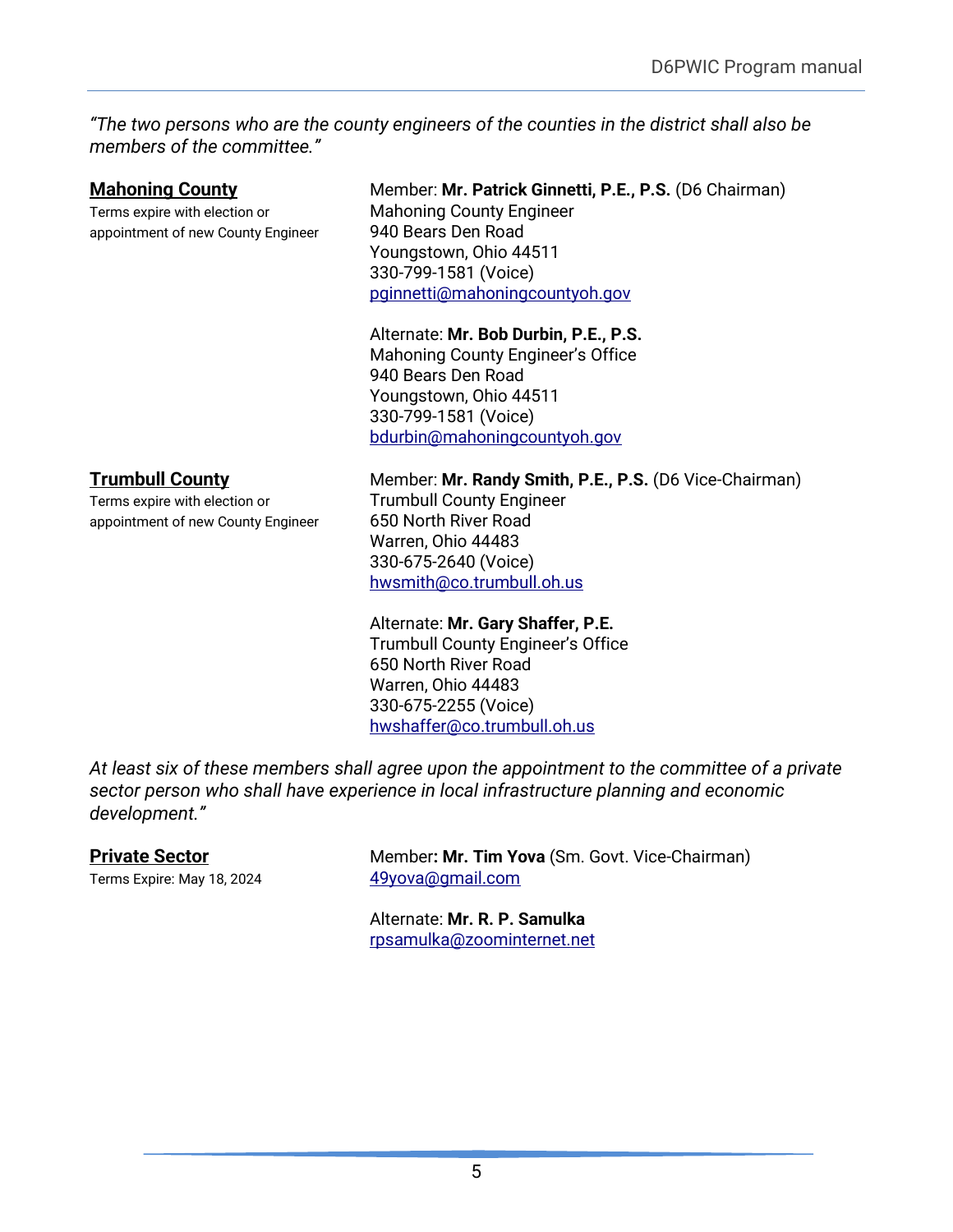# <span id="page-8-0"></span>**Overview**

## <span id="page-8-1"></span>**Available Financial Assistance**

The following is a preliminary estimate of funding that will be available to District 6 subdivisions from the Ohio Public Works Commission's State Capital Improvement Program (SCIP) and the Local Transportation Improvement Program (LTIP) in Round 37 (2023):

#### **\$ 6,093,000 SCIP Allocation to D6PWIC \$ 2,183,000 LTIP Allocation to D6PWIC \$ 1,748,000 Revolving Loan Fund Allocation to D6PWIC \$10,024,000 Total Allocation to D6PWIC**

In addition to the above-mentioned funding sources, an additional \$20,000,000 is made available in grants or loans statewide for communities with less than 5,000 in population. The award of these funds is made by the Ohio Public Works Commission - Small Government Commission through a statewide competition. These Small Government funds are not allocated on a district basis.

Financial assistance will be awarded to the projects selected by the D6PWIC in the form of grants, loans, credit enhancements, and loan assistance, in accordance with the Ohio Revised Code. The D6PWIC is required to program a minimum of 10% of the Districts SCIP allocation for loans and/or loan assistance. In addition, the D6PWIC may award a maximum of 20% of the SCIP funds for new construction. The D6PWIC SCIP funding breakdown is as follows:

| \$6,093,000 | <b>SCIP Total</b>                      |
|-------------|----------------------------------------|
| \$609,300   | <b>Loans/Loan Assistance (Minimum)</b> |
| \$5,483,700 | <b>SCIP Grants (Maximum)</b>           |
| \$1,218,600 | <b>New Construction (Maximum)</b>      |

The Ohio Public Works Commission requires districts to submit a priority listing of projects recommended for funding that totals 105% of the committee's preliminary allocation. As a matter of policy, the District 6 Public Works Integrating Committee will fund all projects submitted as part of this 105% package. Any projects included in the "105% package" that are not funded with Round 37 (2023) allocations, or funds returned to the District account from previous rounds, will be the first projects funded with Round 38 (2024) allocations. As in the past, projects will be awarded to the level of the projected dollar figures at the time of selection.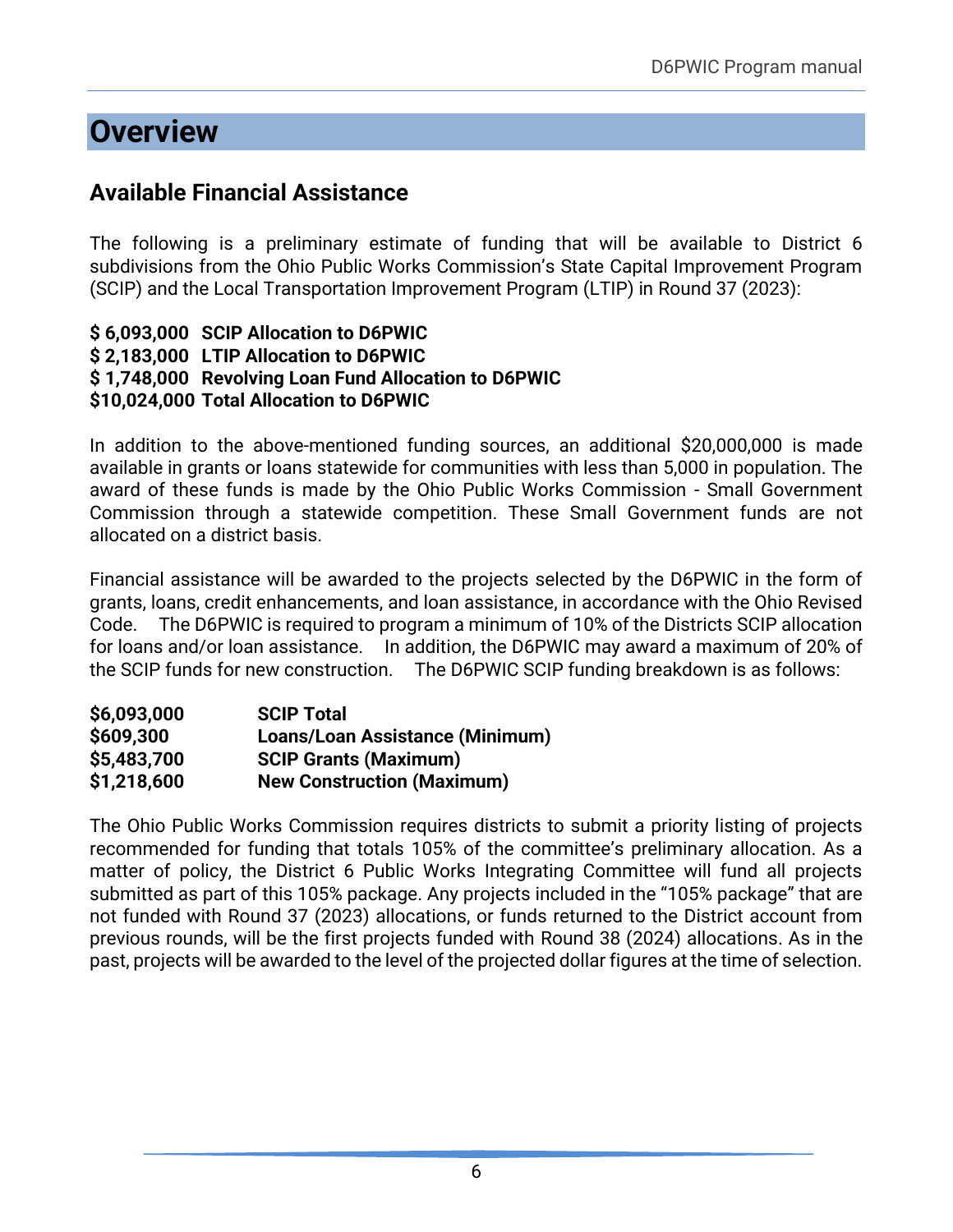## <span id="page-9-0"></span>**Program Schedule**

The Ohio Public Works Commission will accept final applications for Round 37 (2023) through March 31, 2023. The Ohio Public Works Commission's Small Government Program proposals must be included with the D6PWIC submittal. Based on the above deadline, the District 6 Public Works Integrating Committee has established the following schedule for the local program:

**June 21, 2022:**Pre-application Workshop. Communities receive pre-application information and materials for Round 37 (2023).

**June 22 to August 28, 2022:** Communities prepare pre-applications.

**August 29, 2022 (Monday), 3:00 PM:** Deadline for submission of pre-applications and associated materials to Eastgate Regional Council of Governments. Applicants must submit 1 full pre-application, including maps and other attachments and 18 copies of the 4-page preapplication and location map.

**August 30 to September 19, 2022:** Processing by Eastgate.

**September 20, 2022:** D6PWIC reviews projects. (3 minutes per project is allocated for sponsors to present issues and respond to Committee questions).

**October 4, 2022:** D6PWIC will meet to evaluate all the projects and begin to award points to each project.

**October 18, 2022:** D6PWIC will meet to review all points already assigned and to assign Regional Significance points to all projects.

**November 1, 2022:** D6PWIC will meet to provide a final assessment and prioritization of projects to be submitted to the OPWC. The D6PWIC Small Government Subcommittee will also meet to further review and select the seven (7) projects which will be submitted by District 6 to the administrator of the Ohio Small Government's Capital Improvements Commission for consideration for Small Government funding.

**November 2 to December 15, 2022:** Communities prepare full applications for projects recommended to OPWC for funding.

**December 16, 2022, (Friday) 3:00 PM:** Communities submit full applications with all attachments using the Public WorksWise online portal.

The above schedule may be amended by the District 6 Public Works Integrating Committee. Further confirmation of specific dates for Committee and sub-committee meetings will be posted on Eastgate's web site at: <https://eastgatecog.org/>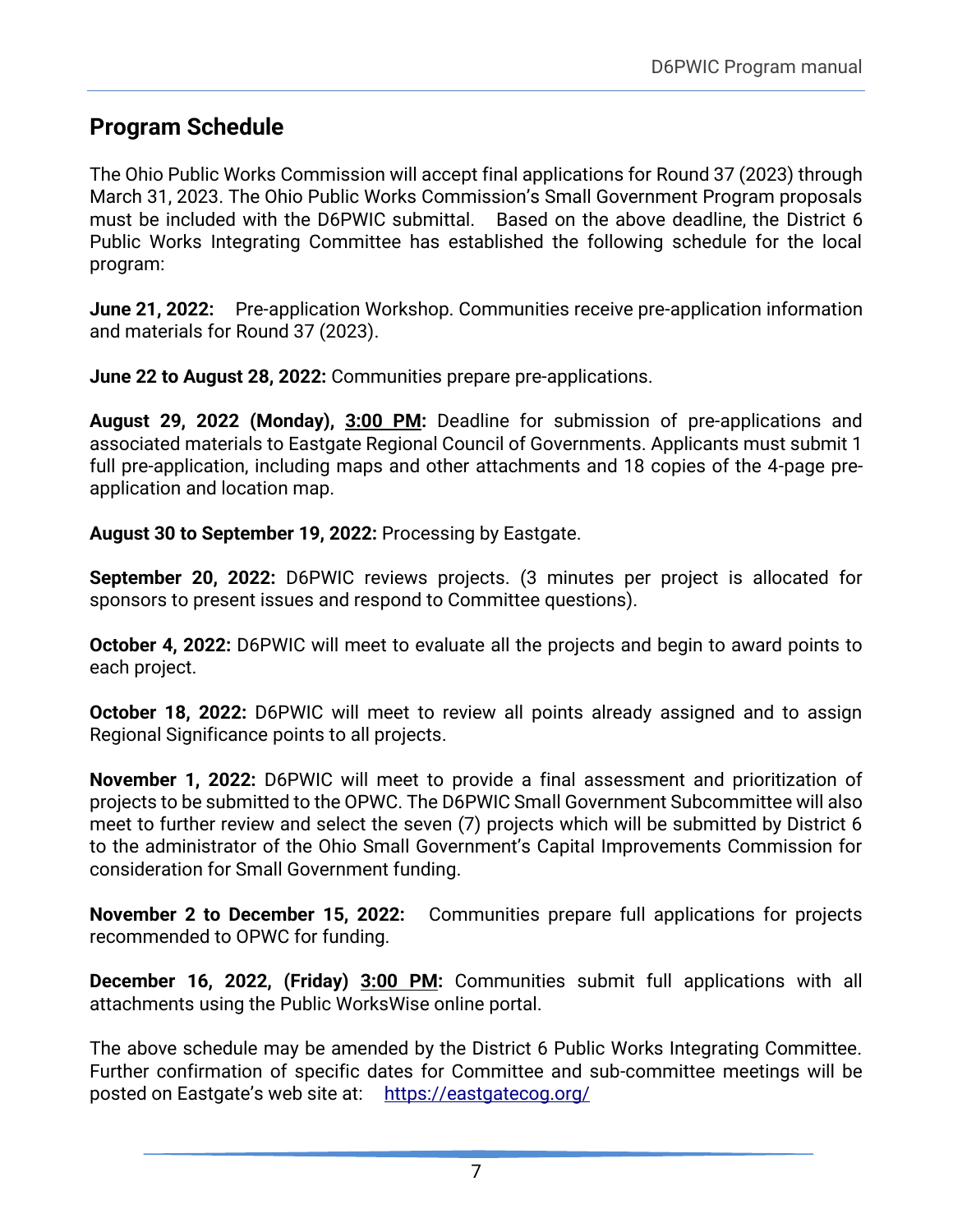## <span id="page-10-0"></span>**Capital Improvement Report**

No longer required by District 6.

Forms and Reports no longer required:

- Summary Form
- Five Year Capital Improvement Plan/ Maintenance of Effort
- Inventory of all infrastructure (updated every five years).

## <span id="page-10-1"></span>**Pre-Application**

The pre-application is a requirement of the District 6 Public Works Integrating Committee that provides detailed information and documentation necessary for project evaluation for funding by the committee. All communities seeking funding in Round 37 (2023) must submit a preapplication for those projects of highest priority. The District 6 Program Manual and preapplication are available electronically on Eastgate's website.

<https://eastgatecog.org/programs/regional-planning/ohio-public-works-commission>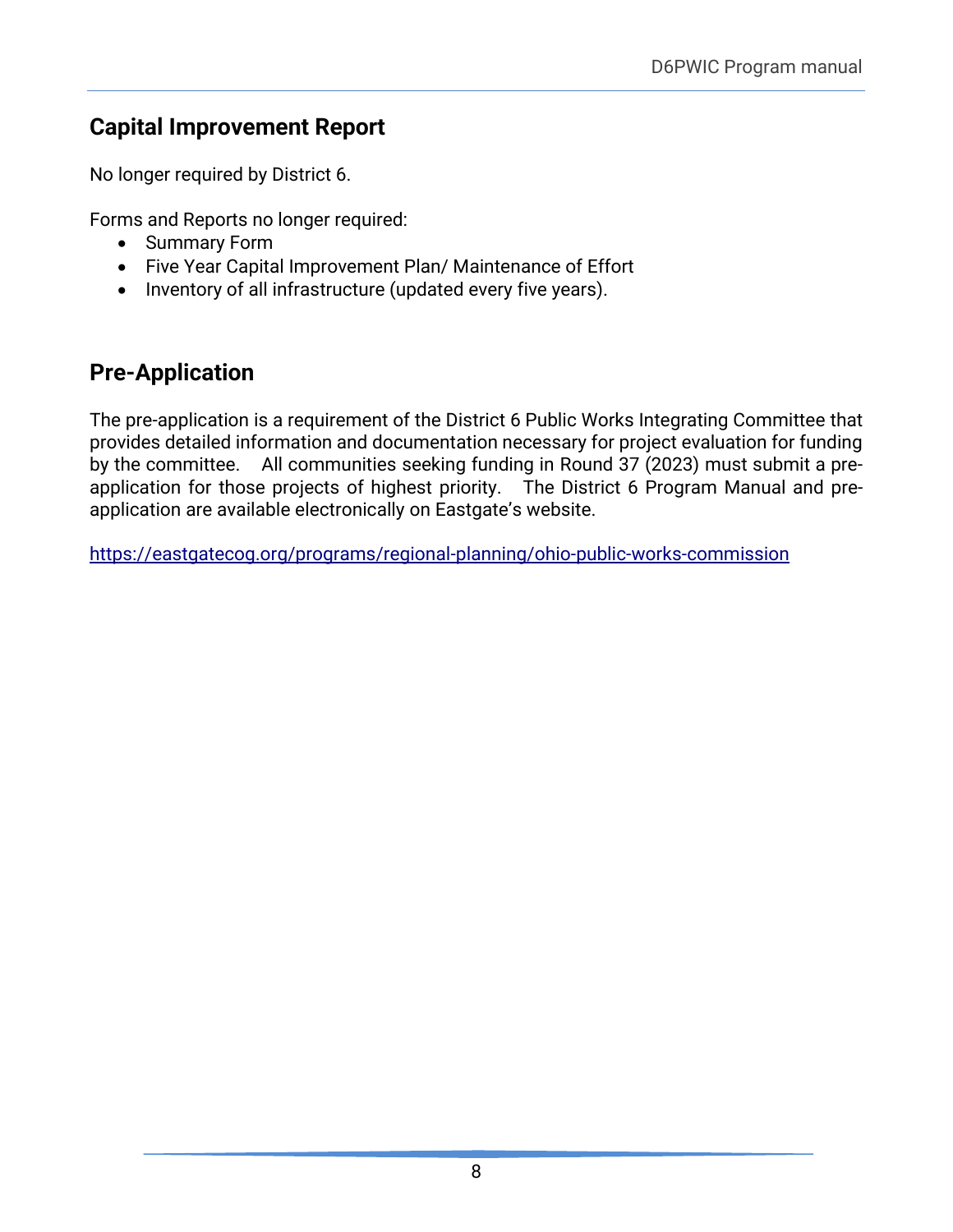# <span id="page-11-0"></span>**Evaluation and Point System**

The D6PWIC will evaluate each project submitted for funding based on the information supplied by each community in the pre-applications. This evaluation will use criteria based on the requirements of Section 164 of the Ohio Revised Code. Evaluations are conducted in open public meetings as required by the Ohio Revised Code. Field checks of proposed projects may be made by committee members and additional documentation may be required to verify information submitted in the pre-applications. The basic methodology to be used in Round 37 (2023) may contain revisions in the evaluation rating and criteria system. The committee approves revisions for clarity and objectivity of the rating system. Evaluation considerations that have been developed and refined over the past 36 funding rounds are as follow:

**1.** a.) Is the applicant the appropriate legal authority for submitting this project?

### **Does the Applicant own the project? If the Applicant does not own the infrastructure or will not own it when it is built, they cannot apply for OPWC funding for that project!**

b.) Does the project meet the infrastructure needs of the area? Mahoning and Trumbull County populations have been declining for a few decades. The greatest need is to maintain the existing infrastructure. Most of District 6 projects submitted each year are repair and replace. However, District 6 will accept new/expansion projects to help expand the population and/or tax base. The entire list of submitted projects to District 6 represent the current needs for all communities. ORC - 164.06(B)(1)

c.) Will the project be started on time? Construction cannot start until July 1, 2023 or until a contract is in place with OPWC and MUST start no later than June 2024. Any project with a start date July 1, 2024 or after will be rejected by the OPWC and must apply in the next funding round (38).

*\_\_\_\_* Yes, on all three - **CONTINUE**

*\_\_\_\_ No on one or more -* **STOP** – Project does not qualify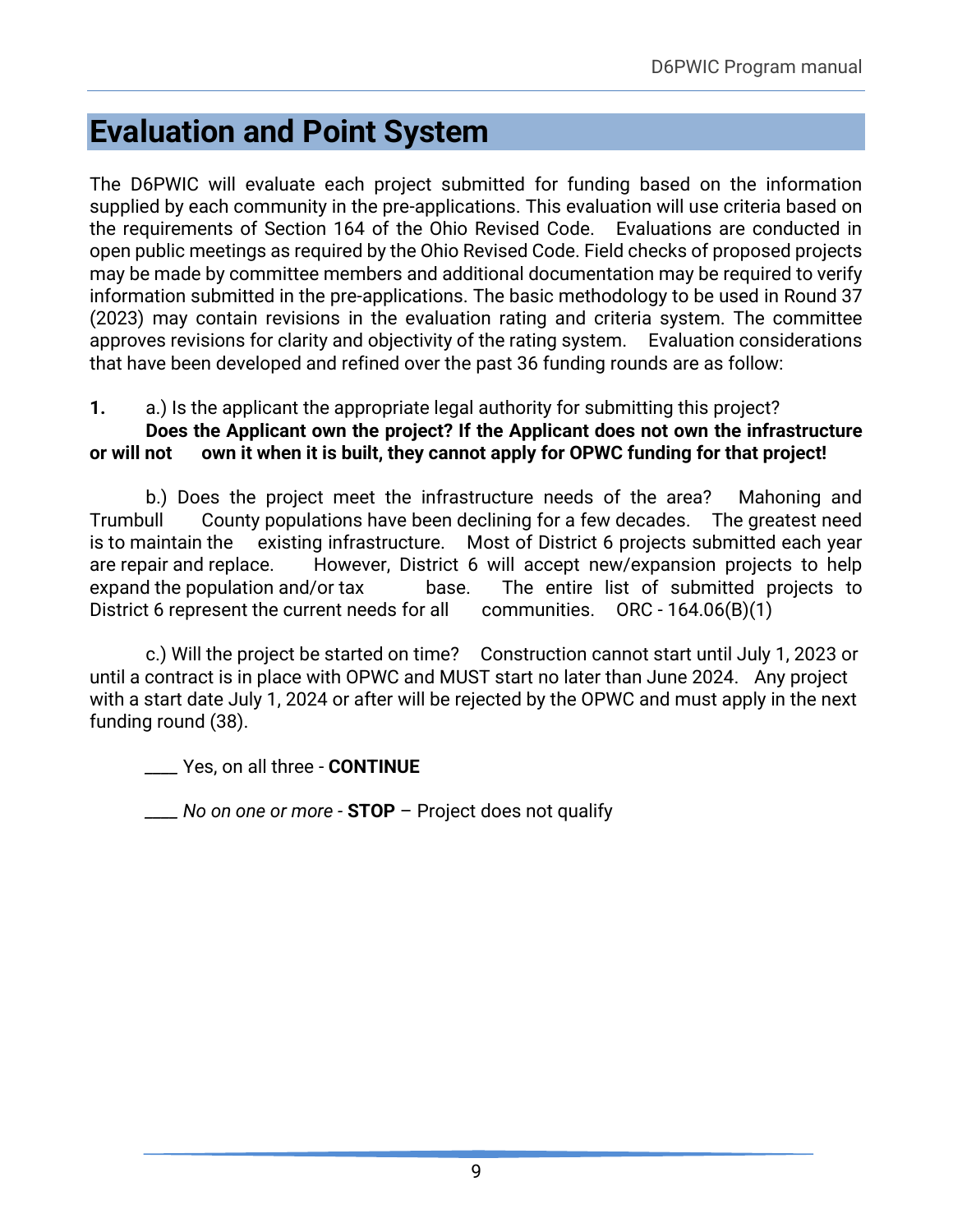## **For Sewer/Water Projects Only**

**2a.** Does the proposed infrastructure activity improve the general health and welfare of the service area? The Sponsor must confirm with supporting documentation and a Certified Engineering Statement. ORC - 164.06(B)(4)

| Critical    | Failed infrastructure requiring complete reconstruction<br>or improvements that are mandated by EPA orders in<br>the form of a consent decree or court orders.                                                                     | 10 points |
|-------------|------------------------------------------------------------------------------------------------------------------------------------------------------------------------------------------------------------------------------------|-----------|
| Significant | Infrastructure requiring repair or rehabilitation of<br>majority of components or requiring updates or<br>replacements due to EPA findings or<br>recommendations, or chronic backup or flooding,<br>resulting in structure damage. | 5 points  |
| Moderate    | Infrastructure requiring increased capacity to meet<br>current needs, improve water quality, or to meet a<br>specific development proposal, flooding resulting in<br>land damage.                                                  | 3 points  |
| No Impact   | Pre-application lacks documentation/statement                                                                                                                                                                                      | 0 points  |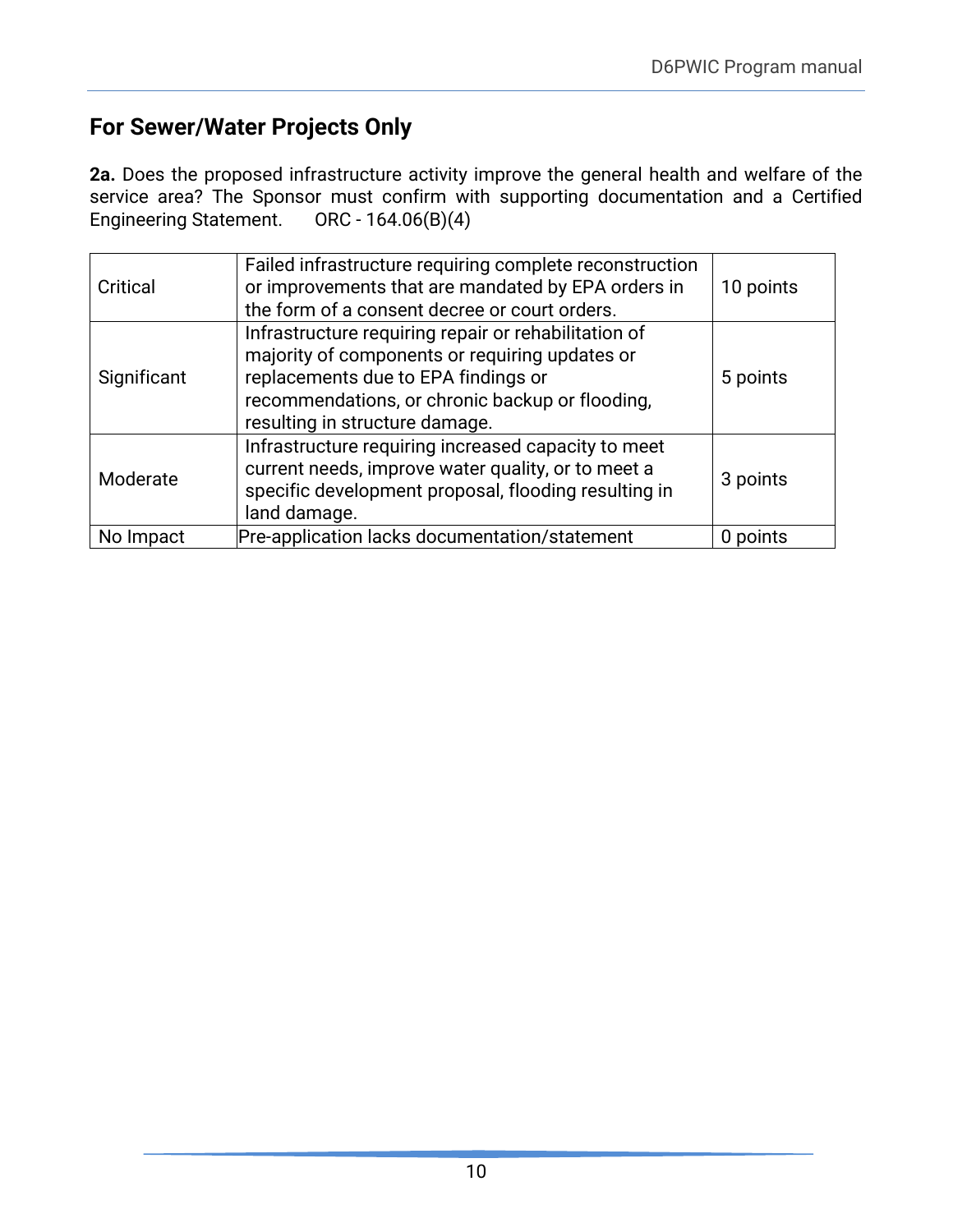#### **Points will be awarded for either 2b or 2c. Not both. Include supporting documentation for either section.**

**2b.** What are the numbers of homes and/or businesses directly impacted by the health and safety hazard? Must be documented (ex: damage reports, call sheets/work orders). ORC - 164.06(B)(4)

#### Homes/Businesses Impacted

| $1 - 2$   | 2 points  |
|-----------|-----------|
| $3 - 4$   | 4 points  |
| $5 - 6$   | 6 points  |
| 7 - 8     | 8 points  |
| 9 or more | 10 points |

**2c.** In projects that have a service area determined by an engineering study (i.e. sanitary sewer or waterline extensions, wastewater or water treatment plant improvements, stormwater, etc.); what is the number of homes and/or businesses directly impacted? ORC - 164.06(B)(4)

#### Homes/Businesses Impacted

| $0 - 19$   | 2 points  |
|------------|-----------|
| $20 - 34$  | 4 points  |
| $35 - 49$  | 6 points  |
| $50 - 79$  | 8 points  |
| 80 or more | 10 points |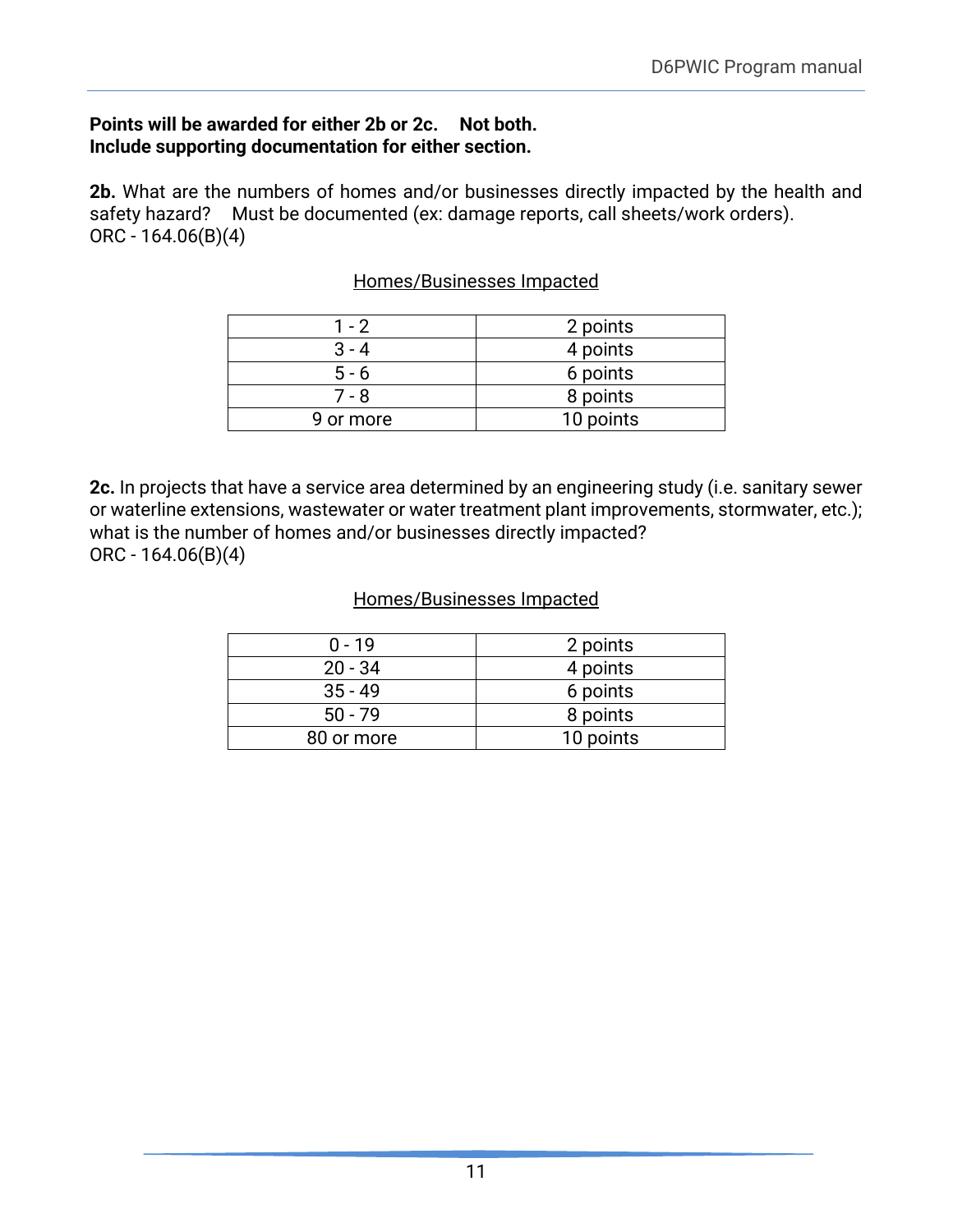## **For Transportation Projects Only**

**3a.** Will the project alleviate serious traffic problems or safety hazards? Will it respond to needs caused by rapid growth and/or development? These criteria must be documented with Traffic Studies and/or Certified Engineering Statement. ORC - 164.06(B)(4) ORC - 164.14(E)(1) ORC - 164.14(E)(2)

| Critical    | Road/bridge reconstruction, including widening and/or<br>geometric improvements as documented by<br>appropriate traffic engineering studies that identify the<br>hazard and recommends the proposed improvement. | 10 points |
|-------------|------------------------------------------------------------------------------------------------------------------------------------------------------------------------------------------------------------------|-----------|
| Significant | Road/bridge reconstruction, including widening and/or<br>geometric improvements. Projects include round<br>abouts and road diets.                                                                                | 5 points  |
| Moderate    | Road/bridge improvement that is predominately<br>resurfacing without significant reconstruction, widening,<br>or geometric improvements or a new road that will<br>improve traffic flow and access.              | 3 points  |
| No Impact   |                                                                                                                                                                                                                  | 0 points  |

**3b.** Traffic counts are no longer required by the District 6 Public Works Integrating Committee. However, the point system is still based on traffic count totals. It is up to each community to decide whether to ask for a traffic count or not. Requested traffic counts must be conducted within the project limits. Traffic count requests submitted to Eastgate must be received by June 24, 2022. Roads with no traffic count will receive a default number "249" and 2 points will be awarded.

For projects with more than one road, a weighted average shall be determined using a costbased method. A worksheet must be included with the pre-application. When developing the weighted average, roads without a traffic count shall use "249" as a default number.

For Round 37 (2023), traffic counts from 2018 through 2022 are acceptable.

## Existing Traffic

| $0 - 249$       | 2 points  |
|-----------------|-----------|
| $250 - 499$     | 4 points  |
| $500 - 999$     | 6 points  |
| $1,000 - 3,999$ | 8 points  |
| 4,000 & Over    | 10 points |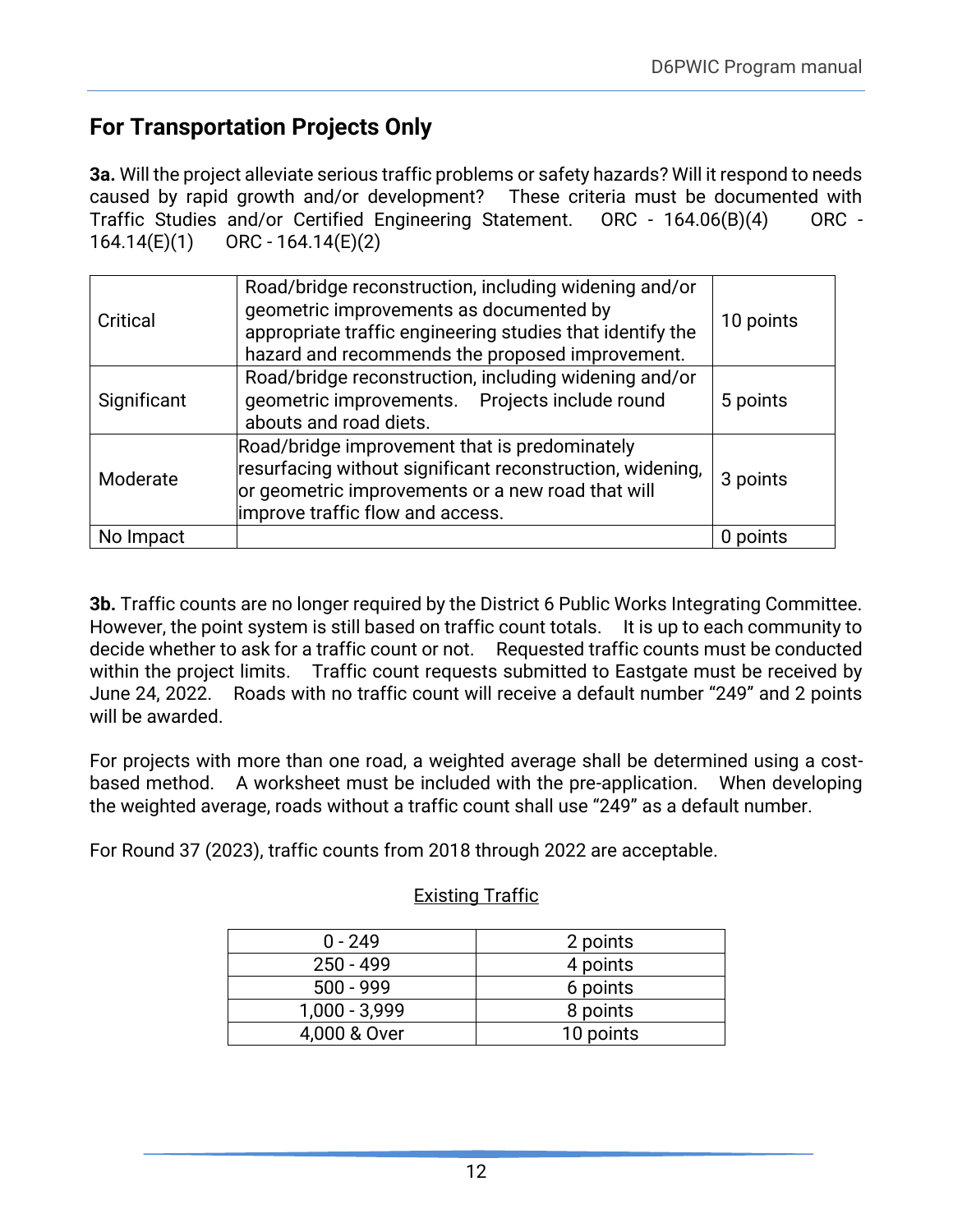# **For All Projects**

**4.** What is the condition of the infrastructure? Must be documented ORC - 164.06(B)(2) ORC - 164.14(E)(9) ORC - 164.14(E)(9)

| Critical | Primary component has failed, and the infrastructure is<br>closed, or inoperable. The infrastructure requires a<br>significant repair/upgrade to return to the intended<br>level of service and meet current design standards.<br>Infrastructure closed for any reason except failure will<br>receive "0" points. | 10 points |
|----------|-------------------------------------------------------------------------------------------------------------------------------------------------------------------------------------------------------------------------------------------------------------------------------------------------------------------|-----------|
| Poor     | Infrastructure has major deficiency with imminent<br>failure, major repairs are required.                                                                                                                                                                                                                         | 8 points  |
| Moderate | Infrastructure contains a major deficiency and will<br>require repair to function and meet current design<br>standards.                                                                                                                                                                                           | 5 points  |
| Fair     | Infrastructure functions as originally intended but<br>requires minor repairs and/or upgrades to meet current<br>design standards.                                                                                                                                                                                | 3 points  |
| Good     | No repair is required, or no supporting documentation<br>was submitted.                                                                                                                                                                                                                                           | 0 points  |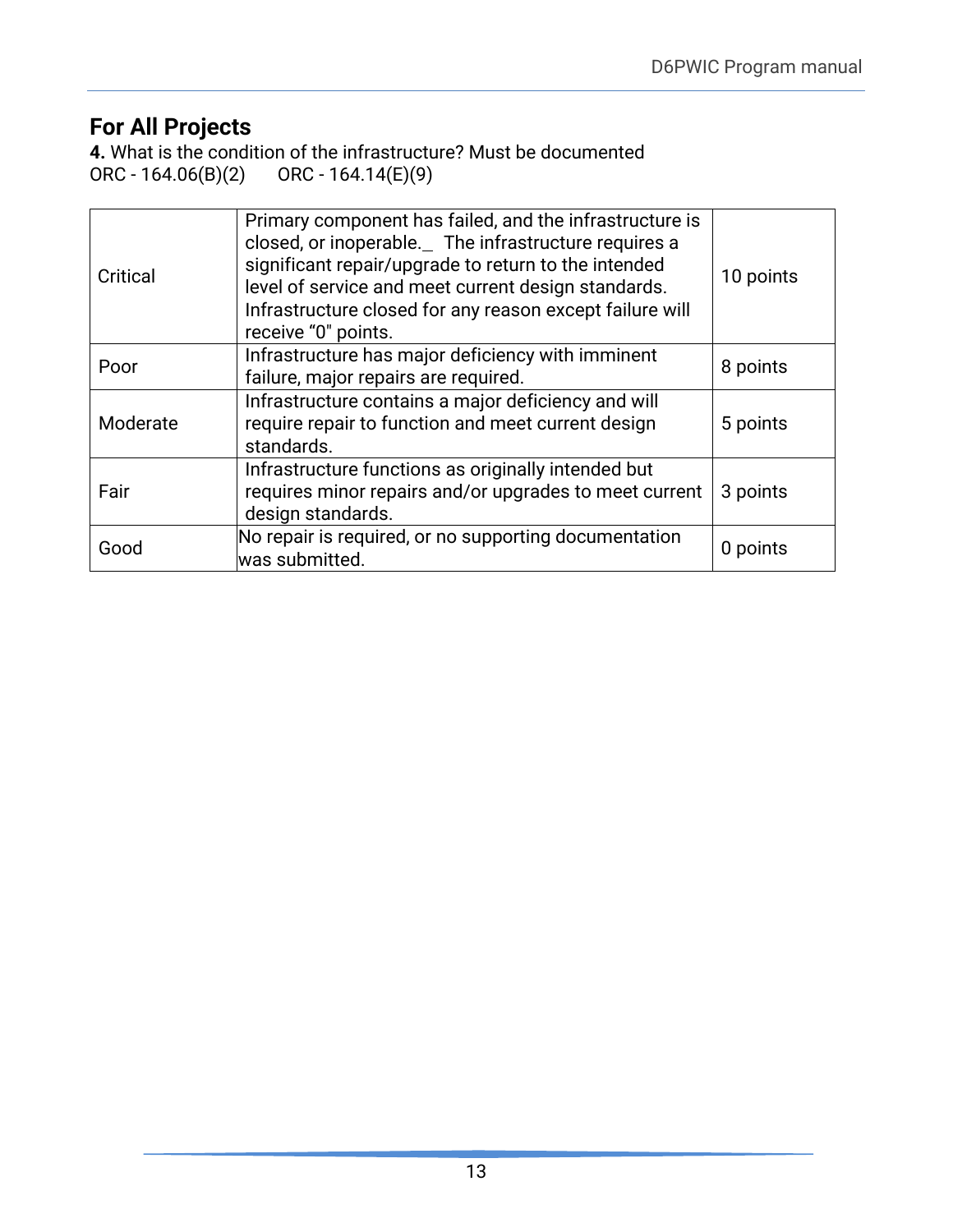**5.** What is the age of the existing infrastructure? New/expansion projects will receive 0 points. If no age is given, projects will receive 0 points. ORC - 164.06(B)(2)

For road projects - Must be when the last major resurfacing was completed.

| 15+ years          | 2 points |
|--------------------|----------|
| 10-14 years        | 1 point  |
| Less than 10 years | 0 points |

For bridge and culvert projects - Must be when bridge or culvert were built.

| $50+$ years        | 2 points |
|--------------------|----------|
| 31-49 years        | 1 point  |
| Less than 31 years | 0 points |

For water, sewer, and stormwater projects - Must be when infrastructure was built.

| $50+$ years        | 2 points |
|--------------------|----------|
| 31-49 years        | 1 point  |
| Less than 31 years | 0 points |

#### **The District 6 committee may adjust points for a project that does not fit these categories.**

**6.** What is the project's local share (all funds other than OPWC)? ORC - 164.06(B)(6) ORC - 164.14(E)(4) ORC - 164.14(E)(6)

| 61% and over | 15 points |
|--------------|-----------|
| 46% to 60%   | 11 points |
| 31% to 45%   | 7 points  |
| 16% to 30%   | 3 points  |
| 0 to 15%     | 0 points  |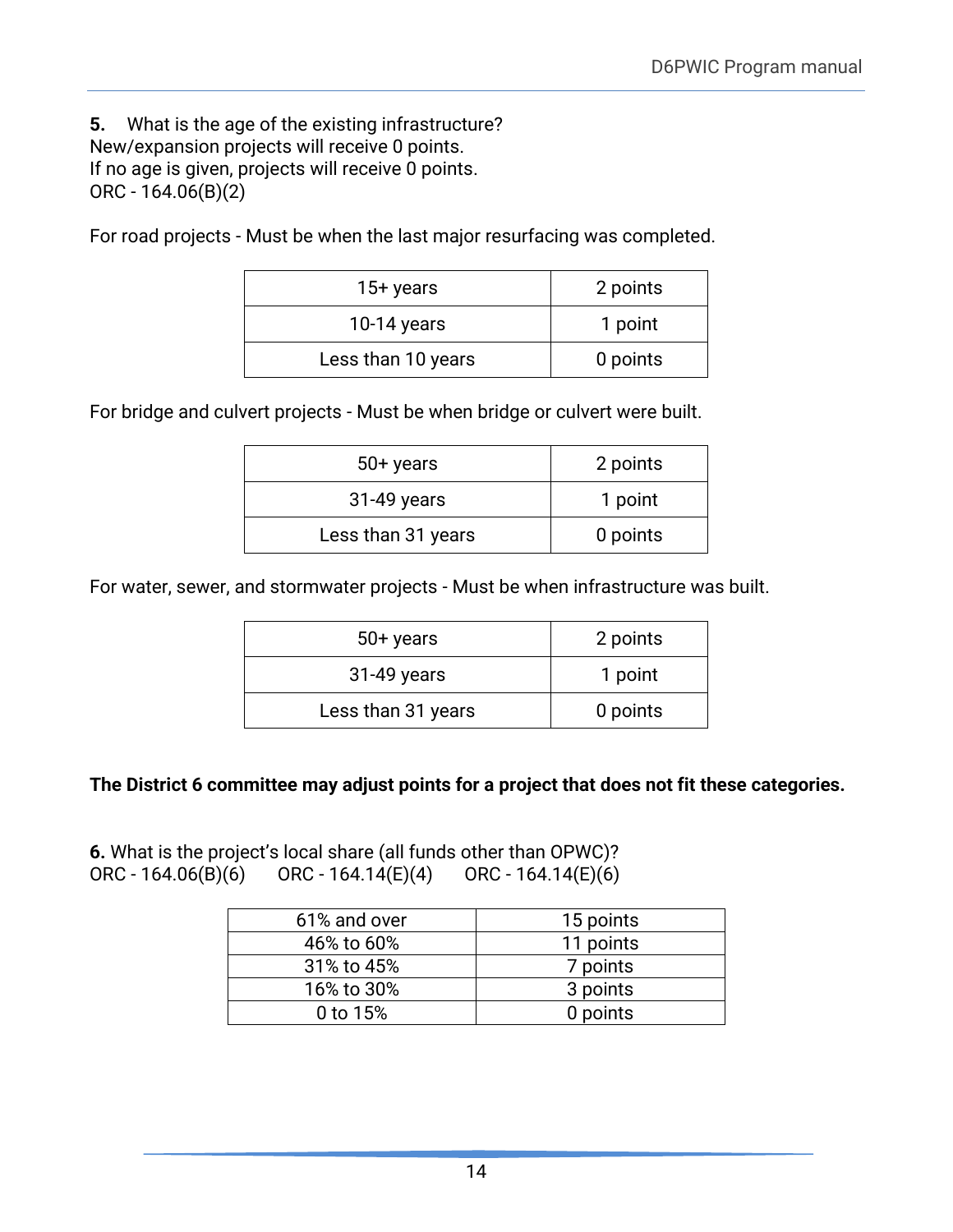**7.** Is the OPWC request a loan, loan/grant combination, or credit enhancement? Percentages are based on the loan amount divided by the total project cost. The minimum loan amount is \$50,000. ORC - 164.06(B)(5)

| 100% OPWC Loan/Credit Enhancement | 10 points |
|-----------------------------------|-----------|
| 76% to 99% OPWC Loan              | 6 points  |
| 51% to 75% OPWC Loan              | 4 points  |
| 26% to 50% OPWC Loan              | 2 points  |
| 0 to 25% OPWC Loan                | 0 points  |

**8.** The sponsor community's Median Household Income (MHI) is what percent of the State of Ohio MHI (\$58,116)? ORC - 164.06(B)(6) ORC - 164.06(B)(8) ORC - 164.14(E)(6)

| Below 70%    | 5 points |
|--------------|----------|
| 70% to 79.9% | 4 points |
| 80% to 89.9% | 3 points |
| 90% to 99.9% | 2 points |

**9.** What is the community priority of this project?

| #1 | 20 points |
|----|-----------|
| #2 | 18 points |
| #3 | 16 points |
| #4 | 14 points |
| #5 | 12 points |
| #6 | 10 points |
| #7 | 7 points  |
| #8 | 4 points  |
| #9 | 2 points  |

**10.** What is the OPWC funding (grant and loan) request for the number 1 priority project? (Only the Priority 1 project for each applicant will receive points in this category) ORC - 164.06(B)(5)

| \$75,000<br>\$1 to     | 15 points |
|------------------------|-----------|
| \$75,001 to \$150,000  | 8 points  |
| \$150,001 to \$225,000 | 4 points  |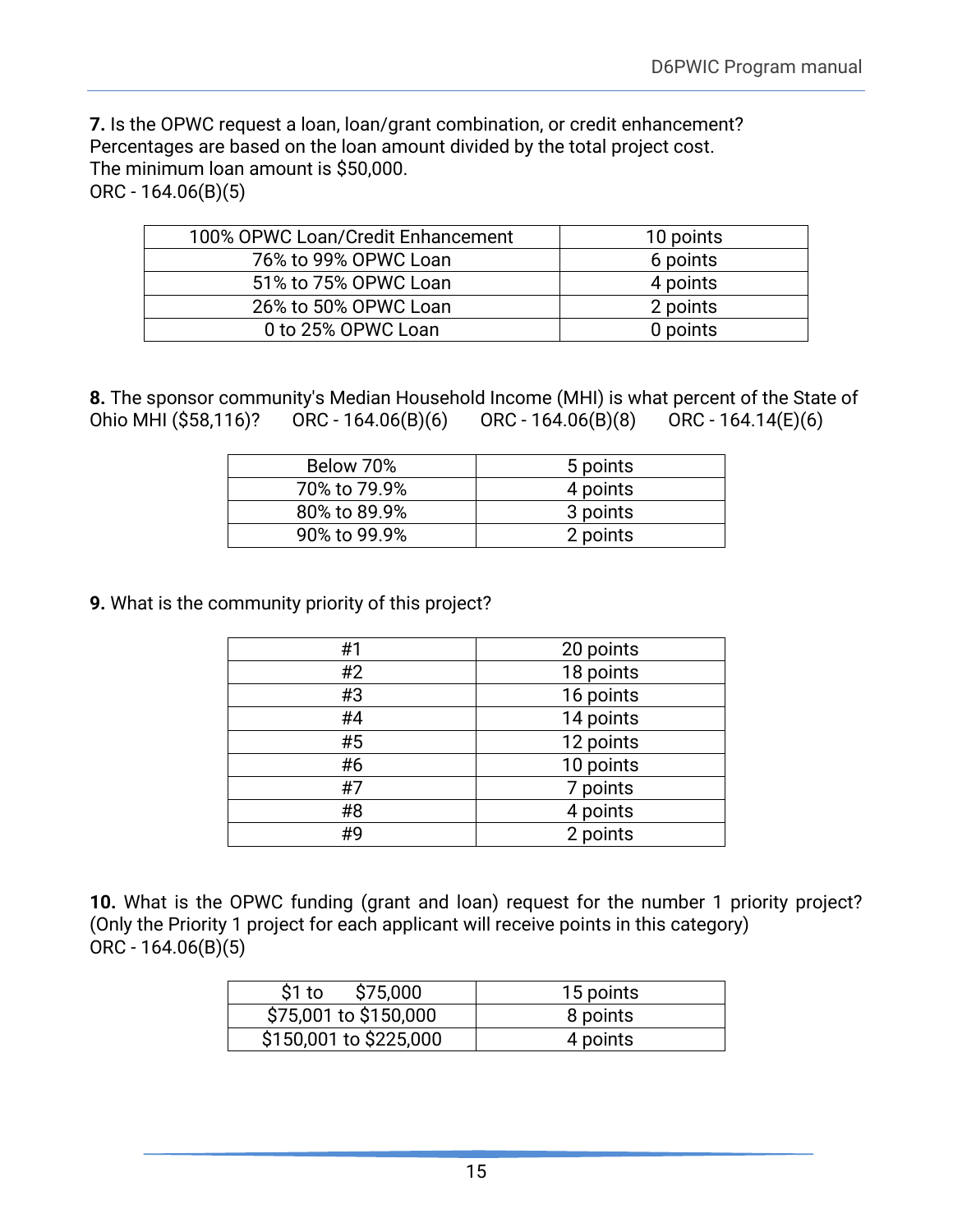**11.** Is the project a joint project between two or more communities that are within the legal boundaries of the District 6 Public Works Integrating Committee? Both communities must have a financial commitment in the local share and this commitment must be documented through a legally binding agreement between both communities that shall be submitted with the lead agency's pre-application.

ORC - 164.14(E)(7)

| 50% / 50% | 5 points |
|-----------|----------|
| 60% / 40% | 4 points |
| 70%/30%   | 3 points |
| 80%/20%   | 2 points |
| 90%/10%   | 1 point  |

Local cost share between communities

**12.** What is the status for the planning and readiness of the project? ORC - 164.06(B)(9) ORC - 164.14(E)(5)

Part I – Status of Plans – This uses the Small Government Commission's Engineer's Plan Status Certification. (Maximum 2 points)

| Plans not yet begun                                                                                         | 0 points |
|-------------------------------------------------------------------------------------------------------------|----------|
| Surveying through preliminary design completed<br>(Items A-C)                                               | 1 point  |
| Surveying through final construction plans, secured<br>permits, and right-of-way as appropriate (Items A-I) | 2 points |

Part II – Status of Funding Sources – This uses source documentation including CFO certifications and loan letters. (Maximum 2 points)

| All funds not yet committed                | 0 points |
|--------------------------------------------|----------|
| Applications submitted to funding entities | 1 point  |
| All funding committed                      | 2 points |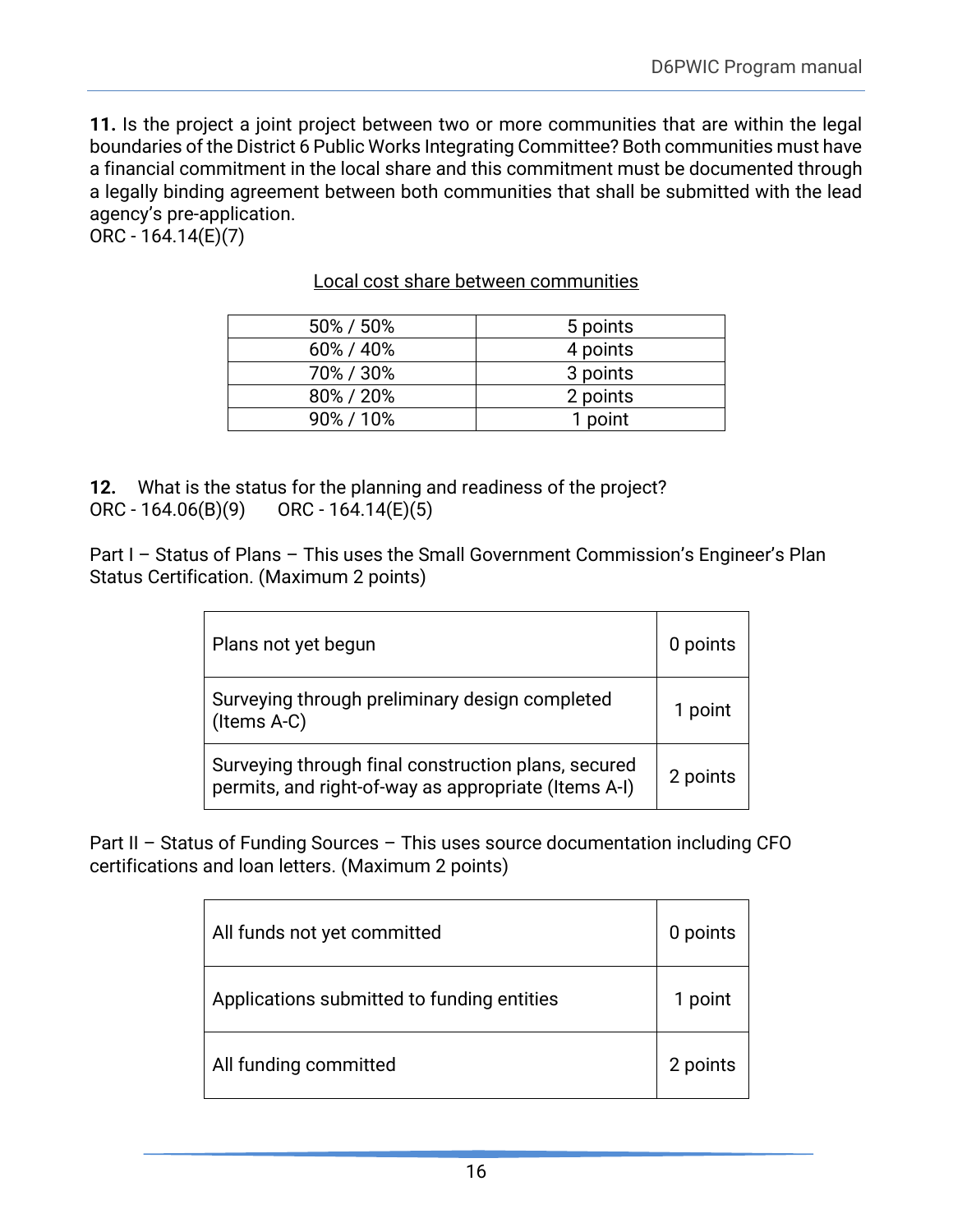**The District 6 Public Works Integrating Committee will review projects that are not in contract within a year or not completed within two years of the project agreement to determine if the committee will recommend termination by OPWC.**

**13.** Will the project generate revenue in the form of user fees or assessments? ORC - 164.06(B)(3)

| No new user fees or assessments | 1 point  |
|---------------------------------|----------|
| New user fees or assessments    | 0 points |

**14.** Does the project have other funding besides local or OPWC dollars? Federal, state, private funding.

ORC - 164.06(B)(7)

| 66% or more   | 1 point  |
|---------------|----------|
| Less than 66% | 0 points |

**15.** Other factors of regional importance

ORC - 164.06(B)(10) ORC - 164.14(E)(2) ORC - 164.14(E)(3) ORC - 164.14(E)(10)

The District 6 Public Works Integrating Committee members, exercising their independent judgment, will utilize this category to determine:

- compliance/consistency with OPWC guidelines
- compliance/consistency with regional plans, policies and/or objectives
- development and maintenance of District's infrastructure
- creation of significant and specific economic development
- other factors deemed necessary by committee members

Factors of Regional Importance 0 to 25 points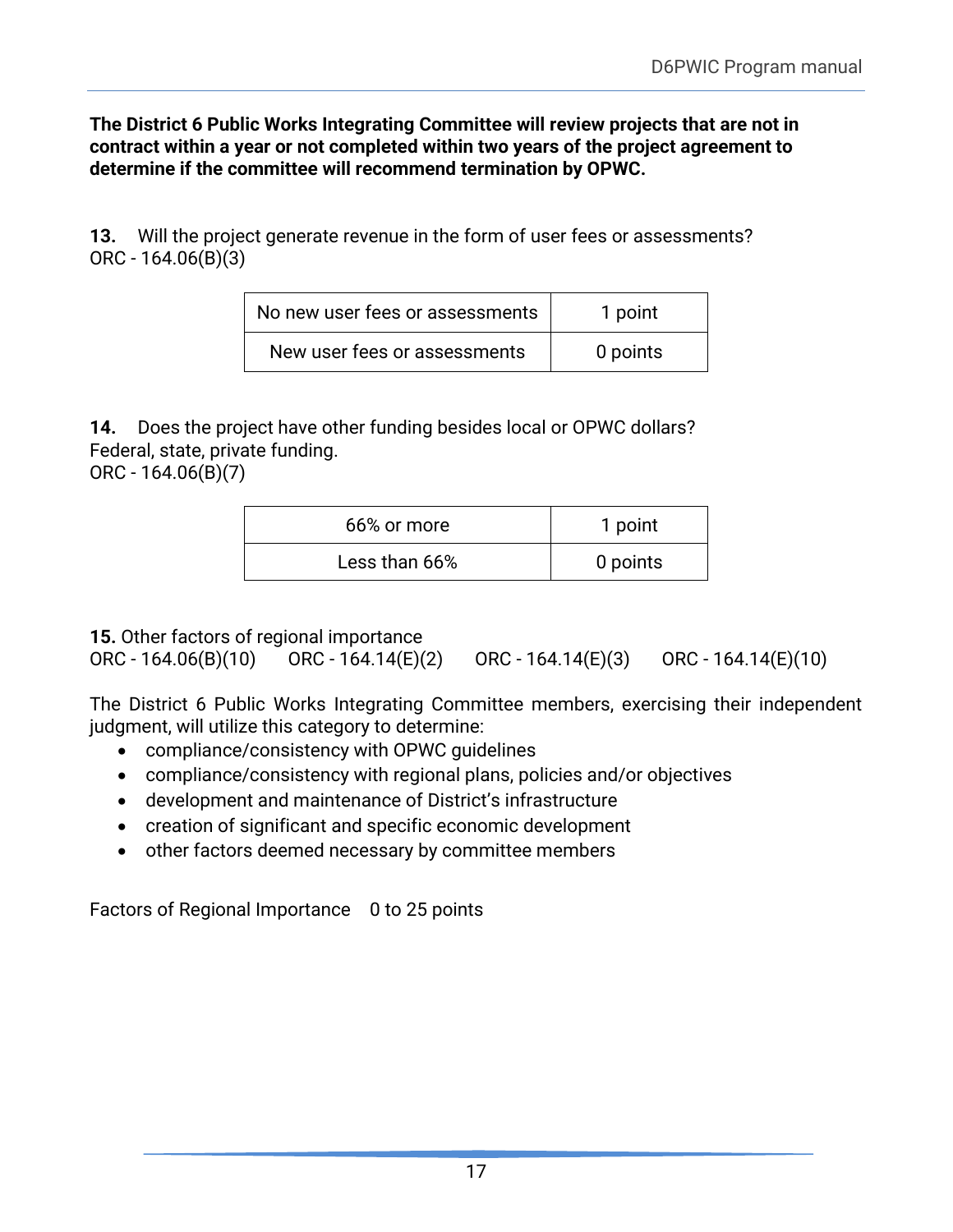### <span id="page-20-0"></span>**General Notes to D6PWIC Ranking System:**

A. After the 13 criteria ranking process, projects tied in total points will be prioritized in the manner that was approved by the D6PWIC on June 17, 2003. Improvements with the lowest dollar request for D6PWIC funding consideration will be recommended to receive the more favorable priority and improvements with greater dollar requests for funding within the tied field will receive progressively less favorable priority. Examples of project fields tied at 70 and 69 points would be prioritized as follows:

| <b>Point Field</b> | <b>Funding Request to D6PWIC</b> | <b>D6PWIC's Final Priority</b> |
|--------------------|----------------------------------|--------------------------------|
| 70                 | \$60,000                         | 70 Points - Number 1           |
| 70                 | \$75,000                         | 70 Points - Number 2           |
| 70                 | \$75,001                         | 70 Points - Number 3           |
| 69                 | \$55,000                         | 69 Points - Number 1           |
| 69                 | \$70,000                         | 69 Points - Number 2           |
| 69                 | \$99,000                         | 69 Points - Number 3           |

- B. Each year the D6PWIC submits applications from a prioritized list of projects up to an amount of approximately 115% of funding that is anticipated to be available for the program year. Projects from a prioritized list of improvements that may advance from beyond the 115% approved ranking will only be funded up to the final adjusted dollar amount, determined by the OPWC, that shall be available to D6PWIC in that same program year.
- C. Based on evaluation of the pre-applications considered for funding, the D6PWIC will select eligible projects and determine a recommended slate of projects within appropriate funding levels of the available SCIP/LTIP/RLP for all projects submitted to the OPWC. In addition to evaluation points, meeting Useful Life requirements will be used to select and prioritize projects for recommendation of funding to the Ohio Public Works Commission.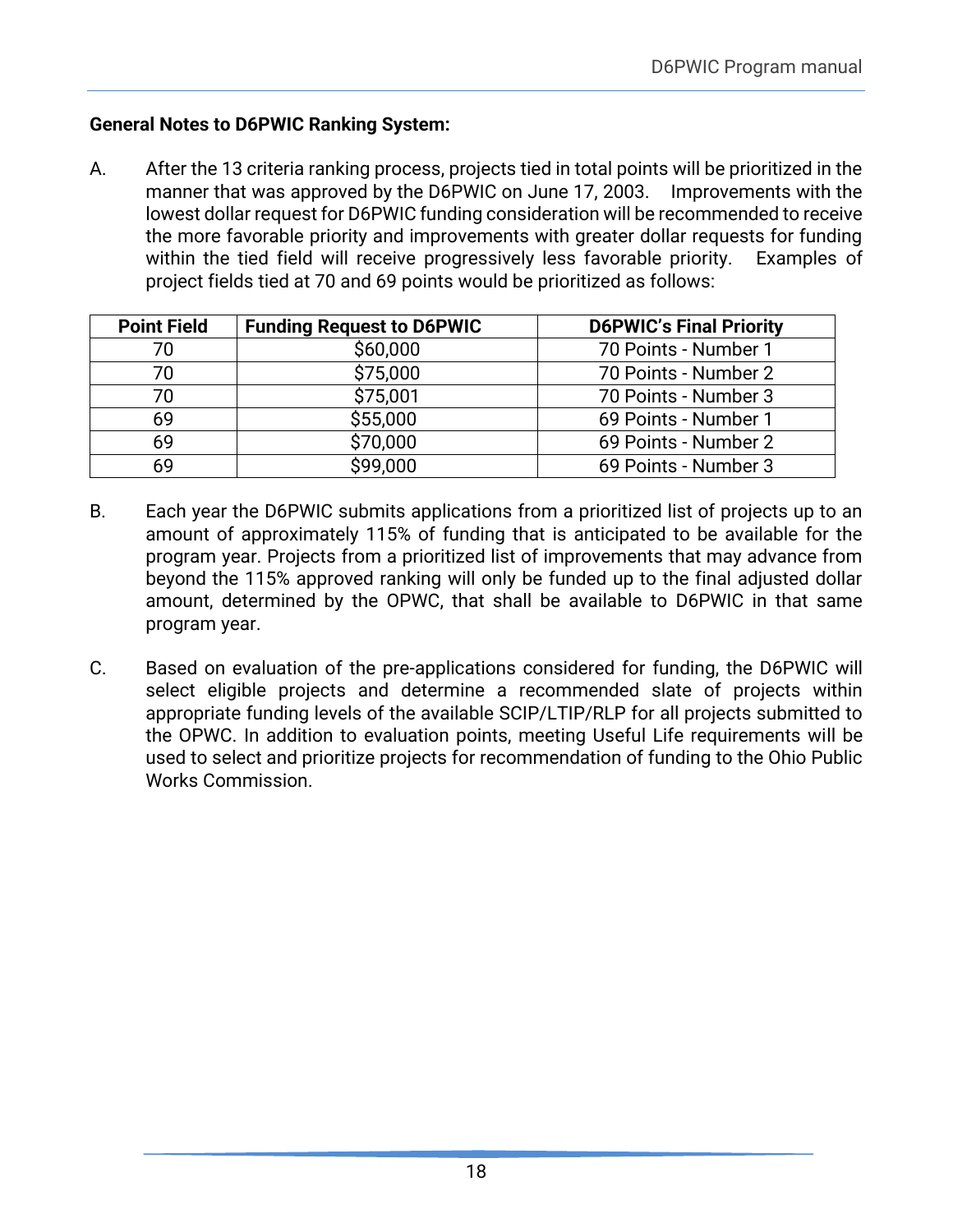# <span id="page-21-0"></span>**Useful Life**

Section 164-1-13, (A) of the Ohio Administrative Code requires every SCIP and LTIP project to have a useful life of at least 7 years. Section 164-1-13, (B) of the Ohio Administrative Code requires "...that the infrastructure covered by all project applications so submitted in any given year from the district have, on average, an approximate useful life of at least twenty years." For example, for every \$100,000 of projects with a useful life of seven years there must be \$100,000 in projects with a useful life of at least 34 years to meet the 20-year requirement. An additional requirement calls for SCIP and LTIP to be calculated separately. Because of the high useful life of sewer and water projects that can only be funded in the SCIP category, the SCIP slate of projects is usually not a problem. Because of a relative lower useful life for road projects, especially resurfacing projects, the LTIP slate generally has a more difficult time in meeting the useful life requirement. Useful life for the district submission is calculated on a dollar-weighted basis as follows:

|                  | Useful Life /<br><b>Years</b> | <b>Project Cost</b> | <b>Life Cost</b> |
|------------------|-------------------------------|---------------------|------------------|
| Project A        | 22                            | \$202,200           | \$4,448,400      |
| <b>Project B</b> |                               | \$355,400           | \$2,487,800      |
| Project C        | 14                            | \$251,200           | \$3,516,800      |
| Project D        | 35                            | \$232,540           | \$8,138,900      |
| Project E        | 33                            | \$155,000           | \$5,115,000      |
| Project F        | 8                             | \$95,540            | \$764,320        |
| <b>TOTALS</b>    | 18.94                         | \$1,291,880         | \$24,471,220     |

Useful Life x Project Cost = Life Cost

To calculate the useful life of this package, the Total Life Cost is divided by the Total Project Cost - \$24,471,220 / \$1,291,880 = 18.94 years. Under Ohio Revised Code 164-1-13 (b) this package is unacceptable.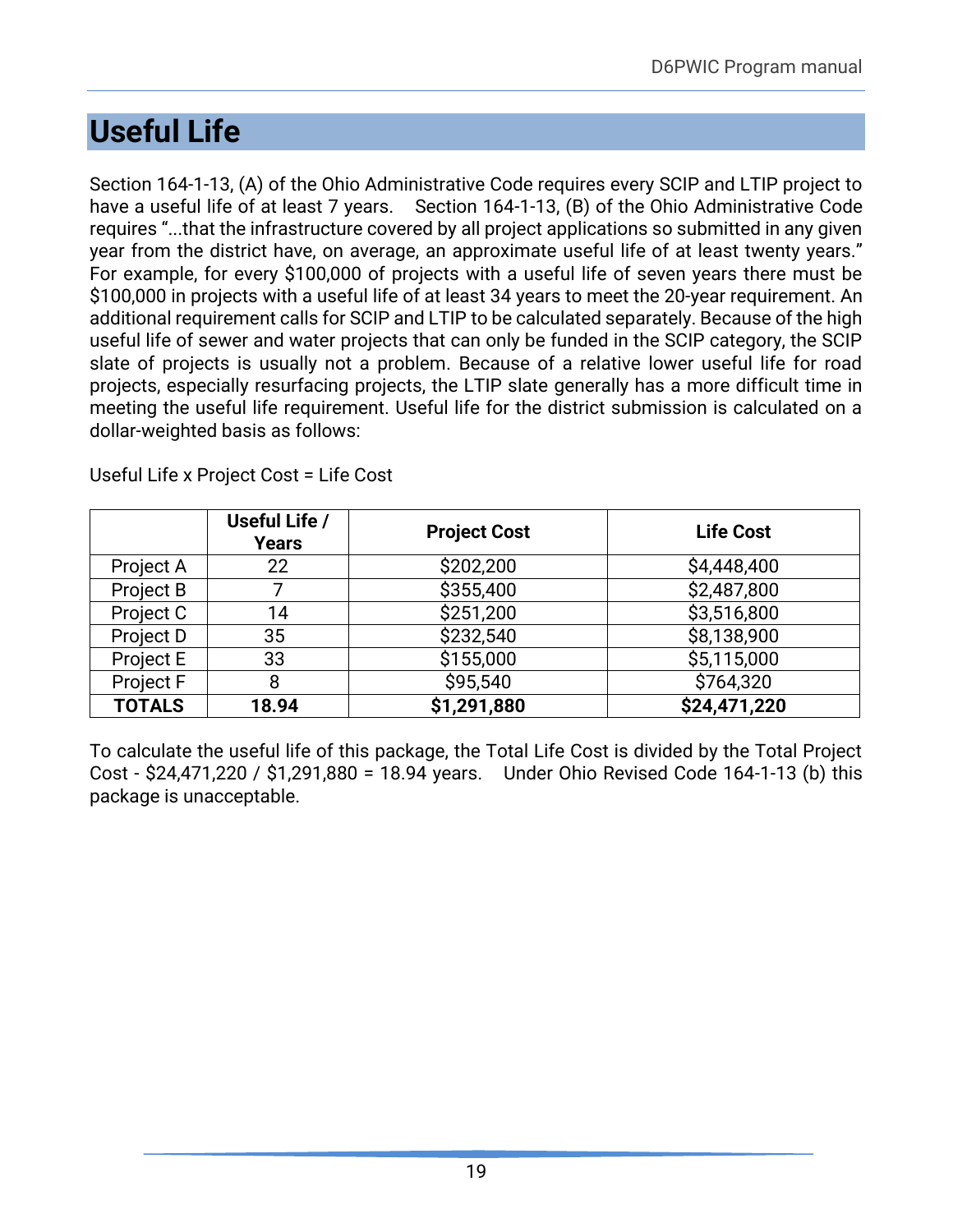In past years, as in the example above, the District 6 Public Works Integrating Committee has had difficulty meeting the useful life requirements for the LTIP package. In some instances, the useful life of a given project can be recalculated. Using the example above, Project B is a paving project that included 24 culverts that had an estimated cost of \$24,000. Project F is also a paving project that included 6 culverts that had an estimated cost of \$10,000. The useful life of these 2 projects could have been calculated as follows:

| <b>Project B</b> | Useful Life /<br>Years | <b>Project Cost</b> | <b>Life Cost</b> |
|------------------|------------------------|---------------------|------------------|
| 24 Culverts      | 50                     | \$24,000            | \$1,200,000      |
| Pavement         |                        | \$331,400           | \$2,319,800      |
| <b>TOTALS</b>    | 9.9                    | \$355,400           | \$3,519,800      |

| <b>Project F</b> | Useful Life /<br>Years | <b>Project Cost</b> | <b>Life Cost</b> |
|------------------|------------------------|---------------------|------------------|
| 6 Culverts       | 50                     | \$10,000            | \$50,000         |
| Pavement         |                        | \$85,540            | \$684,320        |
| <b>TOTALS</b>    | 12.396                 | \$95,540            | \$1,184.320      |

When the recalculated useful life is used, the package becomes acceptable:

|                  | Useful Life /<br><b>Years</b> | <b>Project Cost</b> | <b>Life Cost</b> |
|------------------|-------------------------------|---------------------|------------------|
| Project A        | 22                            | \$202,200           | \$4,448,400      |
| Project B        | 9.9                           | \$355,400           | \$3,518,460      |
| Project C        | 14                            | \$251,200           | \$3,516,800      |
| Project D        | 35                            | \$232,540           | \$8,138,900      |
| Project E        | 33                            | \$155,000           | \$5,115,000      |
| <b>Project F</b> | 12.396                        | \$95,540            | \$1,184,320      |
| <b>TOTALS</b>    | 20.065                        | \$1,291,880         | \$25,921,880     |

The example shown above exhibits one way to meet the requirement. However, it is up to the applicant to certify the highest possible useful life. When the committee is faced with the possibility of not meeting the requirement, such as in 2006, a bridge project with a useful life of 50 years was moved up the slate past several higher rated projects to meet the useful life requirement.

It is up to the applicant to use the highest certifiable useful life. The D6PWIC has and will continue to take useful life into consideration when evaluating and awarding projects. The Committee also reserves the right to skip over higher rated projects with a lower useful life in favor of a lower rated project with a higher useful life to meet the District's (and OPWC's) useful life requirement.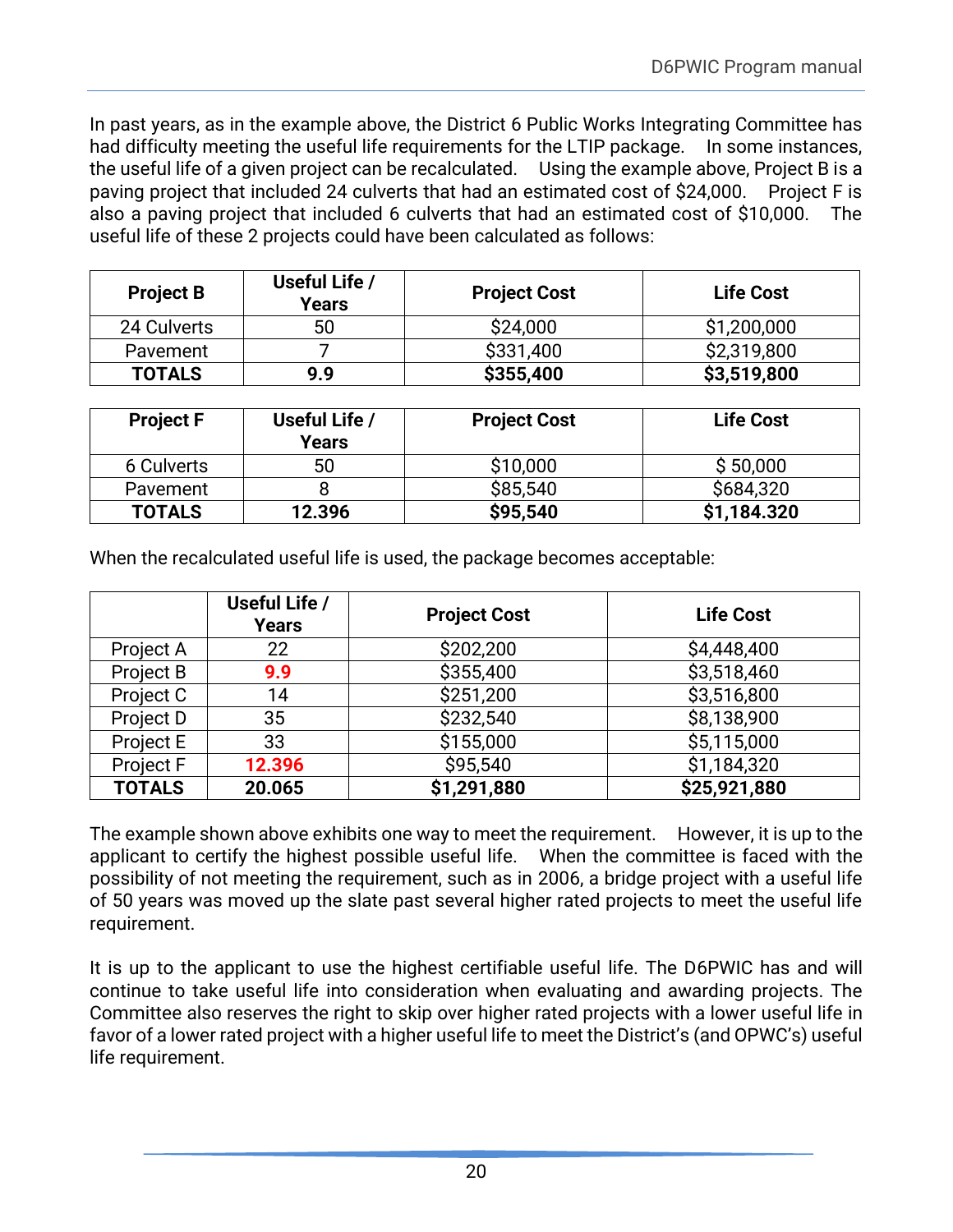# <span id="page-23-0"></span>**SCIP Affordability Standards**

In accordance with the recommendations of the Ohio Public Works Commission (OPWC), the District 6 Public Works Integrating Committee has adopted Affordability standards for user fee projects, namely sanitary sewer and water. User fees consist of charges assessed to the consumers on a periodic basis (monthly, quarterly, etc.) in relation to the level of service provided, plus any special assessments imposed upon the users where the resultant funds are used to finance improvements and/or maintenance to either of the water or wastewater systems. The Affordability Standards are based upon the use of the most current data available from the American Community Survey (ACS) regarding the subdivision's Median Household Income (MHI), in comparison to the State's most current figure of \$58,116.

If the applicant subdivision's MHI is less than 90% of the State's MHI, then:

- Drinking water user fees should be affordable at 1.1% of the subdivision's MHI amount;
- Wastewater user fees should be affordable at 1.5% of the subdivision's MHI amount;
- Combined Water Wastewater user fees should be affordable at 2.6% of the subdivision's MHI amount.

If the applicant subdivision's MHI is greater than or equal to 90% of the State's MHI, but less than or equal to 110% of it, then:

- Drinking water user fees should be affordable at 1.3% of the subdivision's MHI amount;
- Wastewater user fees should be affordable at 1.7% of the subdivision's MHI amount;
- Combined Water Wastewater user fees should be affordable at 3.0% of the subdivision's MHI amount.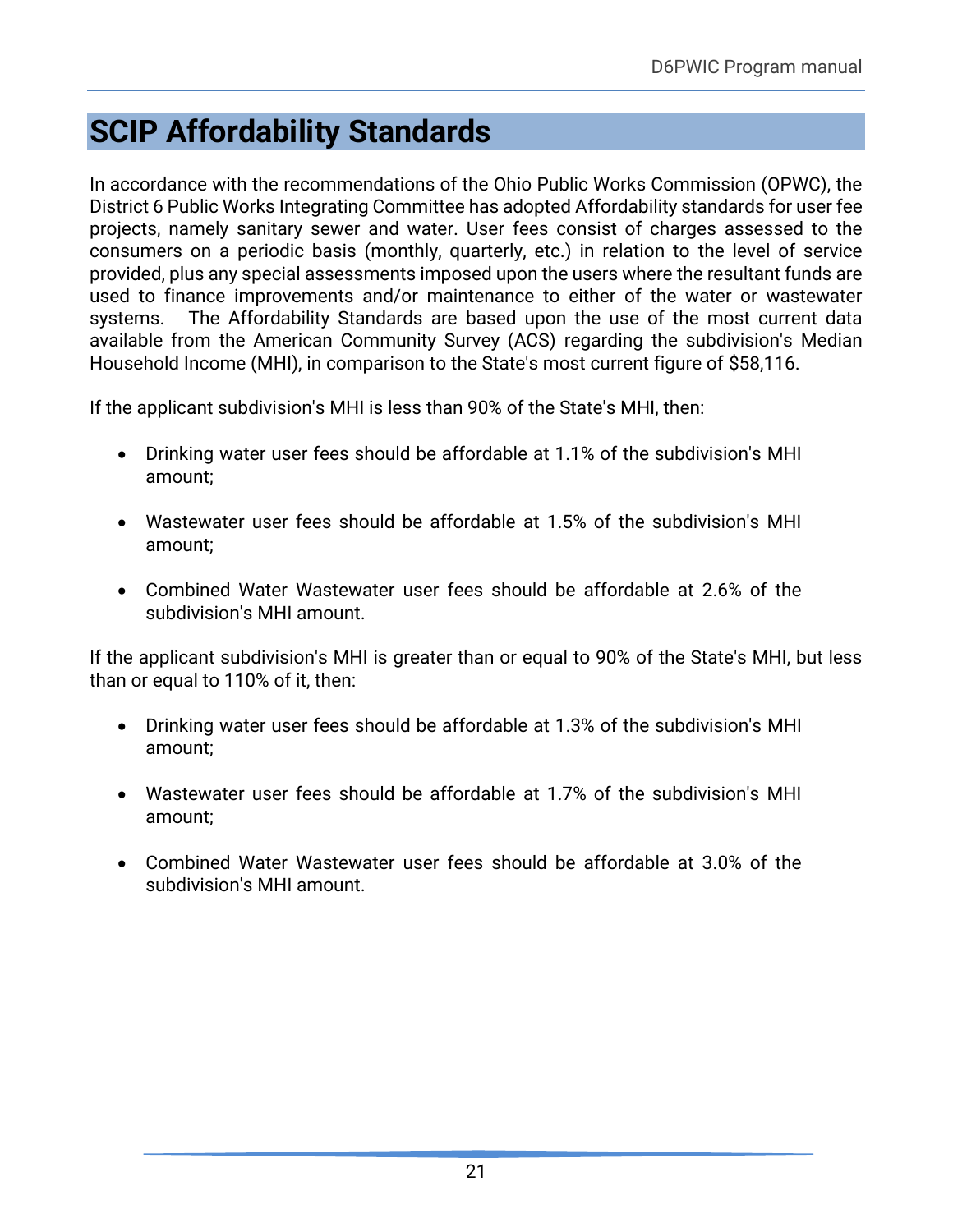If the applicant subdivision's MHI is greater than 110% of the State's MHI, then:

- Drinking water user fees should be affordable at 1.5% of the subdivision's MHI amount;
- Wastewater user fees should be affordable at 1.8% of the subdivision's MHI amount;
- Combined Water Wastewater user fees should be affordable at 3.3% of the subdivision's MHI amount;

Projects not meeting these Affordability standards are considered ineligible for grants and are prime candidates for loans. All water and sanitary sewer projects must submit an Affordability work sheet with each water/sanitary sewer pre-application. The District 6 Affordability Worksheet is available electronically on Eastgate's website.

<https://eastgatecog.org/programs/regional-planning/ohio-public-works-commission>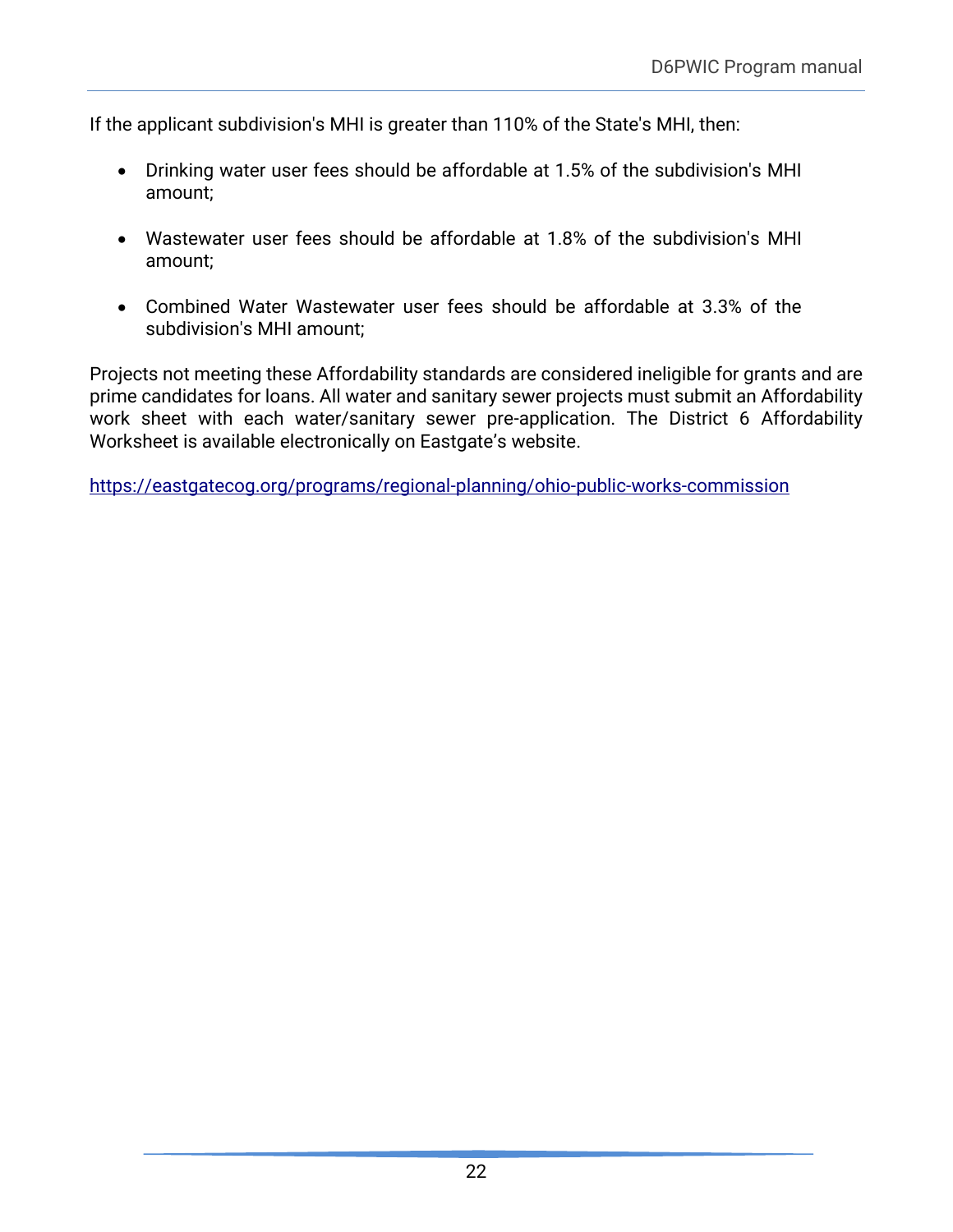# <span id="page-25-0"></span>**Grants**

## **State Capital Improvement Program (SCIP)**

For Round 37 (2023), the State Capital Improvement Program (SCIP) funds for District 6 are \$6,093,000. The Ohio Revised Code (ORC) requires that a minimum of 10% or \$609,300 of the District Allocation go to loans and/or credit assistance, therefore a maximum of 90% or \$5,483,700 will be available for SCIP grants. New construction and/or projects that include expansion are limited to a maximum of 20% or \$1,218,600 of the District's SCIP allocation. Additional monies may become available from funds awarded but not used in previous rounds and from projects completed under budget.

Grants of up to 90% of eligible cost are available to local political subdivisions for infrastructure repair/replacement projects and up to 50% for new/expansion projects listed as eligible for funding under the SCIP.

The eligible project types are:

- 1. Roads
- 2. Bridges
- 3. Culverts
- 4. Wastewater Treatment Systems and Facilities
- 5. Water Supply Systems and Facilities
- 6. Stormwater Systems
- 7. Solid Waste Disposal Facilities

Projects recommended for SCIP funding from the District Allocation must have a minimum useful life of 7 years to be eligible for a grant. Section 164-1-13, (B) of the Ohio Administrative Code also requires "...that the infrastructure covered by all project applications so submitted in any given year from the district have, on average, an approximate useful life of at least twenty years."

Useful life is defined as the remaining life of an infrastructure, assuming normal maintenance, and prior to its need to be replaced or rebuilt. See pages 19-20 of this manual for a thorough explanation of Useful Life. A Professional Engineer must certify the useful life statement when the project is in the pre-application phase.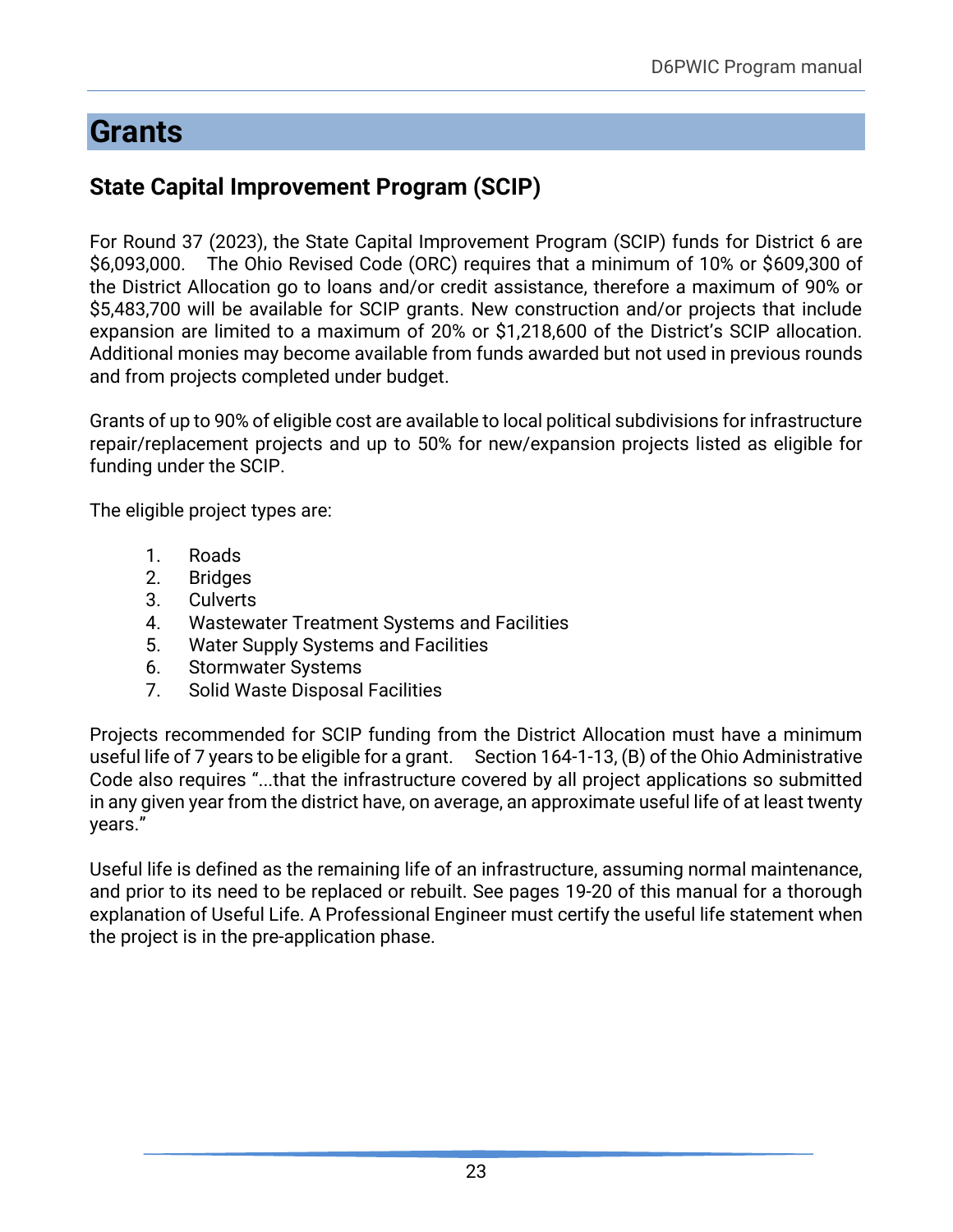## <span id="page-26-0"></span>**Local Transportation Improvement Program (LTIP)**

The LTIP funds are a portion of state gasoline tax revenues that are distributed to the nineteen Public Works Integrating Committees. For Round 37 (2023), the District 6 allocation is \$2,183,000. In addition to the \$2,183,000, monies may become available from funds awarded but not used in previous rounds and from projects completed under budget.

Local Transportation Improvement Program (LTIP) funds are awarded in the form of grants for up to 100% of eligible project cost. These funds are available to local political subdivisions for infrastructure projects listed as eligible for funding as follow:

The eligible project types are:

- 1. Roads
- 2. Bridges

Projects recommended for LTIP funding from the District Allocation must have a minimum useful life of 7 years to be eligible for a grant. Section 164-1-13, (B) of the Ohio Administrative Code also requires "...that the infrastructure covered by all project applications so submitted in any given year from the district have, on average, an approximate useful life of at least twenty years."

Useful life is defined as the remaining life of an infrastructure, assuming normal maintenance, and prior to its need to be replaced or rebuilt. See pages 19-20 of this manual for a thorough explanation of useful life. A useful life statement is required to be certified by a Professional Engineer when the project is in the pre-application phase.

## **Contingency Projects**

The Ohio Public Works Commission requires districts to submit a priority listing of projects recommended for funding that is a minimum of 105% of the district's allocation. Projects that are not 100% funded with the existing allocation are considered contingency projects. As a matter of policy, the District 6 Public Works Integrating Committee will fund all projects submitted as part of the package. Any contingency projects that are not funded with 2023 allocations, or funding returned to the District account from previous rounds, will be funded first from 2024 allocations.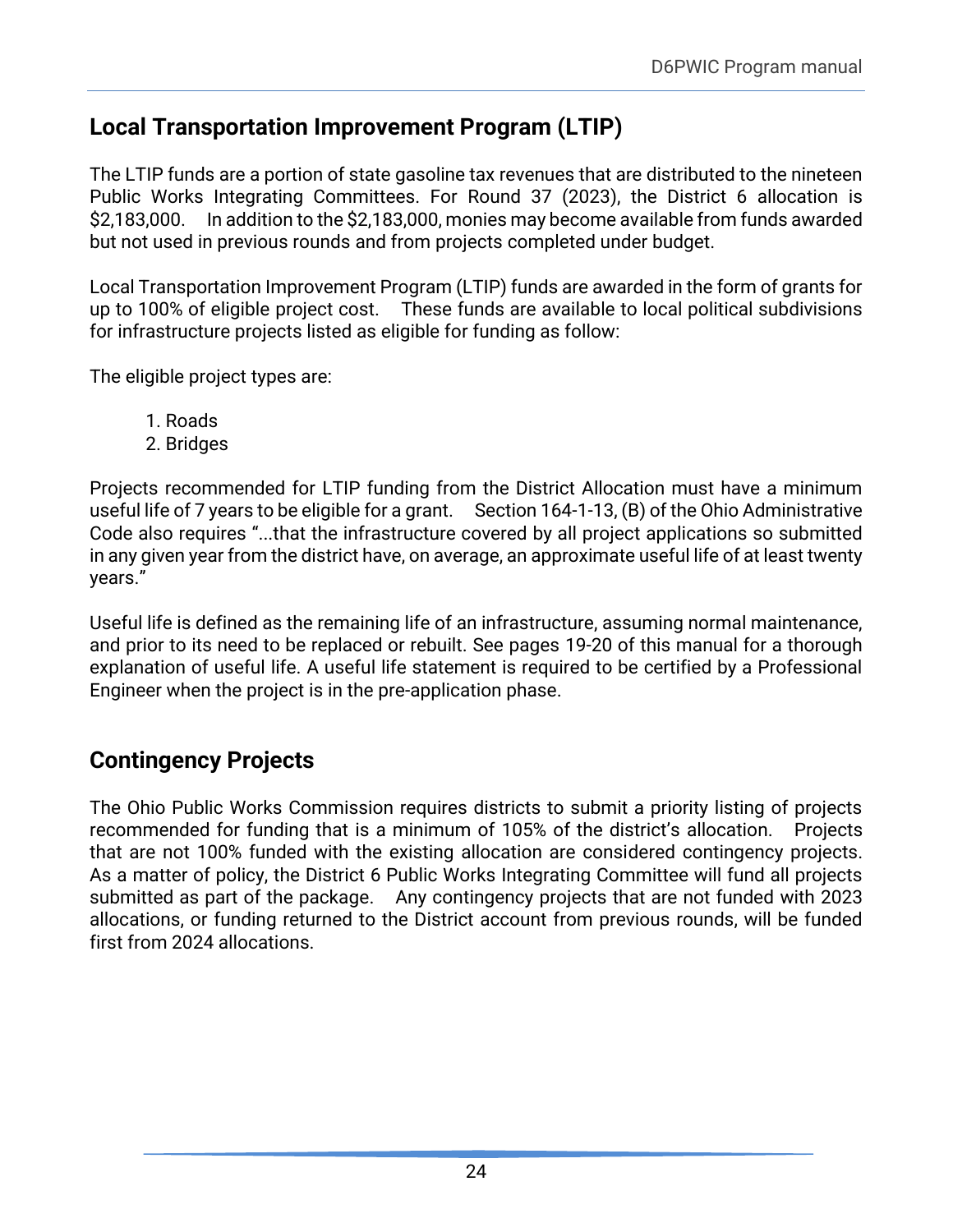## <span id="page-27-0"></span>**Small Government Program**

Small Government Funds are a financial resource set aside for townships with populations less than 5,000 and for all villages. During each round of the infrastructure improvement program \$20,000,000 is available in a competitive statewide program through the Ohio Public Works Commission to these smaller entities. An application must be approved by the District Small Government Subcommittee before being submitted to the Administrator of the Ohio Small Government Commission for consideration, only after unsuccessfully competing for both District SCIP and Local Transportation Improvement Program Funding. Because the evaluation criteria used by the Small Government Commission differs from that used by the District 6 Committee, the Committee will use Small Government criteria to evaluate projects for recommendation to the Commission (See Small Government Program in the Appendix). Final approval is through the authority of the Commission. Each District may submit a maximum of seven projects to the Small Government Commission for funding consideration.

Grants of up to 90% of eligible cost are available to local political subdivisions, that qualify as Small Governments (less than 5,000 population), for infrastructure repair/replacement projects and up to 50% for new/expansion projects listed as eligible for funding under SCIP. The eligible project types are:

- 1. Roads
- 2. Bridges
- 3. Culverts
- 4. Waste Water Treatment Systems
- 5. Water Supply Systems
- 6. Solid Waste Disposal Facilities
- 7. Storm Water and Sanitary Collection, Storage, and Treatment Systems and Facilities

See the OPWC Small Government web pages at: <https://www.pwc.ohio.gov/Programs/Infrastructure-Programs/Small-Government>

## <span id="page-27-1"></span>**Emergency Program**

Emergency money is limited, and funding is conditional based on the immediate preservation of health, safety and welfare usually associated with a natural disaster. A maximum of \$12,000,000 will be available on a statewide basis starting July 1, 2023. Communities must submit the project to their OPWC representative to determine if it qualifies. The final decision is made by the OPWC Director.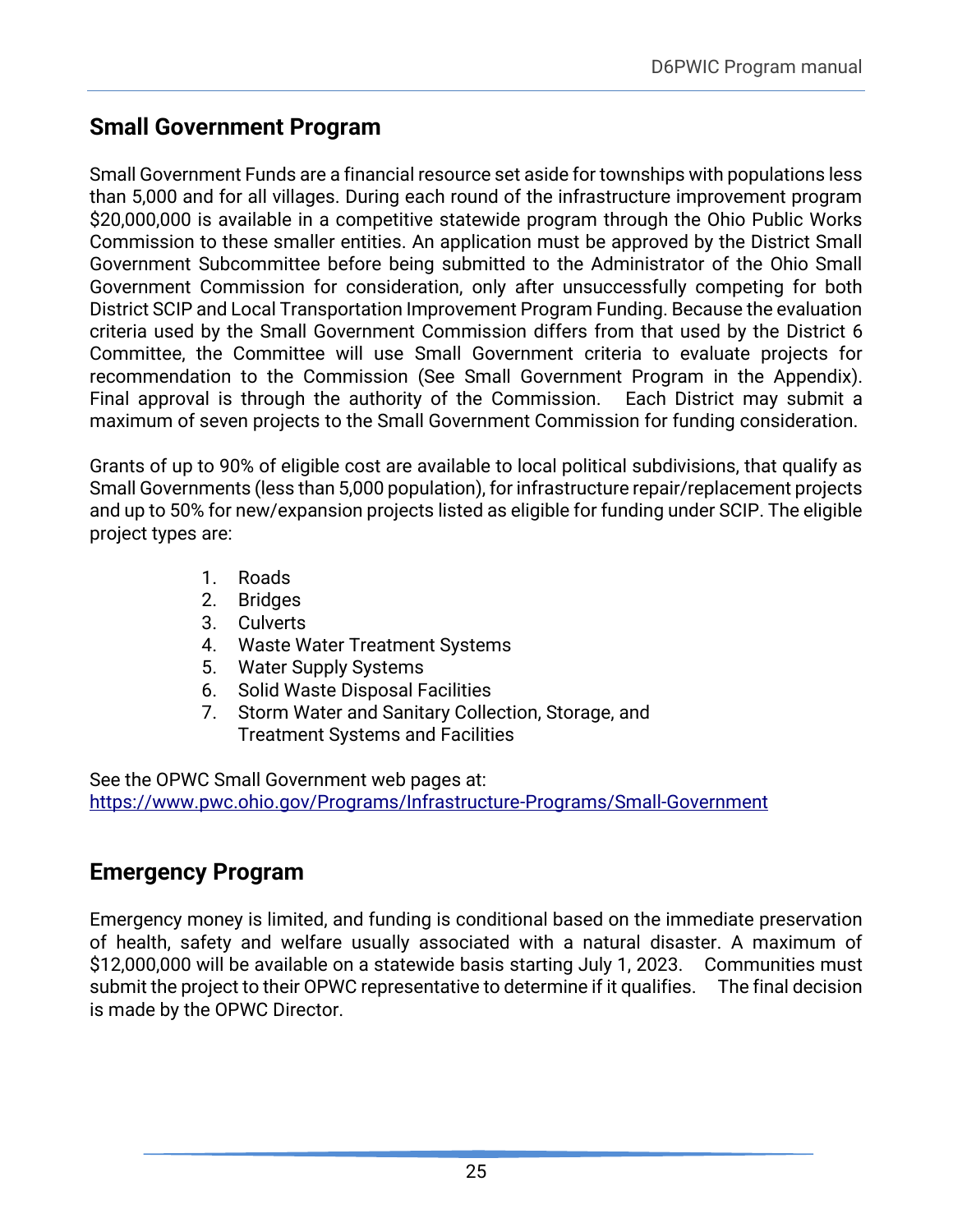# <span id="page-28-0"></span>**Loans and Credit Assistance**

District 6 is charged with the allocation of a minimum of 10% or \$609,300 of the SCIP District Allocation for loans and/or loan assistance and credit enhancement.

## <span id="page-28-1"></span>**Loans**

Interest rates, historically, have been defined by the D6PWIC as zero (0%) percent for use in the making of loans under the SCIP. The loans should be able to address any financing situation that lends itself to AFFORDABILITY - BASED underwriting when user fees are involved. The SCIP Zero Percent (0%) Loan can also be used in situations not involving user fees.

SCIP loans may be used in combination with SCIP grants. SCIP Loan/Grant combination applications will be evaluated as described in scoring criteria #7 on Page 15 of this manual.

The advantage to the district in the utilization of loans is that the moneys returned to OPWC in the form of loan repayments will be credited to the district Revolving Loan account to be utilized in future funding rounds.

## <span id="page-28-2"></span>**Loan Assistance Credit Enhancement**

Two forms of loan assistance are available to support a local subdivision's debt-related activities. First is the use of program funds to "buy-down" the interest rate of another lender's loan to a project. The second form of loan assistance is to fund a "debt service reserve account" that is a typical condition to the issuance of revenue bonds. Program funds may be used toward an up-front purchase of a bond insurance policy on the proposed issue that guarantees debt service of General Obligation Bonds by a community with marginal credit ratings.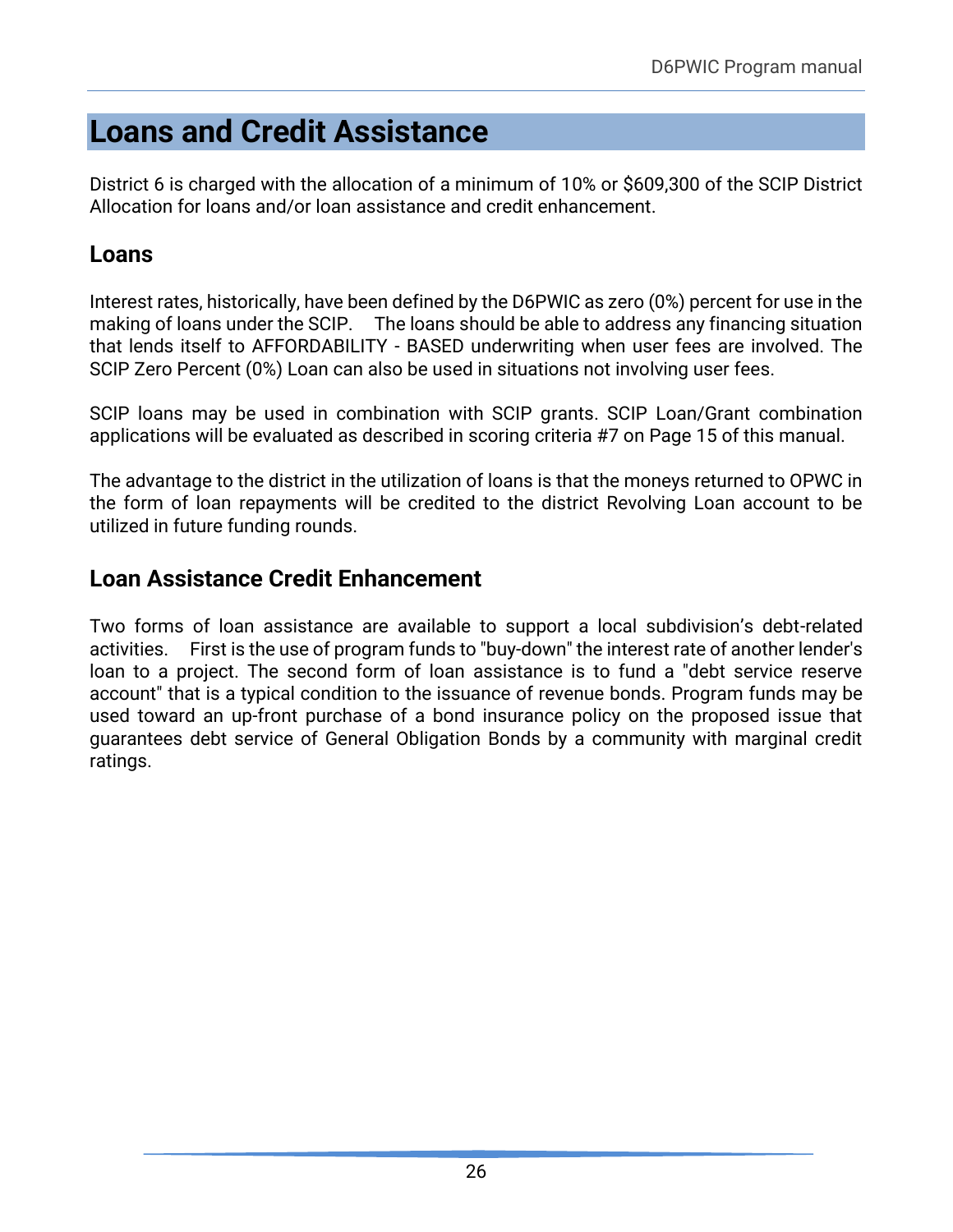## <span id="page-29-0"></span>**Revolving Loan Fund**

Through each of the preceding funding rounds the District 6 Public Works Integrating Committee has awarded SCIP loans as part of the district submission to the Ohio Public Works Commission (OPWC). OPWC has established a Revolving Loan Fund (RLF) account to credit repayments of loans to District 6. The District 6 RLF account includes the balance of all SCIP District Allocation Loan repayments, both principal and interest. RLF loans are provided each program year based on the actual cash amount received from loan recipients within the District. For Round 37 (2023), the RLF allocation is estimated at \$1,748,000.

The District 6 RLF loans can only be allocated after all mandated SCIP loans are awarded. All RLF loans are subject to the Minority Business Enterprise and Useful Life requirements of the Ohio Public Works Commission. RLF projects do not fall under the new construction limitations of the SCIP District Allocation and may fund up to 100% of total project costs.

Projects selected for loans under the RLF program will be selected along with and through the same evaluation and selection process as the SCIP District Allocation and the LTIP programs.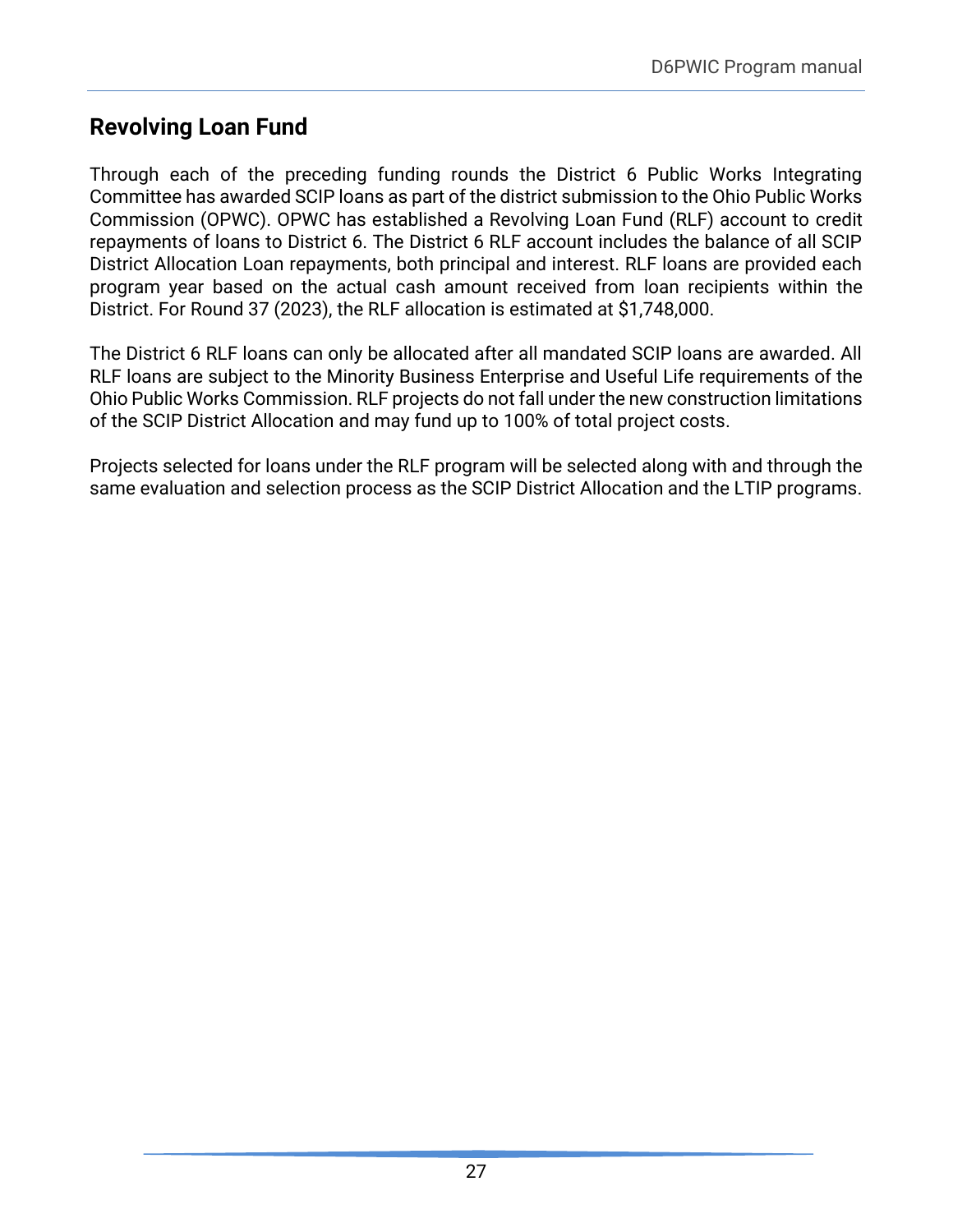# <span id="page-30-0"></span>**Project Costs**

### **Eligible Project Costs**

Project engineering, acquisition, construction, equipment, direct expenses and contingencies are eligible costs as follows:

- 1. Project Engineering: shall include only engineering services that are integral to the project and shall not include any of the subdivision's ongoing overhead expenses involved in carrying out its existing engineering services capacity. If a subdivision chooses to hire an engineer for professional services, the subdivision must enter into a project specific contract (see Advisory Procurement of Engineering/Project Management Services).
- 2. Acquisition: only those acquisitions that are integral to the activities involved in the project.
- 3. Project Construction: only construction that is integral to the activities involved in the project.
- 4. Project Equipment Costs: only equipment costs that are integral to the activities involved in the project.
- 5. Other Direct Expenses: may be any out-of-pocket costs borne by the Applicant that are directly related to the execution of the project.
- 6. Contingency: must be clearly identified, should not exceed 10% of total project cost.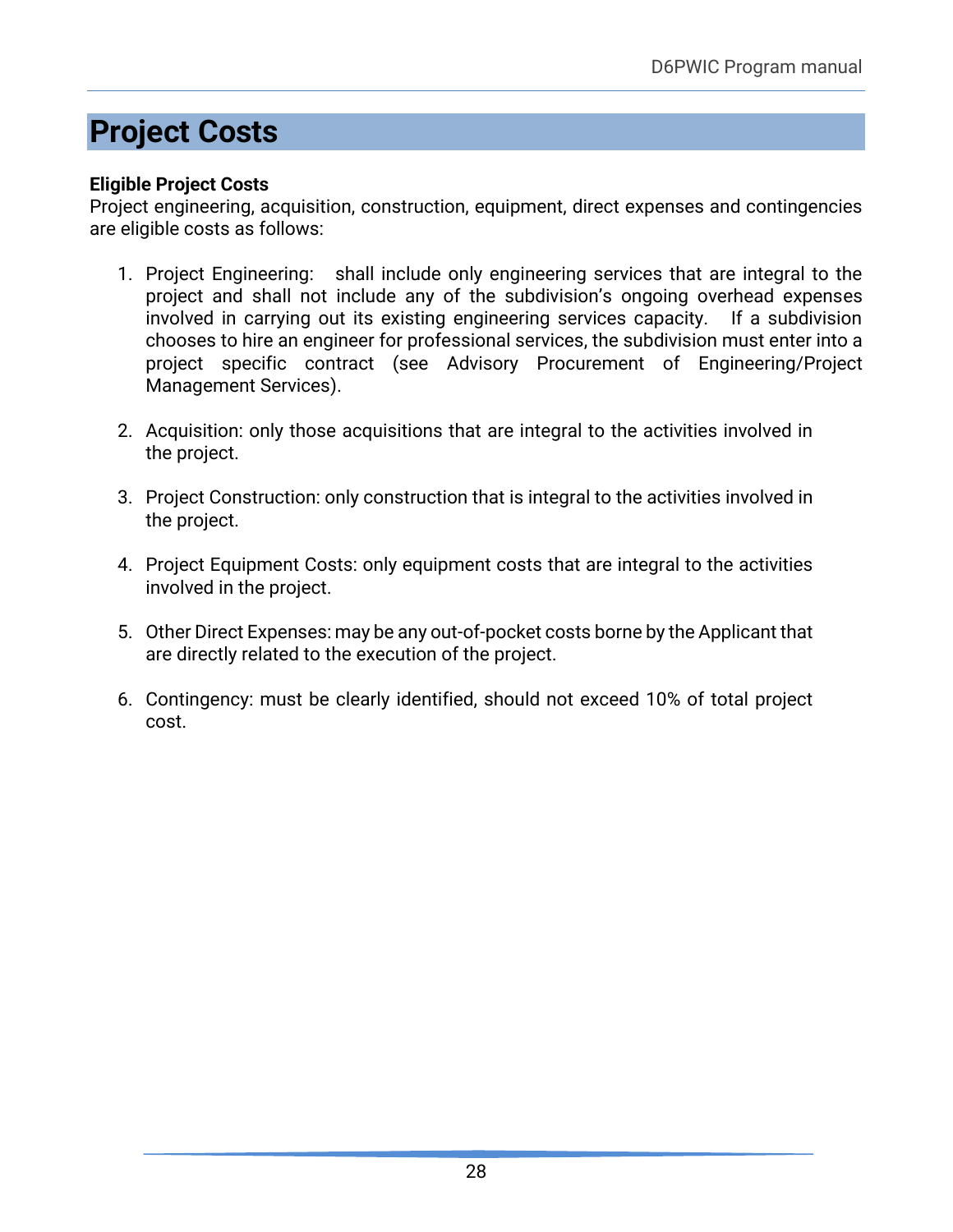### **Non-Eligible Project Costs**

Certain costs associated with a project are not eligible for funding including, but not limited to:

- 1. Expenditures or proposed expenditures for aesthetic treatment, ornamentations, or adornments to infrastructure.
- 2. Expenditures or proposed expenditures for landscaping activities and improvements pertaining to infrastructure that go beyond basic requirements or post-construction repairing, stabilizing, and re-seeding of land surfaces.
- 3. The cost of planning or administrative services related to the review, listing, studying, reporting, planning, recording, and prioritizing of capital improvement projects by a subdivision.
- 4. The cost of planning or administrative services of a district committee, executive committee, or small government subcommittee in reviewing, recording, approving, or disapproving project applications.
- 5. Administrative costs assessed as per Article VIII, Section B of the District 6 Public Works Integrating Committee Bylaws.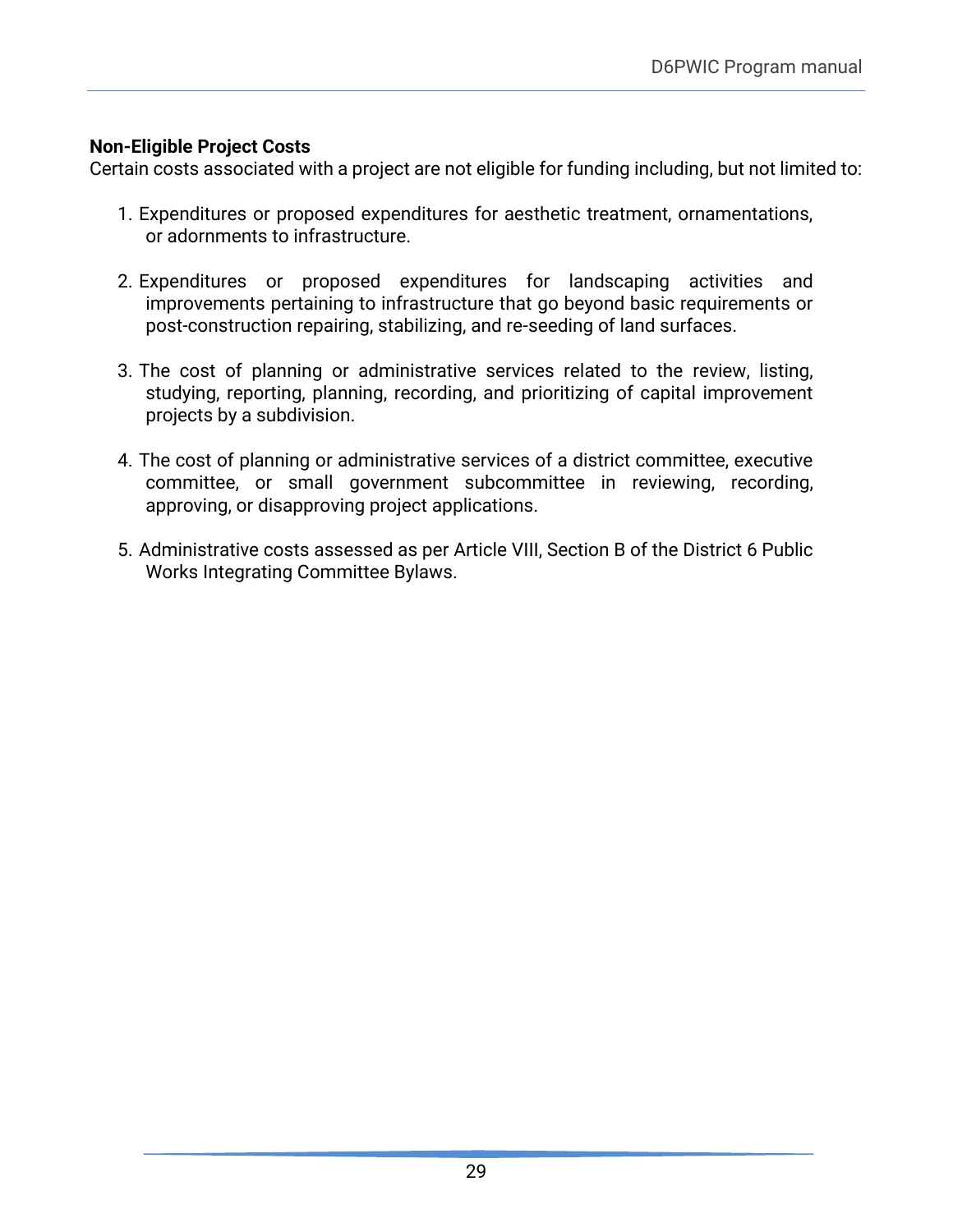# <span id="page-32-0"></span>**Program Administration**

Since the passage of the State Bond Issue 2 in November of 1987, the Eastgate Regional Council of Governments (Eastgate), formerly known as the Eastgate Development and Transportation Agency (EDATA), has provided political subdivisions within Mahoning and Trumbull Counties with guidance on the State Capital Improvement Program, Local Transportation Program, Small Governments Program and Emergency Program. Eastgate was chosen by the District 6 Public Works Integrating Committee to administer the program for the District and has taken an active role to ensure that projects are submitted on time and in an acceptable format for funding evaluation by the Ohio Public Works Commission.

In its administrative role, Eastgate staff has prepared numerous documents that have been used as a basis for initial project submittal by communities in District 6, developed computer programs to store and track project data and sort projects for district evaluation, preparation of the annual Program Manual, assisted in developing the Bylaws of the District, and coordinated the final project submittals with those applicants whose projects had been selected by the District for funding. These duties are ongoing along with the day to day administration of the SCIP/LTIP programs.

On Oct. 24, 1988, the District Committee, aware of the costs involved, approved a methodology that provided for program administration funding. This funding methodology was included in the District Bylaws in Article VIII, Section B - Administrative Expenses. On May 14, 2019, the Bylaws were amended to read as follows:

"Necessary costs incurred by Eastgate in the administrative process of SCIP/LTIP and Small Government Programs of District 6 shall be covered by a 1½ percent administrative fee to be provided by the political entities which receive funding under the provisions of the OPWC. Upon completion of the project, Eastgate will invoice each political subdivision for an amount equal to 1<sup>1</sup>/<sub>2</sub> percent of the OPWC funds used on their project(s). The funds provided by the applicants to Eastgate for SCIP/LTIP and Small Government program administration shall be provided from sources other than OPWC funds. Projects funded through the OPWC Emergency Program will be assessed a fee of \$500 or ½ percent of the total funds, whichever is less."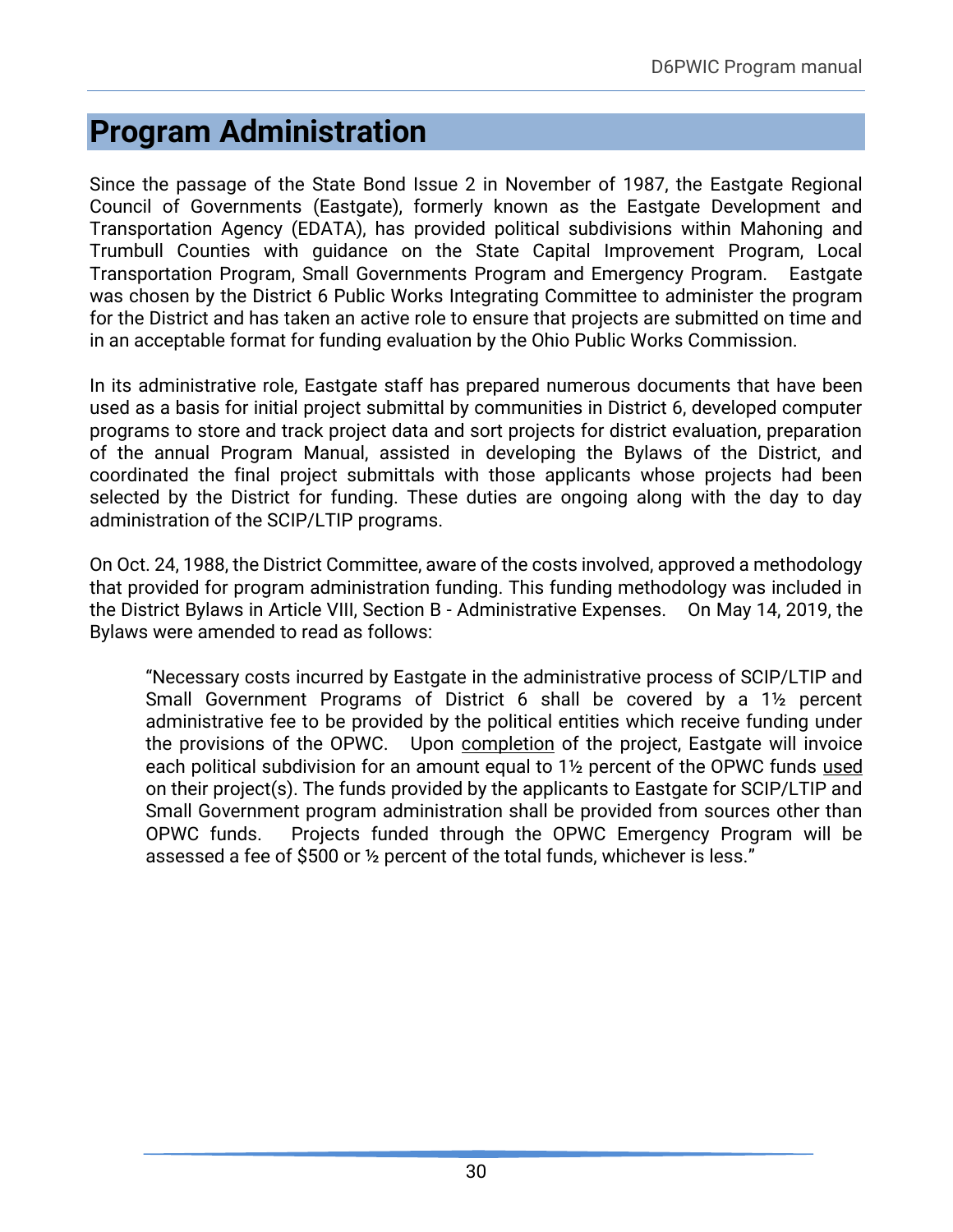# <span id="page-33-0"></span>**Round 36 2022 Award Summary**

#### **State Capital Improvement Program (SCIP)**

| <b>Community</b>         | <b>Project Name</b>                                                | Major<br>Project<br><b>Type</b> | <b>Useful</b><br>Life |    | <b>OPWC Grant</b><br><b>Request</b> |     | <b>OPWC Loan</b><br><b>Request</b> |    | Local<br><b>Commitment</b> | Local<br>% | <b>OPWC</b><br>% |    | <b>Total Proi. Cost</b> | <b>Total</b><br><b>Points</b> | <b>Fundina</b><br><b>Type</b> |
|--------------------------|--------------------------------------------------------------------|---------------------------------|-----------------------|----|-------------------------------------|-----|------------------------------------|----|----------------------------|------------|------------------|----|-------------------------|-------------------------------|-------------------------------|
| <b>Trumbull County</b>   | Meadowbrook Sanitary Sewer<br>Improvements                         | Wastewater                      | 50                    | \$ | 1.500.000                           | Ŝ.  |                                    |    | \$ 3.720.925               | 71%        | 29%              | \$ | 5.220.925               | 91                            | <b>SCIP</b>                   |
| <b>Champion Township</b> | 2022 Road Resurfacing Program                                      | Road                            | 13                    | Ŝ. | 74,952 \$                           |     |                                    | \$ | 127,621                    | 63%        | 37%              | Ŝ. | 202,573                 | 87                            | <b>SCIP</b>                   |
|                          | Weathersfield Township 2022 Resurfacing Program                    | Road                            | 16                    | \$ | 74,901                              | Ŝ.  |                                    | \$ | 74,901                     | 50%        | 50%              | \$ | 149.802                 | 85                            | <b>SCIP</b>                   |
| <b>Girard City</b>       | Trumbull Avenue Waterline<br>Replacement                           | Water                           | 48.9                  | \$ | $225,000$ \$                        |     |                                    | \$ | 502,065                    | 69%        | 31%              | \$ | 727,065                 | 83                            | <b>SCIP</b>                   |
| Vienna Township          | TH162A Smith Stewart Rd<br>Resurfacing                             | Road                            | 17                    | \$ | 74,878                              | l s |                                    | \$ | 74,878                     | 50%        | 50%              | \$ | 149,756                 | 82                            | <b>SCIP</b>                   |
| <b>Warren City</b>       | Mahoning Avenue Waterline<br>Replacement                           | Water                           | 50                    | \$ | $423,150$ \$                        |     |                                    | \$ | 661.850                    | 61%        | 39%              | \$ | 1,085,000               | 82                            | <b>SCIP</b>                   |
| Youngstown City          | Walnut and Boardman Streets<br>Safety Upgrade Project              | Road                            | 28                    | \$ | 1.300.000                           | Ŝ.  |                                    | \$ | 1.567.226                  | 55%        | 45%              | \$ | 2.867.226               | 82                            | <b>SCIP</b>                   |
| Sebring Village          | 13th Street Storm Sewer<br>Improvements - Phase 1                  | Stormwater                      | 47.6                  | \$ | 134,367                             | S.  |                                    | Ś  | 114.461                    | 46%        | 54%              | \$ | 248.828                 | 81                            | <b>SCIP</b>                   |
| Boardman Township        | 2022 Infrastructure Program                                        | Road                            | 15                    | \$ | 149,000                             | Ŝ.  |                                    | Ś  | 529,225                    | 78%        | 22%              | Ŝ. | 678,225                 | 81                            | <b>SCIP</b>                   |
| <b>Niles City</b>        | 2022 Niles Street Resurfacing                                      | Road                            | 12                    | \$ | 224.244 S                           |     |                                    | Ś  | 487.642                    | 69%        | 31%              | Ŝ. | 711.886                 | 81                            | <b>SCIP</b>                   |
| Craig Beach Village      | 2022 Grandview Road Resurfacing -<br>Phase 1                       | Road                            | 12                    | \$ | 74,800                              | I\$ |                                    | Ś  | 43,931                     | 37%        | 63%              | \$ | 118,731                 | 80                            | <b>SCIP</b>                   |
| Campbell City            | 2022 Street Resurfacing Program                                    | Road                            | 14                    | \$ | $150,000$ \$                        |     |                                    | Ś  | 325,570                    | 68%        | 32%              | \$ | 475,570                 | 80                            | <b>SCIP</b>                   |
| lAustintown Township     | 2022 Road Resurfacing Program -<br>Grant                           | Road                            | 12                    | \$ | $223,693$ \$                        |     |                                    | \$ | 349.879                    | 61%        | 39%              | \$ | 573,572                 | 80                            | <b>SCIP</b>                   |
| <b>Mahoning County</b>   | Midlothian - Glenwood Area<br><b>Sanitary Sewer Rehabilitation</b> | Wastewater                      | 50                    | \$ | $513,720$ \$                        |     |                                    | \$ | 437,614                    | 46%        | 54%              | Ŝ. | 951,334                 | 80                            | <b>SCIP</b>                   |
| <b>Warren City</b>       | 2022 City Road Program                                             | Road                            | 17.3                  | \$ | 688.500                             | Ŝ.  |                                    | Ś  | 586.500                    | 46%        | 54%              | Ś  | 1,275,000               | 79                            | <b>SCIP</b>                   |
| <b>Trumbull County</b>   | 2022 Road Improvement Program                                      | Road                            | 14                    | \$ | 799.311                             | l s |                                    | Ś  | 683.641                    | 46%        | 54%              | \$ | 1,482,952               | 79                            | <b>SCIP</b>                   |
| Trumbull County          | 2022 Bridge Rehabilitation Program                                 | <b>Bridge</b>                   | 40                    | Ŝ. | 224,993 \$                          |     |                                    | \$ | 351,916                    | 61%        | 39%              | \$ | 576,909                 | 78                            | <b>SCIP</b>                   |
|                          |                                                                    |                                 |                       |    | \$7,960,312                         |     |                                    |    |                            |            |                  |    | \$17,495,354            |                               |                               |

#### **Loan Projects**

| <b>Community</b>       | <b>Project Name</b>                            | Major<br><b>Project</b><br>Type | <b>Useful</b><br>Life | <b>OPWC Grant</b><br><b>Request</b> |  | <b>OPWC Loan</b><br><b>Request</b> | Local<br><b>Commitment</b> | $\%$ | Local   OPWC |    | <b>Total Proj. Cost</b> | <b>Total</b><br><b>Points</b> | <b>Fundina</b><br><b>Type</b> |
|------------------------|------------------------------------------------|---------------------------------|-----------------------|-------------------------------------|--|------------------------------------|----------------------------|------|--------------|----|-------------------------|-------------------------------|-------------------------------|
| <b>Youngstown City</b> | Regulating Chamber 104<br><b>Ilmprovements</b> | Wastewater                      | 26                    |                                     |  | 1,063,120 \$                       |                            | 0%   | 100%         | Ŝ. | 1.063.120               | 83                            | Loan                          |
| Youngstown City        | <b>WWTP Pipe Storage Facility</b>              | Wastewater                      | 45                    |                                     |  | $579.250$ \$                       |                            | 0%   | 100%         |    | 579.250                 | 63                            | Loan                          |
|                        |                                                |                                 |                       |                                     |  | 1,642,370                          |                            |      |              |    | 1,642,370               |                               |                               |

#### **Local Transportation Improvement Projects (LTIP)**

| <b>Community</b>       | <b>Project Name</b>                                | Major<br>Project<br>Type | <b>Useful</b><br>Life |    | <b>OPWC Grant</b><br><b>Request</b> |     | <b>OPWC Loan</b><br><b>Request</b> |    | Local<br><b>Commitment</b> | Local<br>% | <b>OPWC</b><br>% |              | <b>Total Proj. Cost</b> | Total<br><b>Points</b> | <b>Fundina</b><br>Type |
|------------------------|----------------------------------------------------|--------------------------|-----------------------|----|-------------------------------------|-----|------------------------------------|----|----------------------------|------------|------------------|--------------|-------------------------|------------------------|------------------------|
| Poland Village         | 2022 Street Resurfacing Project                    | Road                     | 20                    | Ŝ  | 70,729                              | -\$ |                                    | Ŝ  | 110,628                    | 61%        | 39%              | \$           | 181,357                 | 87                     | LTIP                   |
| <b>Mahoning County</b> | 2022 Mahoning County Rd & Bridge<br>Safety Upgrade | Road                     | 21.97                 | Ŝ  | 586,280 \$                          |     |                                    | S. | 1,085,951                  | 65%        | 35%              | Ŝ            | 1,672,231               | 87                     | LTIP                   |
| Mahoning County        | Western Reserve Road - Market to<br>South          | Road                     | 30.75                 | S  | 1,000,000                           | ı s |                                    | Ŝ. | 5,710,736                  | 85%        | 15%              | \$           | 6,710,736               | 84                     | LTIP                   |
| Cortland City          | 2022 Asphalt Resurfacing Program                   | Road                     | 10                    | -S | 75,000 \$                           |     |                                    | S. | 127,035                    | 63%        | 37%              | Ŝ            | 202,035                 | 83                     | LTIP                   |
| Struthers City         | 2022 Street Improvement Project                    | Road                     | 20                    | Ŝ  | 149,500 \$                          |     |                                    | Ŝ  | 239,906                    | 62%        | 38%              | S            | 389,406                 | 82                     | LTIP                   |
| McDonald Village       | 2022 Street Resurfacing Program                    | Road                     | 15                    | Ŝ  | 75,000 \$                           |     |                                    | S. | 127,920                    | 63%        | 37%              | <sub>S</sub> | 202,920                 | 81                     | LTIP                   |
| Hubbard Township       | 2022 Resurfacing Program                           | Road                     | 16                    | S  | 72,869                              | -S  |                                    | S  | 62.324                     | 46%        | 54%              | Ŝ            | 135.193                 | 79                     | LTIP                   |
| <b>Hubbard City</b>    | 2022 Street Improvement Project                    | Road                     | 15                    | Ŝ  | 143,202   \$                        |     |                                    | Ŝ. | 224,927                    | 61%        | 39%              | Ŝ            | 368,129                 | 79                     | LTIP                   |
| Bazetta Township       | 2022 Road Improvement Program                      | Road                     | 17                    | S  | 111,951                             | -S  |                                    | S  | 95,366                     | 46%        | 54%              | S            | 207,317                 | 78                     | LTIP                   |
|                        |                                                    |                          |                       |    | \$2,284,531                         |     |                                    |    | \$7.784.793                |            |                  |              | \$10,069,324            |                        |                        |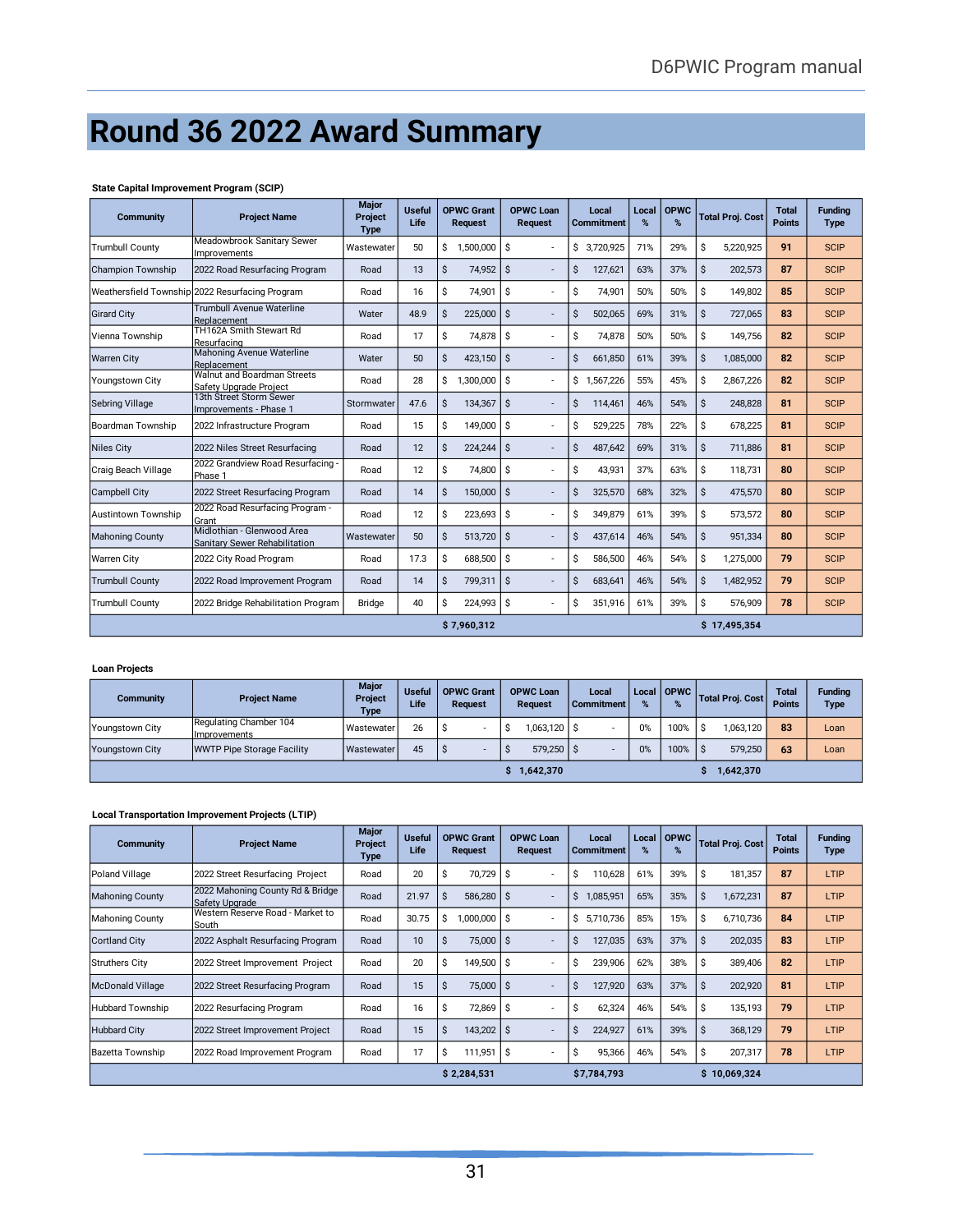#### **Small Government Projects**

| <b>Community</b>           | <b>Project Name</b>                                        | <b>Major</b><br><b>Project</b><br><b>Type</b> | U/I<br><b>With</b> | <b>OPWC Grant</b><br>Request | <b>OPWC Loan</b><br><b>Request</b> | Local<br><b>Commitment</b> | Local<br>% | <b>OPWC</b><br>% | <b>Total Proj. Cost</b> | <b>Total</b><br><b>Points</b> | <b>Fundina</b><br>Type |                 |
|----------------------------|------------------------------------------------------------|-----------------------------------------------|--------------------|------------------------------|------------------------------------|----------------------------|------------|------------------|-------------------------|-------------------------------|------------------------|-----------------|
| <b>Bloomfield Township</b> | TH 298 C Flagg East Rd Widening<br>and Resurfacing         | Road                                          | 17                 | 149.852 S<br>ъ.              | ٠                                  | 127,653<br>S               | 46%        | 54%              | 277,505<br>S            | 68                            | Small<br>Government    |                 |
| Lordstown Village          | 2022 Culvert Replacements                                  | Culvert                                       | 30                 | 149,999 \$<br>$\mathcal{L}$  | -                                  | 91,836<br>s                | 38%        | 62%              | 241,835                 | 75                            | Small<br>Government    | <b>Unfunded</b> |
| Lowellville Village        | 2022 Stormwater Infrastructure<br>Improvements             | Stormwater                                    | 35                 | 224.950 S<br>ъ.              | ۰                                  | 370.145<br>э.              | 62%        | 38%              | 595.095<br>S            | 68                            | Small<br>Government    |                 |
| Johnston Township          | TH249A Stoddard Hayes Rd<br>Resurfacing                    | Road                                          | 13                 | 148.975 \$<br>S.             | ٠                                  | 148.975<br>$\mathcal{L}$   | 50%        | 50%              | 297,950                 | 68                            | Small<br>Government    | <b>Unfunded</b> |
| <b>Braceville Township</b> | TH 317 Price West Road Widening<br>and Resurfacing Phase 2 | Road                                          | 20                 | 74,937<br>S                  | l S<br>٠                           | 74,936<br>S                | 50%        | 50%              | 149,873<br>S            | 74                            | Small<br>Government    |                 |
| <b>Milton Township</b>     | Scott Cliff Drive Resurfacing                              | Road                                          | 10                 | $48,555$ \$                  | ۰.                                 | 41,363<br>÷.               | 46%        | 54%              | 89,918                  | 77                            | Small<br>Government    | <b>Unfunded</b> |
| Newton Township            | TH 341 Grand Blvd. Widening and<br>Resurfacing             | Road                                          | 19                 | 149,967<br>S                 | l S<br>٠                           | 149,966<br>S               | 50%        | 50%              | 299,933                 | 69                            | Small<br>Government    | <b>Unfunded</b> |
|                            |                                                            |                                               |                    | 947,235                      |                                    | \$1,004,874                |            |                  | 1,952,109<br>S          |                               |                        |                 |

#### **Unfunded Projects**

| <b>Community</b>                            | <b>Project Name</b>                                          | <b>Major</b><br><b>Project</b><br><b>Type</b> | U/L<br>With |    | <b>OPWC Grant</b><br><b>Request</b> |    | <b>OPWC Loan</b><br><b>Request</b> |    | Local<br><b>Commitment</b> | Local<br>% | <b>OPWC</b><br>% |    | <b>Total Proj. Cost</b> | Total<br><b>Points</b> |
|---------------------------------------------|--------------------------------------------------------------|-----------------------------------------------|-------------|----|-------------------------------------|----|------------------------------------|----|----------------------------|------------|------------------|----|-------------------------|------------------------|
| Liberty Township                            | 2022 Road Resurfacing Program                                | Road                                          | 13          | Ś  | 224.999                             | Ŝ. | ٠                                  | Ś  | 354.506                    | 61%        | 39%              | \$ | 579.505                 | 77                     |
| Coitsville Township                         | <b>Houston Road Phase 2</b>                                  | Road                                          | 15          | Ś. | 19.560                              | Ś  | ٠                                  | \$ | 30.594                     | 61%        | 39%              | Ś. | 50,154                  | 77                     |
| Goshen Township                             | 2022 Stratton Road Resurfacing                               | Road                                          | 10          | \$ | 57,926                              | S. | ٠                                  | \$ | 49,345                     | 46%        | 54%              | \$ | 107,271                 | 76                     |
| <b>Warren Township</b>                      | 2022 Widening and Resurfacing<br>Program                     | Road                                          | 17          | Ś  | 149,740                             | Ŝ. | ٠                                  | Ś  | 149.739                    | 50%        | 50%              | Ś. | 299,479                 | 76                     |
| Canfield City                               | 2022 Street Improvement Projecct                             | Road                                          | 15          | \$ | 149,970                             | Ŝ. | ٠                                  | Ś  | 310,060                    | 67%        | 33%              | \$ | 460,030                 | 75                     |
| Mahoning Valley<br><b>Sanitary District</b> | Flouride System Improvement<br>Project                       | Water                                         | 12          | Ś  | 265.440                             | Ś  | ÷,                                 | Ś  | 50,560                     | 16%        | 84%              | Ś  | 316,000                 | 75                     |
| lBeaver Township                            | 2022 Road Resurfacing and Storm<br>Sewer Replacement Program | Culvert                                       | 20.8        | \$ | 111,807                             | \$ | $\overline{\phantom{a}}$           | \$ | 174,878                    | 61%        | 39%              | \$ | 286,685                 | 74                     |
| <b>Howland Township</b>                     | 2022 Road Resurfacing Program                                | Road                                          | 13          | Ś  | 224.999                             | Ŝ  | ÷,                                 | Ś  | 383.098                    | 63%        | 37%              | Ś. | 608.097                 | 74                     |
| Niles City                                  | North Road Waterline Replacement -<br>Phase 2                | Water                                         | 50          | Ś  | 150,000                             | Ŝ  | ٠                                  | Ś  | 450,000                    | 75%        | 25%              | \$ | 600,000                 | 74                     |
| <b>Poland Township</b>                      | 2022 Street Resurfacing Project                              | Road                                          | 20          | Ś  | 102,058                             | Ś  | ÷,                                 | Ś  | 159.628                    | 61%        | 39%              | Ś. | 261.686                 | 74                     |
| Canfield Township                           | 2022 Resurfacing Program                                     | Road                                          | 15          | \$ | 84,000                              | Ŝ. | ٠                                  | Ŝ  | 156,000                    | 65%        | 35%              | \$ | 240,000                 | 73                     |
| Springfield Township                        | E South Range Road Culvert<br>Improvements                   | Culvert                                       | 47.1        | Ś  | 133.549                             | Ś  | ٠                                  | Ś  | 113,764                    | 46%        | 54%              | \$ | 247,313                 | 69                     |
| <b>Brookfield Township</b>                  | 2022 Road Resurfacing Program                                | Road                                          | 14          | Ś. | 149,454                             | Ŝ  | ٠                                  | Ś  | 28,679                     | 16%        | 84%              | Ŝ  | 178,133                 | 67                     |
| <b>Farmington Township</b>                  | TH 230B Larson West Rd.<br>Resurfacing                       | Road                                          | 14          | \$ | 148.421                             | \$ | ٠                                  | \$ | 66.682                     | 31%        | 69%              | \$ | 215.103                 | 66                     |
|                                             |                                                              |                                               |             |    | \$1,971,923                         |    |                                    |    | \$2,477,533                |            |                  |    | 4,449,456               |                        |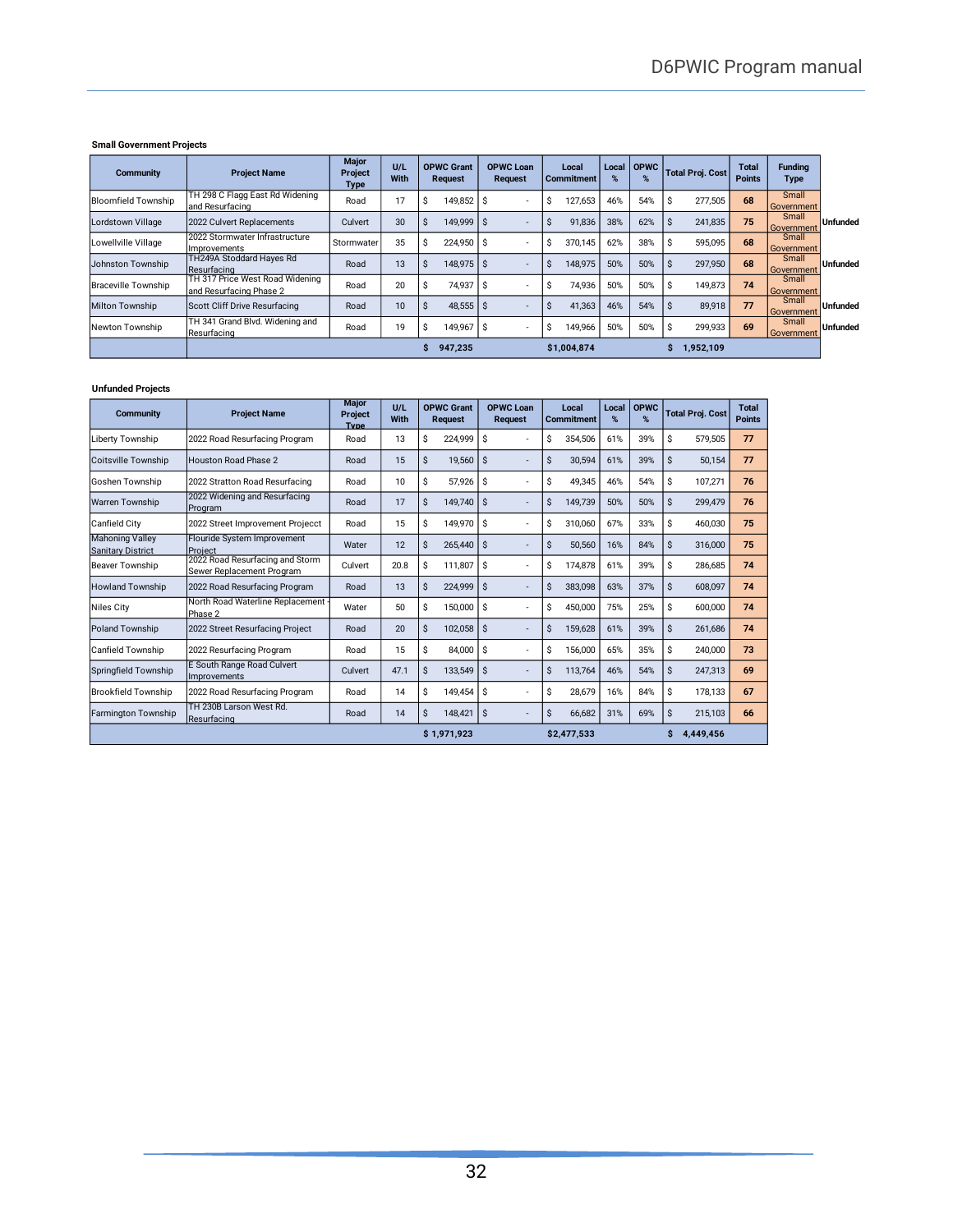# <span id="page-35-0"></span>**Pre-Application**

#### **District 6 Public Works Integrating Committee Round 37 (2023) Pre-Application**

| Project                                                        |                                        |
|----------------------------------------------------------------|----------------------------------------|
| Project Name                                                   | Project Type                           |
|                                                                |                                        |
| Subdivision                                                    |                                        |
|                                                                |                                        |
| Are Multiple Subdivisions Involved                             |                                        |
|                                                                |                                        |
| Applicant                                                      | Email                                  |
|                                                                |                                        |
| Project Zip Code                                               |                                        |
|                                                                |                                        |
| <b>Project Financial Information - Project Estimated Costs</b> |                                        |
| <b>Estimated Engineering</b>                                   |                                        |
|                                                                |                                        |
| <b>Estimated Construction Administration</b>                   |                                        |
|                                                                |                                        |
| <b>Estimated Total Engineering Services</b>                    | Percentage Total Engineering Services  |
| \$                                                             | #DIV/0!                                |
| Estimated Right-of-Way                                         | Total Engineering Services Exceeds 20% |
|                                                                |                                        |
| <b>Estimated Construction</b>                                  |                                        |
|                                                                |                                        |
| Estimated Permits, Advertising, Etc.                           |                                        |
|                                                                |                                        |
| <b>Estimated Construction Contingencies</b>                    | Percentage Construction Contingencies  |
|                                                                | #DIV/0!                                |
| <b>Total Estimated Costs</b>                                   |                                        |
| \$<br>٠                                                        |                                        |
| <b>Project Financial Resources - Local Resources</b>           |                                        |
| Local In-Kind or Force Account                                 |                                        |
|                                                                |                                        |
| Local Revenues                                                 |                                        |
|                                                                |                                        |
| Public Revenue: ODOT / FHWA                                    | Public Revenue: ODOT / FHWA Type       |
|                                                                |                                        |
| <b>ODOT PID</b>                                                |                                        |
| 26589                                                          |                                        |
| Public Revenue: OEPA / OWDA                                    |                                        |
|                                                                |                                        |
| Public Revenue: Other                                          | Public Revenue: Other Description      |
|                                                                |                                        |
| <b>Subtotal Local Resources</b>                                | Percentage Local Resources             |
| \$                                                             | #DIV/0!                                |
|                                                                |                                        |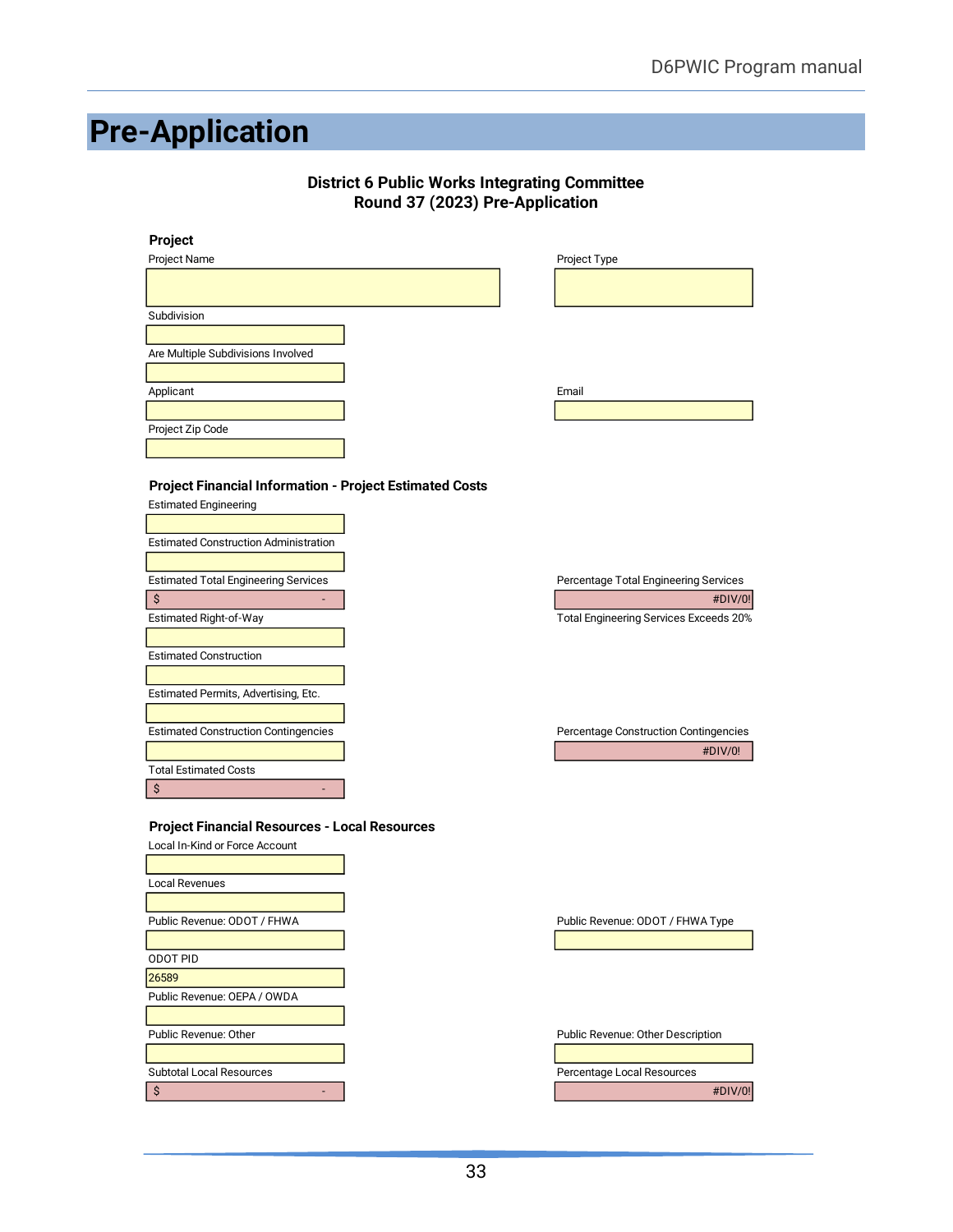#### **Project Financial Resources - OPWC Funds**

| <b>Grant Request</b>             |  | Grant - Percentage of OPWC Funds     |
|----------------------------------|--|--------------------------------------|
|                                  |  | #DIV/0!                              |
| Loan Request                     |  | Loan - Percentage of OPWC Funds      |
|                                  |  | #DIV/0!                              |
| Loan Term                        |  |                                      |
|                                  |  |                                      |
| Loan Assistance Request          |  |                                      |
|                                  |  |                                      |
| Subtotal OPWC Funds              |  | Percentage OPWC Funds                |
|                                  |  | #DIV/0!                              |
| <b>Total Financial Resources</b> |  | Percentage Total Financial Resources |
|                                  |  | #DIV/0!                              |

#### **New / Expansion**

Portion of Project New / Expansion

#### **Project Schedule**

10/1/2022 11/12/2022 Bid Advertisement and Award Begin Date **Bid Advertisement and Award End Date** Bid Advertisement and Award End Date | **4/1/2023** | **5/1/2023** | **5/1/2023** | **5/1/2023** | **5/1/2023** | **5/1/2023** | **5/1/2023** | **5/1/2023** | **5/1/2023** | **5/1/2023** | **5/1/2023** | **5/1/2023** | **5/1/2023** | **5/1/2023** | **5/1/2023** | **5/1/2023** | **5/1/2023** | Construction Begin Date Construction End Date 9/1/2023 11/1/2023

#### **Project Information**

#### **User Information** 2022

| #DIV/0!                         |
|---------------------------------|
| Loan - Percentage of OPWC Funds |
| #DIV/0!                         |

#### Percentage OPWC Funds

|                          |  | #DIV/0!                              |
|--------------------------|--|--------------------------------------|
| otal Financial Resources |  | Percentage Total Financial Resources |
|                          |  | #DIV/0!                              |

Engineering / Design / RoW Begin Date Engineering / Design / RoW End Date

Project Useful Life **Estimated Year of Last Improvement** 

Age in Years

Road or Bridge Current ADT **Road or Bridge ADT Year Taken** 

Water / Wastewater based on monthly usage of 4,500 gallons per household: attach current ordinance

Current Residential Water Rate Residential Water - # Households

Stormwater - # Households

Current Residential Wastewater Rate **Residential Wastewater - # Households** Residential Wastewater - # Households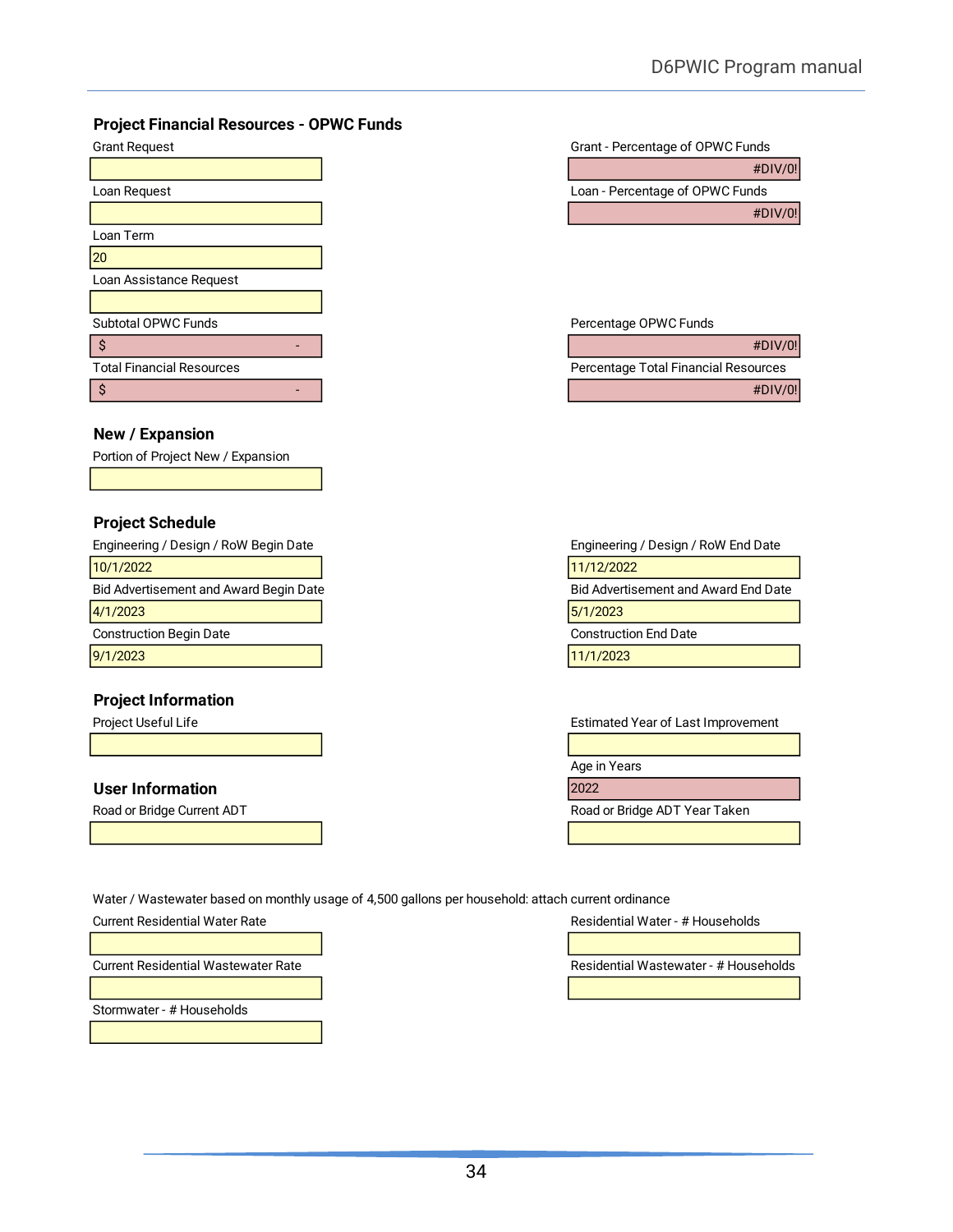#### **Project Descriptions**

Specific Location

Identify the Problem

Project Scope

Additional Notes from Applicant

Do not fill in this section.

Project Notes

Do not fill in this section.

#### **Project Officials**

| <b>Chief Executive Officer</b> | Email |
|--------------------------------|-------|
|                                |       |
| <b>Chief Financial Officer</b> | Email |
|                                |       |
| Project Manager                | Email |
|                                |       |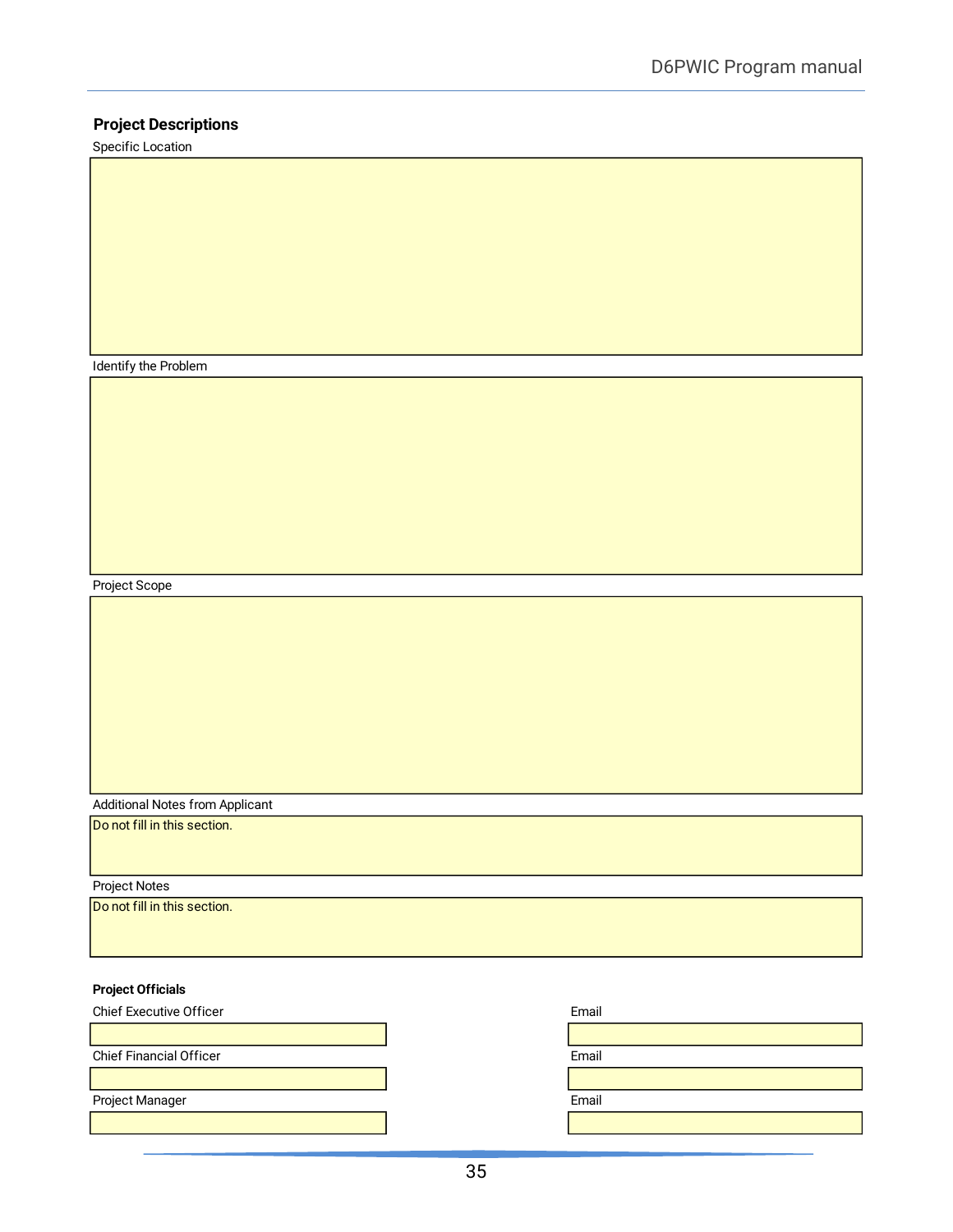#### **Additional Information for District 6 Pre-application Scoring**

| <b>Project Priority Number</b>                                   | If Not Approved for Grant, is Loan Acceptable?     |
|------------------------------------------------------------------|----------------------------------------------------|
|                                                                  |                                                    |
| Condition of Infrastructure                                      | <b>Generation of Revenues</b>                      |
|                                                                  |                                                    |
| Water, Wastewater, Stormwater - Which Point Category (2B or 2C)? | If Multiple Subdivisions - List other Subdivisions |
|                                                                  |                                                    |
|                                                                  |                                                    |
| Health and Safety                                                |                                                    |
|                                                                  |                                                    |
|                                                                  |                                                    |
|                                                                  |                                                    |
|                                                                  |                                                    |
|                                                                  |                                                    |
|                                                                  |                                                    |
| Have other funding sources been applied for? List by percentage. |                                                    |
|                                                                  |                                                    |
|                                                                  |                                                    |
|                                                                  |                                                    |
| Is the project needed for new economic or residential growth?    |                                                    |
|                                                                  |                                                    |
|                                                                  |                                                    |

OEPA Sanctions/Mandates

If yes include EPA orders

#### **Checklist**

Certified Engineer's Cost Estimate

Certified Engineer's Statement of Impact - Problem Solution (If Applicable)

Traffic Studies - Engineering Reports (If Applicable)

Certified Engineer's Useful Life Estimate

Location Map  $-8.5$ " x 11" maps are preferable.

Age and Traffic Count Weighted Average Worksheet

Affordability Worksheet (water and sanitary system projects only)

Copy of All Cooperative Agreements (projects involving more than one political subdivision)

Engineer's Plan Status Certification

Auditor's Certificate of Estimated Resources (Communities under 5,000) This is required to score projects for the Small Government Program and must be included with the pre-application.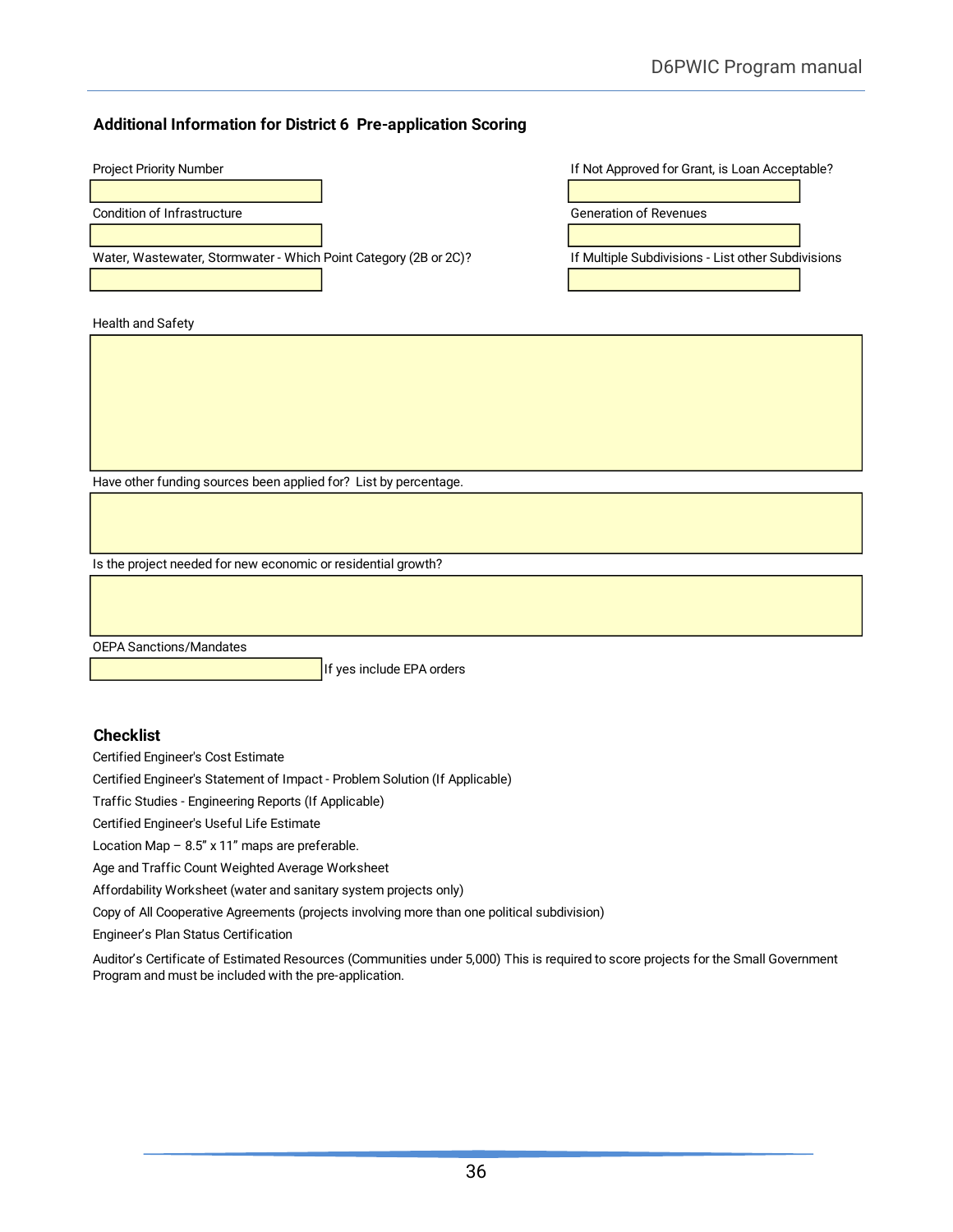#### **Each submission must include 1 copy of the full application and 18 copies of the 4-page preapplication with a copy of an 8.5"x11" project location map attached to each of the 18 copies.**

Questions can be directed to:

Ed Davis, OPWC Program Manager Eastgate Regional Council of Governments 100 East Federal Street – Suite 1000 Youngstown, Ohio 44503

Phone: 234-254-1511 E-mail:edavi[s@eastgatecog.org](mailto:jwells@eastgatecog.org)

Ms. Ashley Ellrod, Program Representative Ohio Public Works Commission

Phone: 614-745-9076 E-mail: [ashley.ellrod@pwc.ohio.gov](mailto:ashley.ellrod@pwc.ohio.gov)

## **OPWC application, instructions and attachments**

<https://www.pwc.ohio.gov/Programs/Infrastructure-Programs/Infrastructure-Application>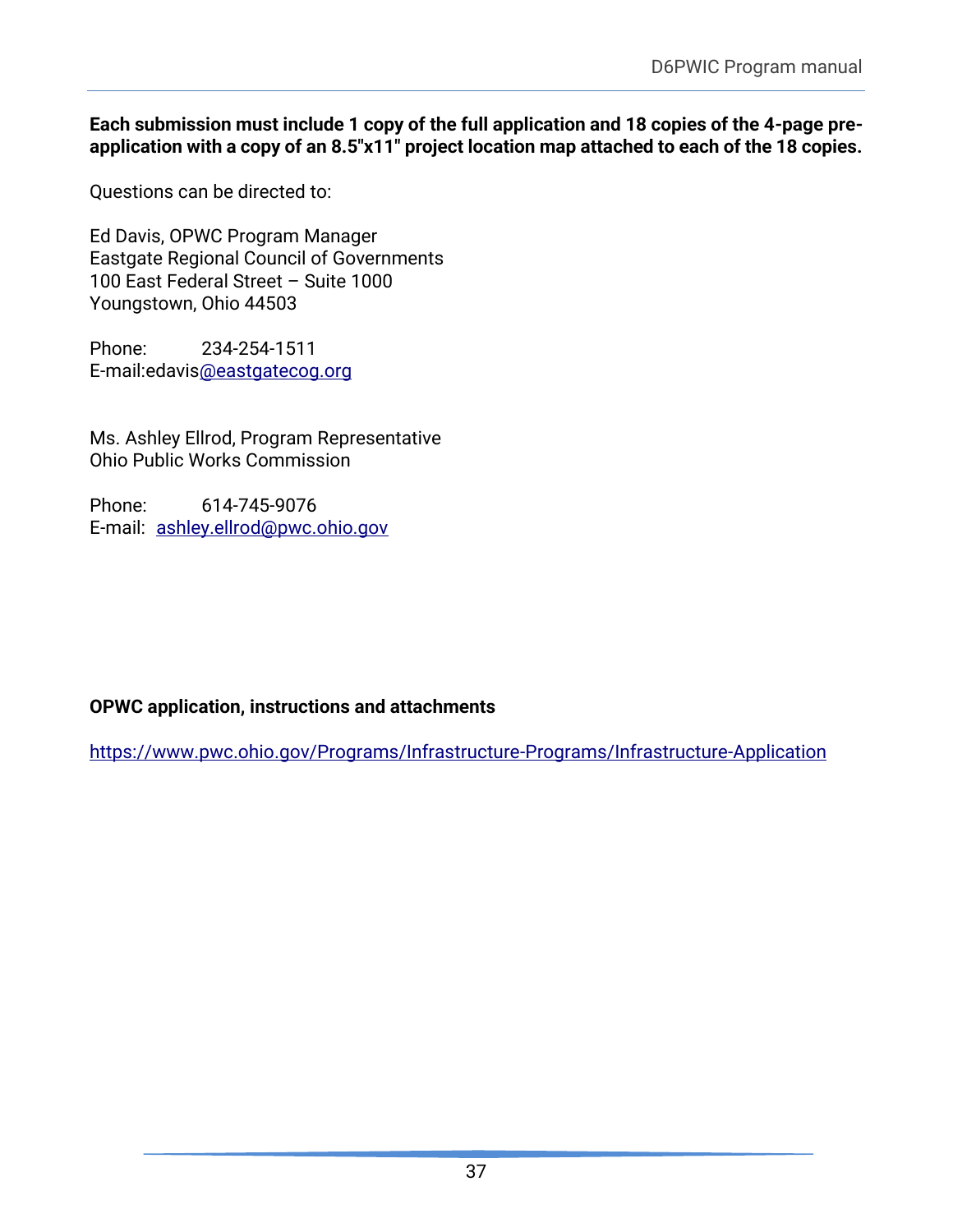# <span id="page-40-0"></span>**Community Codes**

| <b>Community</b>               | Code      | <b>Community</b>           | Code      |
|--------------------------------|-----------|----------------------------|-----------|
| <b>Trumbull County</b>         | 155-00155 | <b>Mahoning County</b>     | 099-00099 |
| <b>Bazetta Township</b>        | 155-04444 | <b>Austintown Township</b> | 099-03198 |
| <b>Bloomfield Township</b>     | 155-07160 | <b>Beaver Township</b>     | 099-04668 |
| <b>Braceville Township</b>     | 155-08056 | <b>Beloit Village</b>      | 099-05410 |
| <b>Bristol Township</b>        | 155-08938 | <b>Berlin Township</b>     | 099-05858 |
| <b>Brookfield Township</b>     | 155-09190 | <b>Boardman Township</b>   | 099-07468 |
| <b>Champion Township</b>       | 155-13470 | <b>Campbell City</b>       | 099-11066 |
| <b>Cortland City</b>           | 155-18812 | <b>Canfield City</b>       | 099-11360 |
| <b>Farmington Township</b>     | 155-26684 | <b>Canfield Township</b>   | 099-11374 |
| <b>Fowler Township</b>         | 155-28098 | <b>Coitsville Township</b> | 099-16476 |
| <b>Girard City</b>             | 155-30198 | <b>Craig Beach Village</b> | 099-19106 |
| <b>Greene Township</b>         | 155-32046 | <b>Ellsworth Township</b>  | 099-25088 |
| <b>Gustavus Township</b>       | 155-32732 | <b>Goshen Township</b>     | 099-31038 |
| <b>Hartford Township</b>       | 155-34230 | <b>Green Township</b>      | 099-31794 |
| <b>Howland Township</b>        | 155-36554 | Lowellville Village        | 099-45178 |
| <b>Hubbard City</b>            | 155-36582 | <b>Milton Township</b>     | 099-50638 |
| <b>Hubbard Township</b>        | 155-36596 | New Middletown Village     | 099-55118 |
| Johnston Township              | 155-39298 | <b>Jackson Township</b>    | 099-56672 |
| Kinsman Township               | 155-40502 | <b>Poland Township</b>     | 099-63954 |
| <b>Liberty Township</b>        | 155-43344 | <b>Poland Village</b>      | 099-63968 |
| Lordstown Village              | 155-44912 | <b>Sebring Village</b>     | 099-71200 |
| <b>McDonald Village</b>        | 155-45934 | Smith Township             | 099-72740 |
| <b>Mecca Township</b>          | 155-48678 | Springfield Township       | 099-74124 |
| Mesopotamia Township           | 155-49210 | <b>Struthers City</b>      | 099-75126 |
| <b>Newton Township</b>         | 155-55636 | Youngstown City            | 099-88000 |
| <b>Newton Falls Village</b>    | 155-55650 |                            |           |
| <b>Niles City</b>              | 155-55916 |                            |           |
| Orangeville Village            | 155-58674 |                            |           |
| Southington Township           | 155-73397 |                            |           |
| Vernon Township                | 155-79856 |                            |           |
| Vienna Township                | 155-80052 |                            |           |
| <b>Warren City</b>             | 155-80892 |                            |           |
| <b>Warren Township</b>         | 155-80906 |                            |           |
| <b>Weathersfield Township</b>  | 155-82446 |                            |           |
| <b>West Farmington Village</b> | 155-83384 |                            |           |
| Yankee Lake Village            | 155-86856 |                            |           |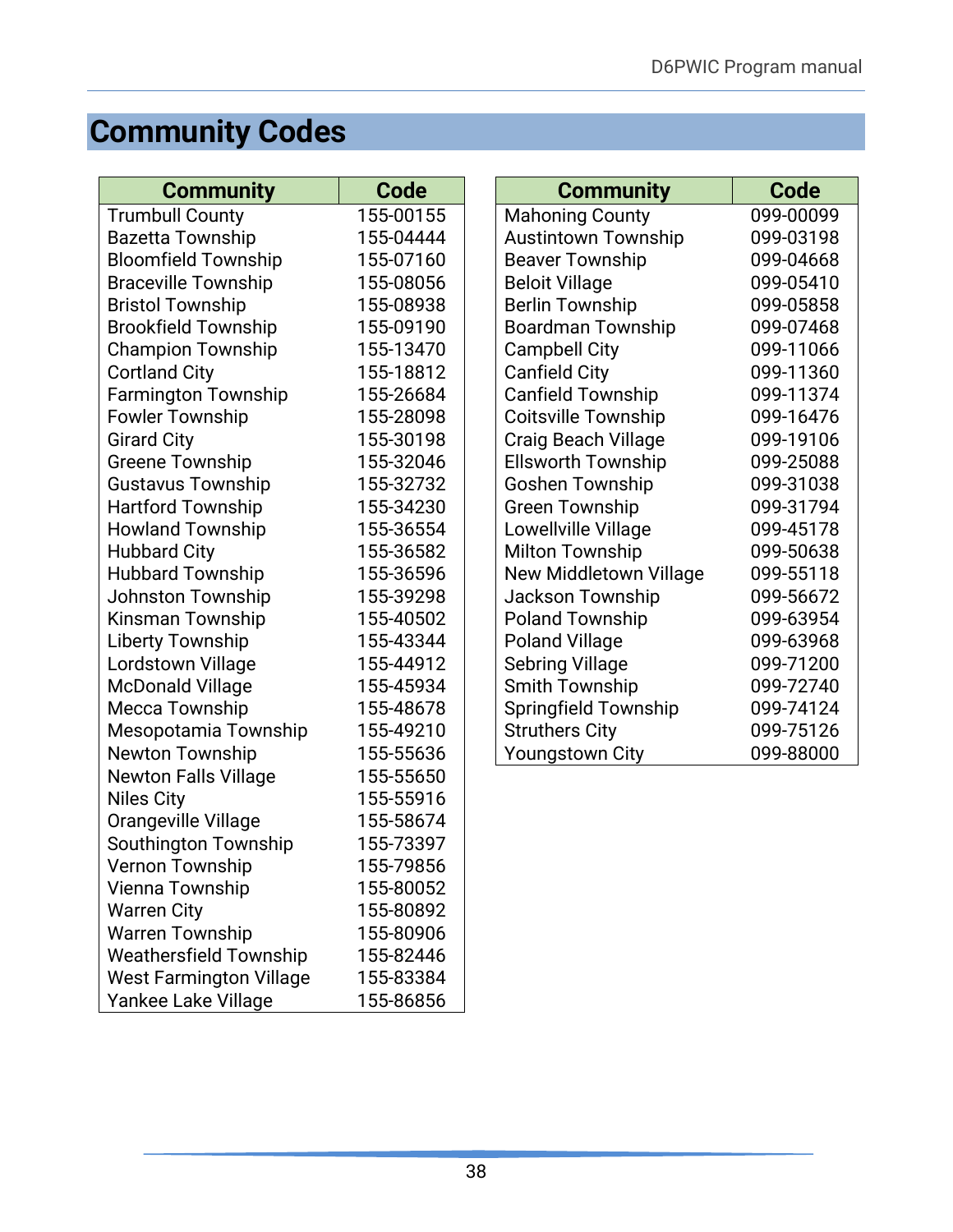# <span id="page-41-0"></span>**Small Government Program**

## **Application Guidelines**

All communities must first submit projects for funding through the district allocation. Pre-Applications are due in Eastgate's office by 3:00 pm on August 29, 2022. Since the scoring criteria used for the Small Government Program is different than that used by District 6, it is important that small governments prepare the application to be scored by both methodologies. Projects must be rated and ranked for funding by District 6 before recommended to the Small Government Commission. The District 6 rating system is available in this manual. The District 6 committee requires communities under 5,000 in population to provide additional information that will improve the competitiveness of applications when rated using Small Government criteria. The latest Auditor's Certificate of Estimated Resources must be included with the District 6 Pre-Application.

If unsuccessful with district funding, communities under 5,000 in population will be scored using the Small Government criteria. The District 6 Small Government committee will select the projects with the best chance to receive funding. Seven projects can be submitted from each district.

### **Small Government Scoring Criteria**

- 1. Ability and Effort to Finance the Project
- 2. Importance to Health and Safety
- 3. Age and Condition of System
- 4. Leveraging Ratio
- 5. Population Benefit
- 6. District Priority Ranking
- 7. Amount of OPWC Funding Requested
- 8. Loan Request as Percentage
- 9. Useful Life of Project
- 10.Median Household Income

Final applications for Small Government funding are due on December 16, 2022 and submitted using the PublicWorksWise online portal.

In order to receive maximum points, communities are asked to have their plans completed by the Small Government Engineer's Plan Status Certification deadline (around the end of March).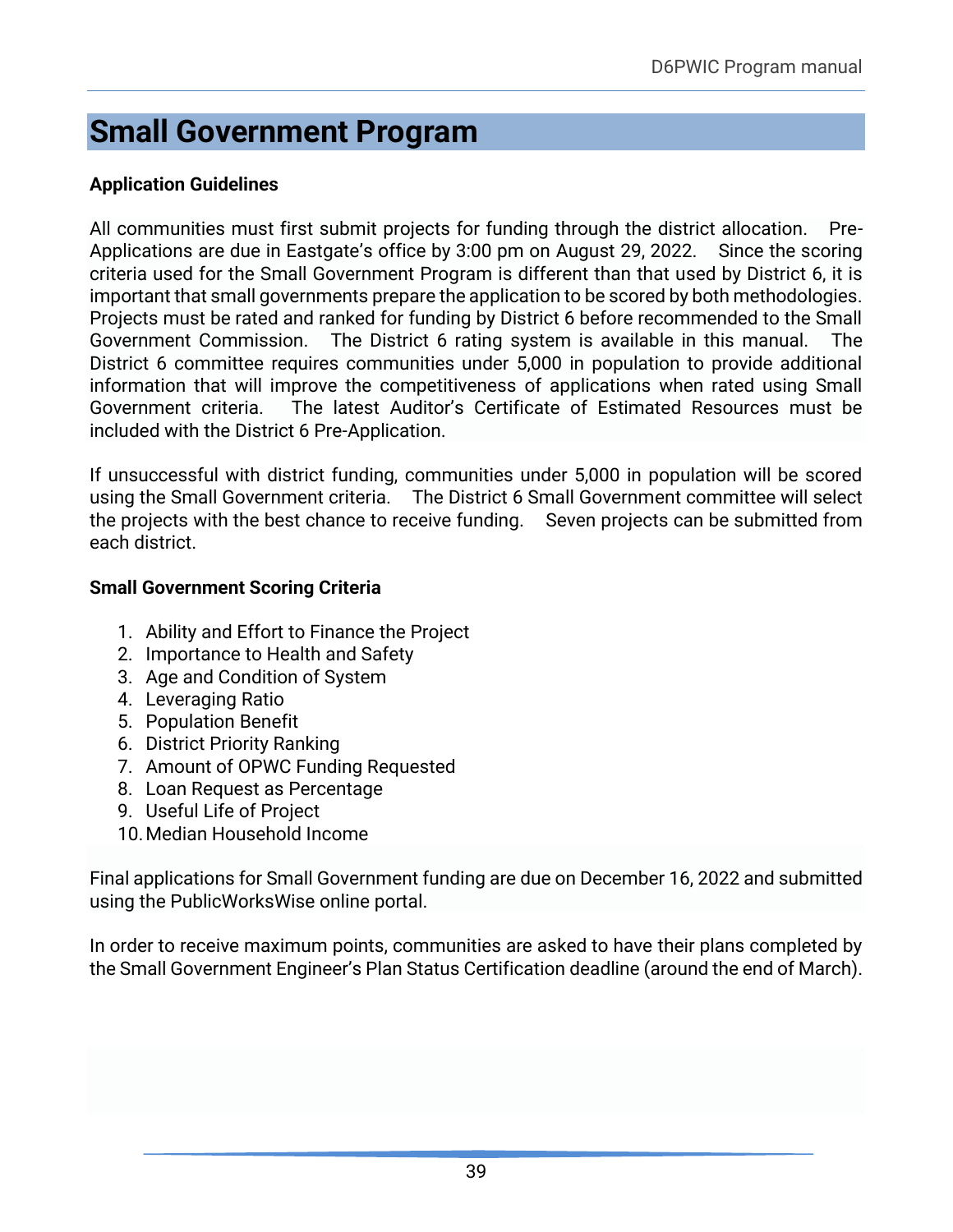#### **Once a communities' project has been selected and submitted for Small Government consideration, the process is as follows:**

• *Intent to Apply* - No longer required by the OPWC.

• *Cure Period* - Confirmed applicants (all listed contacts with valid email addresses) are provided a "cure" notification with deadline stating they have 30 calendar days, to provide required and/or additional documentation according to the Small Government requirements and methodology. All submissions must be received by midnight on the due date with only one exception. This exception is that all applicants have the same date, March 31, 2022, to submit the required Small Government Engineer's Plan Status Certification. As part of the cure, applicants may make changes to the amount and type of funding assistance requested (grant and loan), as well as engineering if the originating district does not permit engineering as part of the application.

• *Composite Score* - After the 30-day cure, the applications are scored. Applicants (contact listed on page 1 of application) are emailed their final composite score and, if applicable, calculated combined annual water/wastewater rates. Applicants are given one week to refute discrepancies.

• *Awards* - About noon on the day of the Small Government Commission meeting the final results are posted on this website. Each district liaison is then sent their district results and each applicant who is awarded funds receives a congratulatory email with information pertaining to the release of agreements.

**Guidelines for the OPWC Small Government Program are available at** <http://www.pwc.state.oh.us/SmallGovernment.html>

**Electronic Forms for Small Government Application** [http://www.pwc.state.oh.us](http://www.pwc.state.oh.us/)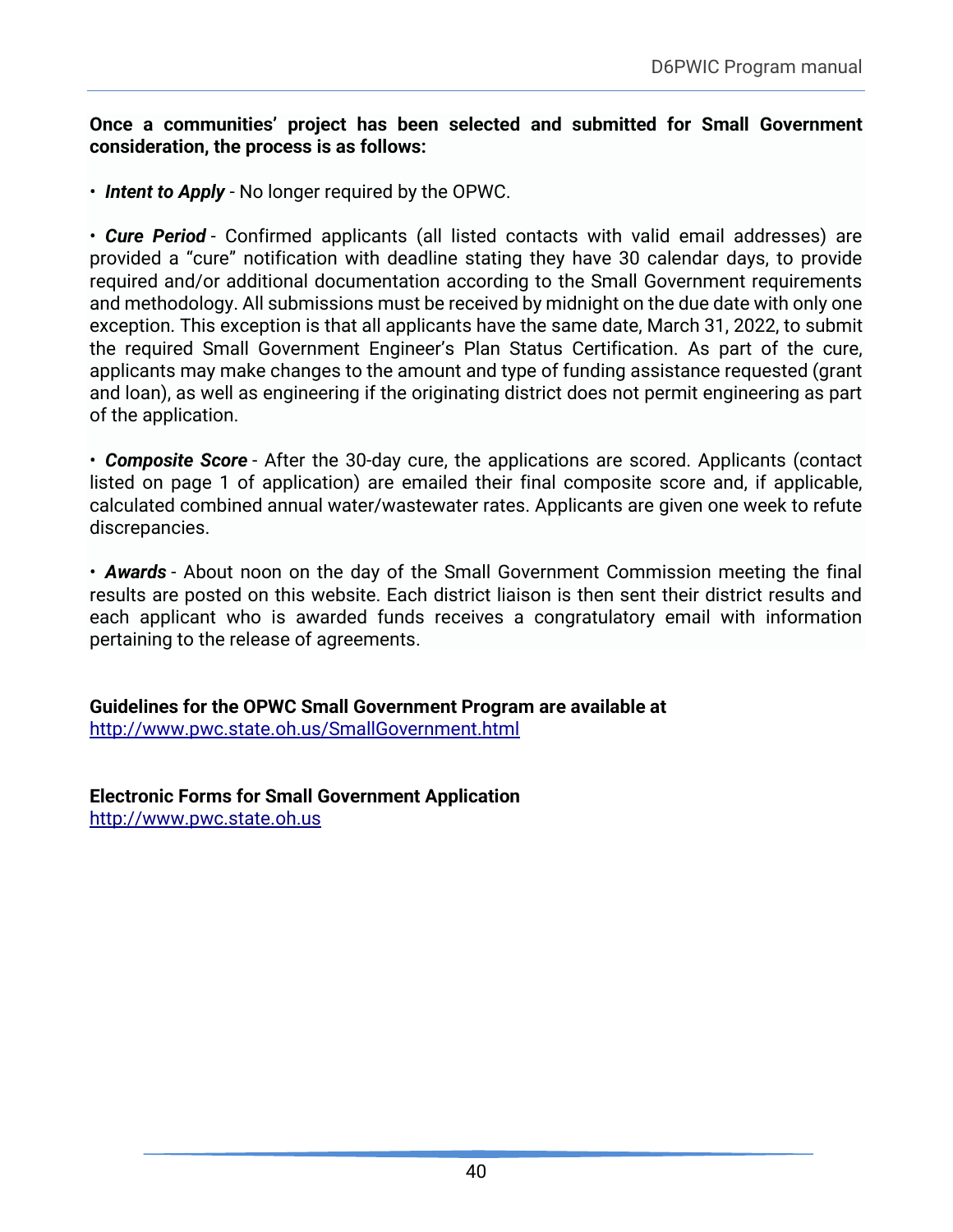# <span id="page-43-0"></span>**Authorizing Legislation**

## **AUTHORIZING LEGISLATION**

A RESOLUTION AUTHORIZING [INSERT NAME AND / OR TITLE] TO PREPARE AND SUBMIT AN APPLICATION TO PARTICIPATE IN THE OHIO PUBLIC WORKS COMMISSION STATE CAPITAL IMPROVEMENT AND / OR LOAL TRANSPORTATION IMPROVEMENT PROGRAM(S) AND TO EXECUTE CONTRACTS AS REQUIRED

WHEREAS, the State Capital Improvement Program and the Local Transportation Improvement Program both provide financial assistance to political subdivisions for capital improvements to public infrastructure, and

WHEREAS, the [Insert Name of Political Subdivision] is planning to make capital improvements to [Insert Project Name], and

WHEREAS, the infrastructure improvement herein above described is a priority need for the community and is a qualified project under the OPWC programs,

NOW THEREFORE, BE IT RESOLVED by [Insert Name of Political Subdivision]:

Section 1: The *[Insert Name and/or Title of the individual who signs page 6 of the application]* is hereby authorized to apply to the OPWC for funds as described above.

Section 2: *The [Insert Name and/or Title of the Chief Executive Officer on page 5 of the application]* is authorized to enter into any agreements as may be necessary and appropriate for obtaining this financial assistance.

Passed: [Insert Date]

[All Required Signatures Here]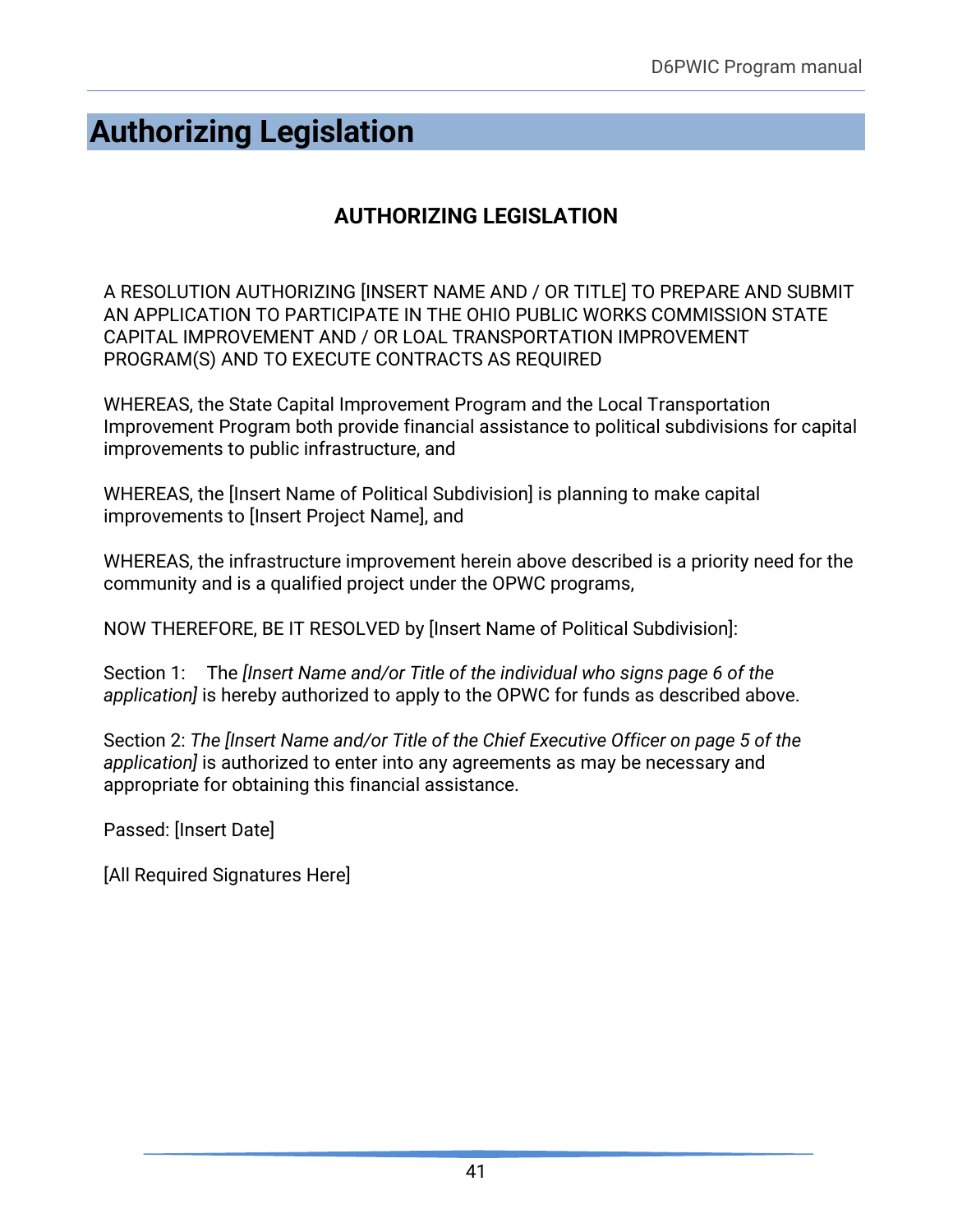# <span id="page-44-0"></span>**CFO Certification of Local Funds and Repayment Letter**

# **Chief Financial Officer's Certification of Local Funds**

[Insert Date]

I, [Insert title] of the [Insert name of political subdivision], hereby certify that [Insert name of political subdivision] has the amount of [Insert amount of local funds] in the [Insert name of account / fund] and that this amount will be used to pay the local share for the [Insert name of project] when it is required.

[Name, Title and Signature of Chief Financial Officer]

# **Chief Financial Officer's Loan Repayment Letter**

[Insert Date]

I, [Insert title] of the [Insert name of political subdivision], hereby certify that [Insert name of political subdivision] has / will have / will collect the amount of [Insert amount of loan] in the [Insert Name of Account / Fund] and that this amount will be used to repay the Ohio Public Works Commission SCIP or RLP loan requested for the [Insert name of project] over a [Insert number of years] term.

[Name, Title and Signature of Chief Financial Officer]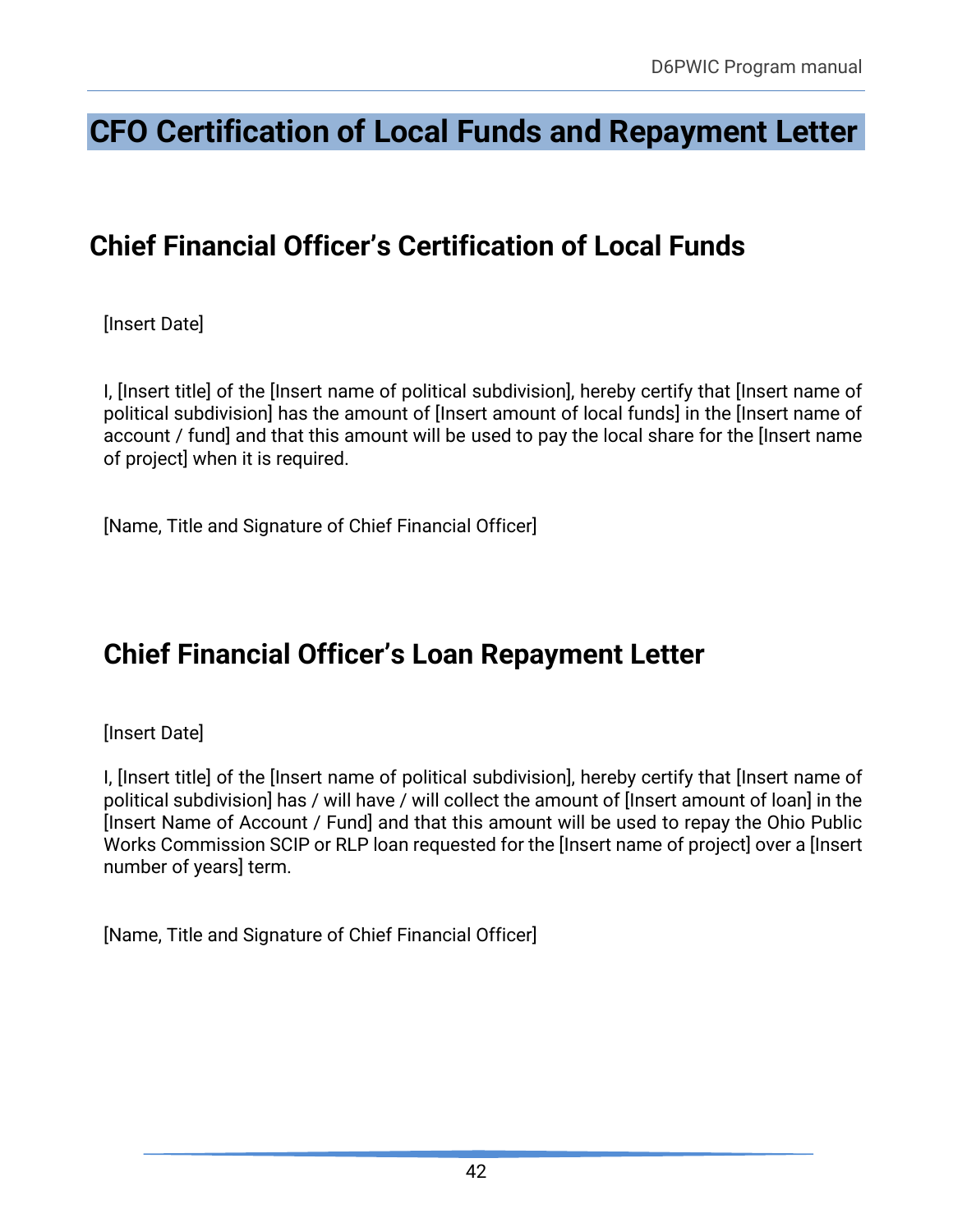# <span id="page-45-0"></span>**Affordability Table - Median Household Income (MHI)**

| Community                                            | <b>Community</b><br>Median<br>Household<br>Income | <b>State Median</b><br><b>Household</b><br>Income | Community<br>Percent of<br><b>State MHI</b> | <b>Drinking</b><br>Water<br><b>Affordability</b><br>Rate | <b>Waste Water</b><br><b>Affordability</b><br>Rate | Combined<br><b>Affordability</b><br>Rate | Line 10 Water<br>(A) | Line 21 Sewer<br>(B) | Line 26<br>Combined (C) |
|------------------------------------------------------|---------------------------------------------------|---------------------------------------------------|---------------------------------------------|----------------------------------------------------------|----------------------------------------------------|------------------------------------------|----------------------|----------------------|-------------------------|
| <b>Austintown Township</b>                           | \$49,016                                          | \$58,116                                          | 84.34%                                      | 0.013                                                    | 0.017                                              | 0.030                                    | \$637.21             | \$833.27             | \$1,470.48              |
| <b>Bazetta Township</b>                              | \$63,906                                          | \$58,116                                          | 109.96%                                     | 0.015                                                    | 0.018                                              | 0.033                                    | \$958.59             | \$1,150.31           | \$2,108.90              |
| <b>Beaver Township</b>                               | \$71,326                                          | \$58,116                                          | 122.73%                                     | 0.013                                                    | 0.017                                              | 0.030                                    | \$927.24             | \$1,212.54           | \$2,139.78              |
| <b>Beloit Village</b>                                | \$40,588                                          | \$58,116                                          | 69.84%                                      | 0.011                                                    | 0.015                                              | 0.026                                    | \$446.47             | \$608.82             | \$1,055.29              |
| <b>Berlin Township</b>                               | \$56,691                                          | \$58,116                                          | 97.55%                                      | 0.015                                                    | 0.018                                              | 0.033                                    | \$850.37             | \$1,020.44           | \$1,870.80              |
| <b>Bloomfield Township</b>                           | \$55,795                                          | \$58,116                                          | 96.01%                                      | 0.013                                                    | 0.017                                              | 0.030                                    | \$725.34             | \$948.52             | \$1,673.85              |
| <b>Boardman Township</b>                             | \$58,840                                          | \$58,116                                          | 101.25%                                     | 0.013                                                    | 0.017                                              | 0.030                                    | \$764.92             | \$1,000.28           | \$1,765.20              |
| <b>Braceville Township</b>                           | \$54,007                                          | \$58,116                                          | 92.93%                                      | 0.013                                                    | 0.017                                              | 0.030                                    | \$702.09             | \$918.12             | \$1,620.21              |
| <b>Bristol Township</b>                              | \$71,111                                          | \$58,116                                          | 122.36%                                     | 0.015                                                    | 0.018                                              | 0.033                                    | \$1,066.67           | \$1,280.00           | \$2,346.66              |
| <b>Brookfield Township</b>                           | \$41,916                                          | \$58,116                                          | 72.12%                                      | 0.013                                                    | 0.017                                              | 0.030                                    | \$544.91             | \$712.57             | \$1.257.48              |
| <b>Campbell City</b>                                 | \$31,017                                          | \$58,116                                          | 53.37%                                      | 0.011                                                    | 0.015                                              | 0.026                                    | \$341.19             | \$465.26             | \$806.44                |
| <b>Canfield City</b>                                 | \$88,941                                          | \$58,116                                          | 153.04%                                     | 0.015                                                    | 0.018                                              | 0.033                                    | \$1,334.12           | \$1,600.94           | \$2,935.05              |
| <b>Canfield Township</b>                             | \$85,465                                          | \$58,116                                          | 147.06%                                     | 0.015                                                    | 0.018                                              | 0.033                                    | \$1,281.98           | \$1,538.37           | \$2,820.35              |
| <b>Champion Township</b>                             | \$59,038                                          | \$58,116                                          | 101.59%                                     | 0.015                                                    | 0.018                                              | 0.033                                    | \$885.57             | \$1,062.68           | \$1,948.25              |
| <b>Coitsville Township</b>                           | \$54,333                                          | \$58,116                                          | 93.49%                                      | 0.015                                                    | 0.018                                              | 0.033                                    | \$815.00             | \$977.99             | \$1,792.99              |
| <b>Cortland City</b>                                 | \$61,250                                          | \$58,116                                          | 105.39%                                     | 0.015                                                    | 0.018                                              | 0.033                                    | \$918.75             | \$1,102.50           | \$2,021.25              |
| <b>Craig Beach Village</b>                           | \$55,000                                          | \$58,116                                          | 94.64%                                      | 0.013                                                    | 0.017                                              | 0.030                                    | \$715.00             | \$935.00             | \$1,650.00              |
| <b>Ellsworth Township</b>                            | \$69,507                                          | \$58,116                                          | 119.60%                                     | 0.015                                                    | 0.018                                              | 0.033                                    | \$1,042.61           | \$1,251.13           | \$2,293.73              |
|                                                      | \$62,209                                          | \$58,116                                          | 107.04%                                     | 0.013                                                    | 0.017                                              | 0.030                                    | \$808.72             | \$1,057.55           | \$1,866.27              |
| <b>Farmington Township</b><br><b>Fowler Township</b> | \$61,847                                          | \$58,116                                          | 106.42%                                     | 0.015                                                    | 0.018                                              | 0.033                                    | \$927.71             | \$1,113.25           | \$2,040.95              |
|                                                      | \$44,315                                          | \$58,116                                          | 76.25%                                      | 0.011                                                    | 0.015                                              | 0.026                                    | \$487.47             | \$664.73             | \$1,152.19              |
| <b>Girard City</b><br><b>Goshen Township</b>         | \$50,396                                          | \$58,166                                          | 86.64%                                      | 0.013                                                    | 0.017                                              | 0.030                                    | \$655.15             | \$856.73             | \$1,511.88              |
|                                                      |                                                   |                                                   | 142.26%                                     |                                                          |                                                    |                                          |                      |                      |                         |
| <b>Green Township</b>                                | \$82,677                                          | \$58,116                                          | 75.28%                                      | 0.013                                                    | 0.017                                              | 0.030                                    | \$1,074.80           | \$1,405.51           | \$2,480.31              |
| <b>Greene Township</b>                               | \$43,750                                          | \$58,116                                          |                                             | 0.013                                                    | 0.017                                              | 0.030                                    | \$568.75             | \$743.75             | \$1,312.50              |
| <b>Gustavus Township</b>                             | \$41,118                                          | \$58,116                                          | 70.75%                                      | 0.015                                                    | 0.018                                              | 0.033                                    | \$616.77             | \$740.12             | \$1,356.89              |
| <b>Hartford Township</b>                             | \$72,399                                          | \$58,116                                          | 124.58%                                     | 0.015                                                    | 0.018                                              | 0.033                                    | \$1,085.99           | \$1,303.18           | \$2,389.17              |
| <b>Howland Township</b>                              | \$61,945                                          | \$58,116                                          | 106.59%                                     | 0.015                                                    | 0.018                                              | 0.033                                    | \$929.18             | \$1,115.01           | \$2,044.19              |
| <b>Hubbard City</b>                                  | \$52,227                                          | \$58.116                                          | 89.87%                                      | 0.011                                                    | 0.015                                              | 0.026                                    | \$574.50             | \$783.41             | \$1,357.90              |
| <b>Hubbard Township</b>                              | \$48,521                                          | \$58,116                                          | 83.49%                                      | 0.011                                                    | 0.015                                              | 0.026                                    | \$533.73             | \$727.82             | \$1,261.55              |
| <b>Jackson Township</b>                              | \$48,333                                          | \$58,116                                          | 83.17%                                      | 0.015                                                    | 0.018                                              | 0.033                                    | \$725.00             | \$869.99             | \$1,594.99              |
| Johnston Township                                    | \$56,500                                          | \$58,116                                          | 97.22%                                      | 0.015                                                    | 0.018                                              | 0.033                                    | \$847.50             | \$1,017.00           | \$1.864.50              |
| <b>Kinsman Township</b>                              | \$38,289                                          | \$58,116                                          | 65.88%                                      | 0.013                                                    | 0.017                                              | 0.030                                    | \$497.76             | \$650.91             | \$1,148.67              |
| <b>Liberty Township</b>                              | \$46,394                                          | \$58,116                                          | 79.83%                                      | 0.013                                                    | 0.017                                              | 0.030                                    | \$603.12             | \$788.70             | \$1,391.82              |
| <b>Lordstown Village</b>                             | \$59,063                                          | \$58,116                                          | 101.63%                                     | 0.015                                                    | 0.018                                              | 0.033                                    | \$885.95             | \$1,063.13           | \$1,949.08              |
| <b>Lowellville Village</b>                           | \$45,948                                          | \$58,116                                          | 79.06%                                      | 0.011                                                    | 0.015                                              | 0.026                                    | \$505.43             | \$689.22             | \$1,194.65              |
| <b>Mahoning County</b>                               | \$47,092                                          | \$58,116                                          | 81.03%                                      | 0.011                                                    | 0.015                                              | 0.026                                    | \$518.01             | \$706.38             | \$1,224.39              |
| <b>McDonald Village</b>                              | \$53,295                                          | \$58,116                                          | 91.70%                                      | 0.013                                                    | 0.017                                              | 0.030                                    | \$692.84             | \$906.02             | \$1,598.85              |
| <b>Mecca Township</b>                                | \$57,677                                          | \$58,116                                          | 99.24%                                      | 0.015                                                    | 0.018                                              | 0.033                                    | \$865.16             | \$1,038.19           | \$1,903.34              |
| <b>Mesopotamia Township</b>                          | \$55,500                                          | \$58,116                                          | 95.50%                                      | 0.011                                                    | 0.015                                              | 0.026                                    | \$610.50             | \$832.50             | \$1,443.00              |
| <b>Milton Township</b>                               | \$61,398                                          | \$58,116                                          | 105.65%                                     | 0.013                                                    | 0.017                                              | 0.030                                    | \$798.17             | \$1,043.77           | \$1,841.94              |
| <b>Mahoning Valley Sanitary District</b>             | \$42,941                                          | \$58,116                                          | 73.89%                                      | 0.013                                                    | 0.017                                              | 0.030                                    | \$558.24             | \$730.00             | \$1,288.24              |
| <b>New Middletown Village</b>                        | \$44,076                                          | \$58,116                                          | 75.84%                                      | 0.011                                                    | 0.015                                              | 0.026                                    | \$484.84             | \$661.14             | \$1,145.98              |
| <b>Newton Falls Village</b>                          | \$41,918                                          | \$58,116                                          | 72.13%                                      | 0.011                                                    | 0.015                                              | 0.026                                    | \$461.10             | \$628.77             | \$1,089.87              |
| <b>Newton Township</b>                               | \$64,914                                          | \$58,116                                          | 111.70%                                     | 0.013                                                    | 0.017                                              | 0.030                                    | \$843.88             | \$1,103.54           | \$1,947.42              |
| <b>Niles City</b>                                    | \$45,400                                          | \$58,116                                          | 78.12%                                      | 0.011                                                    | 0.015                                              | 0.026                                    | \$499.40             | \$681.00             | \$1,180.40              |
| <b>Orangeville Village</b>                           | \$58,750                                          | \$58,116                                          | 101.09%                                     | 0.013                                                    | 0.017                                              | 0.030                                    | \$763.75             | \$998.75             | \$1,762.50              |
| <b>Poland Township</b>                               | \$81,235                                          | \$58,116                                          | 139.78%                                     | 0.015                                                    | 0.018                                              | 0.033                                    | \$1,218.53           | \$1,462.23           | \$2,680.76              |
| <b>Poland Village</b>                                | \$69,145                                          | \$58,116                                          | 118.98%                                     | 0.015                                                    | 0.018                                              | 0.033                                    | \$1,037.18           | \$1,244.61           | \$2,281.79              |
| <b>Sebring Village</b>                               | \$38,984                                          | \$58,116                                          | 67.08%                                      | 0.011                                                    | 0.015                                              | 0.026                                    | \$428.82             | \$584.76             | \$1,013.58              |
| <b>Smith Township</b>                                | \$56,046                                          | \$58,116                                          | 96.44%                                      | 0.011                                                    | 0.015                                              | 0.026                                    | \$616.51             | \$840.69             | \$1,457.20              |
| <b>Southington Township</b>                          | \$60,417                                          | \$58,116                                          | 103.96%                                     | 0.015                                                    | 0.018                                              | 0.033                                    | \$906.26             | \$1,087.51           | \$1,993.76              |
| Springfield Township                                 | \$58,214                                          | \$58,116                                          | 100.17%                                     | 0.013                                                    | 0.017                                              | 0.030                                    | \$756.78             | \$989.64             | \$1,746.42              |
| <b>Struthers City</b>                                | \$39,298                                          | \$58,116                                          | 67.62%                                      | 0.011                                                    | 0.015                                              | 0.026                                    | \$432.28             | \$589.47             | \$1,021.75              |
| <b>Trumbull County</b>                               | \$47,799                                          | \$58,116                                          | 82.25%                                      | 0.013                                                    | 0.017                                              | 0.030                                    | \$621.39             | \$812.58             | \$1,433.97              |
| <b>Vernon Township</b>                               | \$51,053                                          | \$58,116                                          | 87.85%                                      | 0.011                                                    | 0.015                                              | 0.026                                    | \$561.58             | \$765.80             | \$1,327.38              |
| Vienna Township                                      | \$60,659                                          | \$58,116                                          | 104.38%                                     | 0.013                                                    | 0.017                                              | 0.030                                    | \$788.57             | \$1,031.20           | \$1,819.77              |
| <b>Warren City</b>                                   | \$27,108                                          | \$58,116                                          | 46.64%                                      | 0.011                                                    | 0.015                                              | 0.026                                    | \$298.19             | \$406.62             | \$704.81                |
| <b>Warren Township</b>                               | \$40,686                                          | \$58,116                                          | 70.01%                                      | 0.011                                                    | 0.015                                              | 0.026                                    | \$447.55             | \$610.29             | \$1,057.84              |
| <b>Weathersfield Township</b>                        | \$47,491                                          | \$58,116                                          | 81.72%                                      | 0.011                                                    | 0.015                                              | 0.026                                    | \$522.40             | \$712.37             | \$1,234.77              |
| <b>West Farmington Village</b>                       | \$48,333                                          | \$58,116                                          | 83.17%                                      | 0.013                                                    | 0.017                                              | 0.030                                    | \$628.33             | \$821.66             | \$1,449.99              |
| Yankee Lake Village                                  | \$39,500                                          | \$58,116                                          | 67.97%                                      | 0.013                                                    | 0.017                                              | 0.030                                    | \$513.50             | \$671.50             | \$1,185.00              |
| <b>Youngstown City</b>                               | \$30,129                                          | \$58,116                                          | 51.84%                                      | 0.011                                                    | 0.015                                              | 0.026                                    | \$331.42             | \$451.94             | \$783.35                |



**0-69.99% MHI Source: U.S. Bureau of Census, 2016-2020 ACS**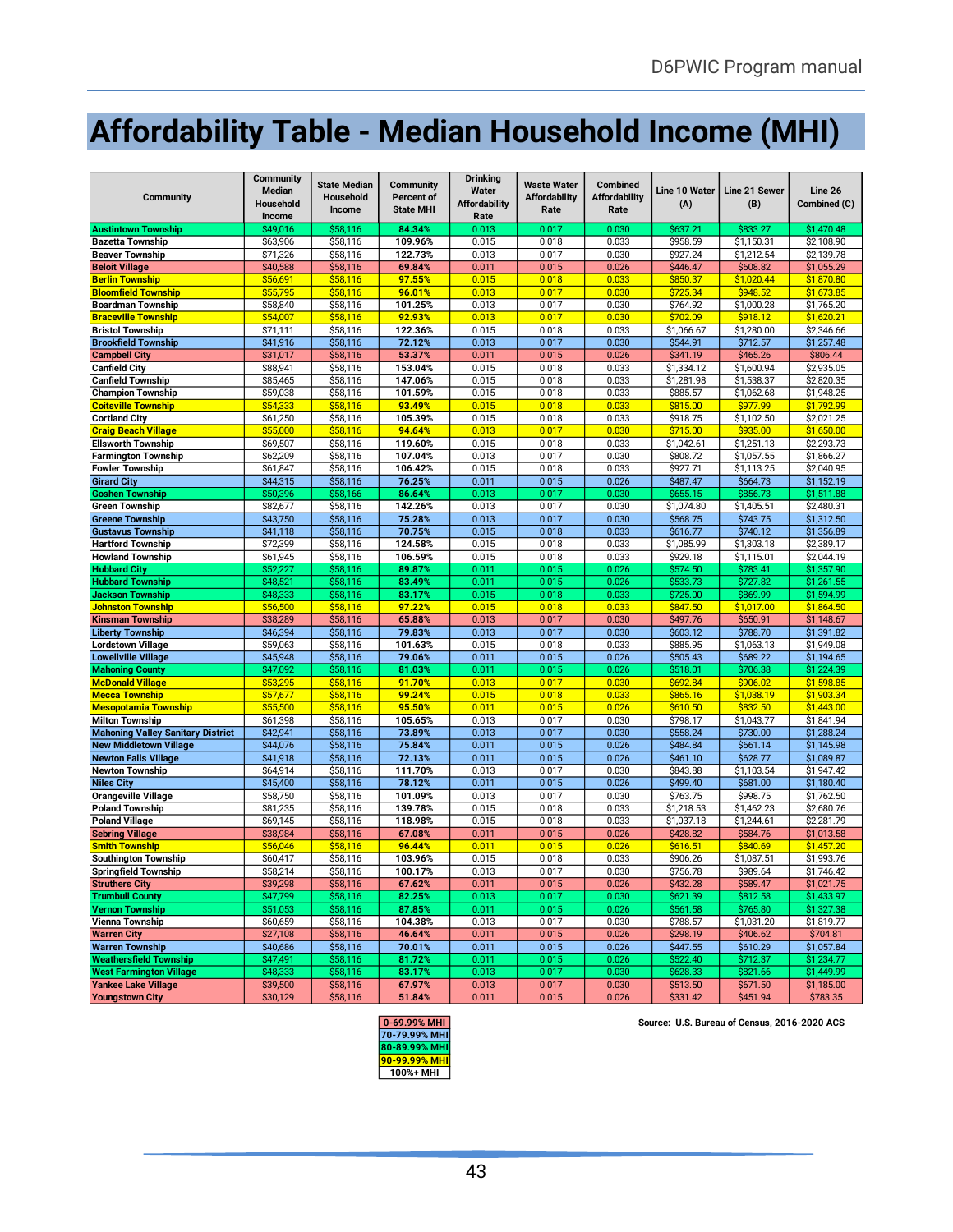# <span id="page-46-0"></span>**Affordability Worksheet**

### **AFFORDABILITY WORKSHEET FOR SANITARY SEWER AND WATER PROJECTS**

**MUST BE COMPLETED FOR EACH WATER AND/OR SANITARY SEWER PROJECT**

| <b>COMMUNITY:</b>                                                |                                                        |         |  |  |  |  |
|------------------------------------------------------------------|--------------------------------------------------------|---------|--|--|--|--|
| <b>PROJECT NAME:</b>                                             |                                                        |         |  |  |  |  |
| 1. AMOUNT OF REQUEST FOR WATER PROJECT                           |                                                        |         |  |  |  |  |
| 2. USEFUL LIFE OF WATER PROJECT (MAXIMUM OF 20 YEARS)            |                                                        |         |  |  |  |  |
|                                                                  | 3. NUMBER OF RESIDENTIAL WATER USERS                   |         |  |  |  |  |
|                                                                  | 4. TOTAL ANNUAL WATER USAGE FEES (93,000 GAL PER YEAR) |         |  |  |  |  |
| 5. PROJECTED ANNUAL USER FEE INCREASE FOR THIS PROJECT           |                                                        |         |  |  |  |  |
| 6. ADD LINES 4 AND 5                                             |                                                        | \$      |  |  |  |  |
| 7. DIVIDE LINE 1 BY LINE 2                                       |                                                        | #DIV/0! |  |  |  |  |
| 8. DIVIDE LINE 7 LINE 3                                          |                                                        | #DIV/0! |  |  |  |  |
| 9. ADD LINES 6 AND 8                                             |                                                        | #DIV/0! |  |  |  |  |
|                                                                  | 10. ENTER AMOUNT FROM AFFORDABILITY TABLE COLUMN A*    | #N/A    |  |  |  |  |
| 11. SUBTRACT LINE 9 FROM LINE 10                                 |                                                        | #N/A    |  |  |  |  |
|                                                                  | 12. AMOUNT OF REQUEST FOR SANITARY SEWER PROJECT       |         |  |  |  |  |
| 13. USEFUL LIFE OF SANITARY SEWER PROJECT (MAXIMUM OF 20 YEARS)  |                                                        |         |  |  |  |  |
| 14. NUMBER OF RESIDENTIAL SANITARY SEWER USERS                   |                                                        |         |  |  |  |  |
| 15. TOTAL ANNUAL SANITARY SEWER USAGE FEES (93,000 GAL PER YEAR) |                                                        |         |  |  |  |  |
| 16. PROJECTED ANNUAL USER FEE INCREASE FOR THIS PROJECT          |                                                        |         |  |  |  |  |
| <b>17. ADD LINES 15 AND 16</b>                                   | \$                                                     |         |  |  |  |  |
| 18. DIVIDE LINE 12 BY LINE 13                                    |                                                        | #DIV/0! |  |  |  |  |
| 19. DIVIDE LINE 18 BY LINE 14                                    | #DIV/0!                                                |         |  |  |  |  |
| <b>20. ADD LINES 17 AND 19</b>                                   | #DIV/0!                                                |         |  |  |  |  |
| 21. ENTER AMOUNT FROM AFFORDABILITY TABLE COLUMN B*              | #N/A                                                   |         |  |  |  |  |
| <b>22. SUBTRACT LINE 20 FROM LINE 21</b>                         | #N/A                                                   |         |  |  |  |  |
| 23. ADD LINES 8 AND 19                                           |                                                        | #DIV/0! |  |  |  |  |
| <b>24. ADD LINES 6 AND 17</b>                                    |                                                        | \$      |  |  |  |  |
| <b>25. ADD LINES 23 AND 24</b>                                   |                                                        | #DIV/0! |  |  |  |  |
| 26. ENTER AMOUNT FROM AFFORDABILITY TABLE COLUMN C*<br>#N/A      |                                                        |         |  |  |  |  |
| 27. SUBTRACT LINE 25 FROM LINE 26                                | #N/A                                                   |         |  |  |  |  |

#### **\* ON PREVIOUS TABLE**

**FOR WATER PROJECT TO BE GRANT ELIGIBLE LINE 11 OR LINE 27 MUST BE NEGATIVE FOR A SANITARY SEWER PROJECT TO BE GRANT ELIGIBLE LINE 22 OR LINE 27 MUST BE NEGATIVE**